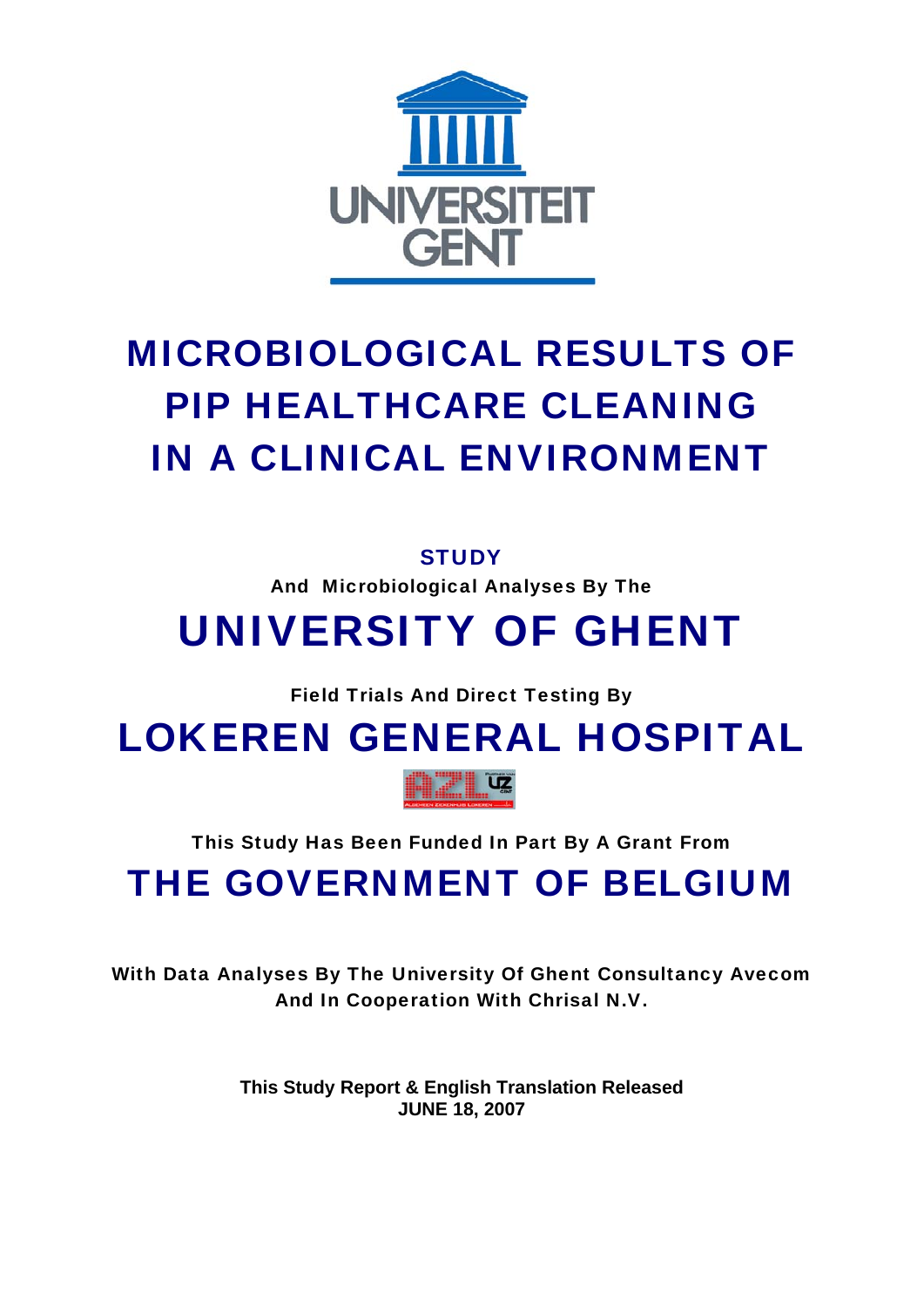### STUDY AUTHORS AND PARTICIPANTS

TIIII

#### **Prof. Willy Verstraete, University of Ghent**

Established in 1817, the University of Ghent is one of the leading institutions of higher education and research in the Low Countries and is the biggest in Belgium. The University has some 26,000 students and 5,450 staff members. The University, and its hospital, in cooperation with the Lokeren General Hospital and others and with resources provided by the Government of Belgium and total access to the materials, staff and data of the solutions provider, used Avecom to assist in the analysis of the over 4,000 test data sets generated during this study.

#### **Koen Van Landeghem, Lokeren General Hospital**

The general hospital of Lokeren (AZ Lokeren) is a regional hospital providing a broad range of healthcare services to the inhabitants of Lokeren itself, as well as the surrounding communities. Since January 2005, the Lokeren General Hospital is also an active partner of the University Hospital of Ghent. The hospital has a capacity of 170 beds, with a staff of 350, of which 50 physicians. The Lokeren Hospital donated a great deal of resources for this study due to the interest in the potential benefits of the probiotic solutions studied.

### **Avecom** Dr. ir. Wim De Windt, Avecom

All microbial analyses were performed by the Laboratory of Microbial Ecology [and Techno](http://www.avecom.be/PROTOSITES/avecom)logy at Ghent University in collaboration with Avecom, a consultancy group originally developed by the University which does analytical and other studies.

#### **CHRISAL Dr. Robin Temmerman, Chrisal**  cleaning products

Chrisal originally established in 1989 to develop specialized cleaning solutions and products for the food and healthcare industries, has been working for years to develop a new technology to combat the rising crisis of resistant bacteria due to the overuse of antibiotics and disinfectants. Further, the key goal was to establish a methodology to allow immune deficient people to live normal lives in their own homes. Once Chrisal's patented break-through in probiotic PIP cleaning was developed, Chrisal has offered its solutions to hospitals to combat nosocomial infections.

As secondary hospital infections cost many thousand of lives and close to a hundred million Euros each year just in Belgium alone, let alone the hundreds of thousands of lives and billions of Euros in the rest of Europe, The Government of Belgium provided a grant for a significant portion of the study as well as the Lokeren General Hospital provide its resources without payment in order to establish if the Chrisal PIP probiotic range of cleaning solutions would be a viable solution to the growing crisis of secondary (nosocomial) infections in hospitals, nursing homes and other medical facilities.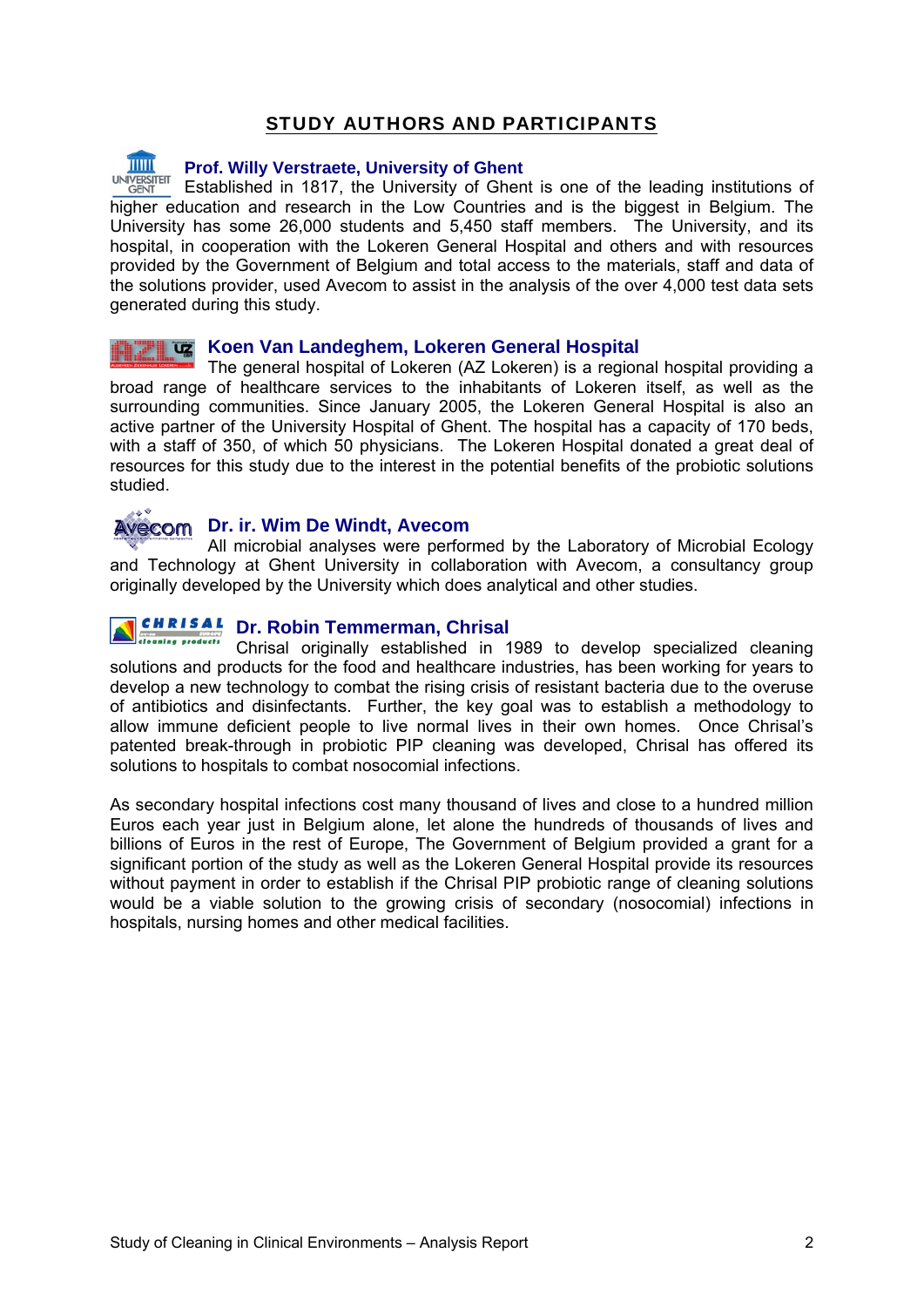#### INTRODUCTION TO THIS STUDY

 The intense use of disinfectants and antibiotics in hospitals has resulted in a number of highly resistant micro-organisms, which become increasingly involved in nosocomial infections of patients.

Especially Methicillin Resistant *Staphylococcus Aureus* (MRSA) and *Clostridium* are currently a huge problem in hospitals, causing severe illness and death among hospital residents. The currently used cleaning products and disinfectants are no longer effective in removing these and other (opportunistic) pathogens from hospitals.

A new range of cleaning products was developed in Belgium based on probiotic bacteria to solve this problem that now has grown to crisis proportions. In initial tests, these products appeared to be extremely effective, but before allowing expectations to rise that this could be a break-through solution to the product, rigorous testing was needed.

The organization that developed these solutions under the leadership of Corrie Gielen was Chrisal, a company in microbiological healthcare cleaning materials and systems. The company called its solutions, "Probiotics In Progress – PIP" (Chrisal PIP Healthcare® products). As the government and the hospital had a great interest in seeing if these products really could provide the required solutions, and the company itself wanted to verify whether these products actually provide an efficient alternative to 'regular' cleaning and disinfection products in a hospital environment, a formal study of the PIP products was formulated.

Under the direction of the University of Ghent and in cooperation with the AZ Lokeren hospital and Avecom, a series of study steps were formulated to properly verify these PIP solutions in a clear and independent basis. The first step was a large study as a preliminary test case in the hospital utility rooms of the AZ Lokeren hospital (done in September of 2006). This large scale study had to demonstrate that these new PIP Healthcare products are indeed capable of managing problems with (opportunistic) pathogens, especially MRSA and *Clostridium*. The concept of PIP is that of microbial management, with the aim of establishing a healthy and stable beneficial microbial community to control the environment treated, instead of trying for the unreachable and dangerous goal of disinfectants of an absolute and unconditional sterility.

 In this study, during **PHASE-1**, a complete floor (a full level) of the **AZ Lokeren** hospital was cleaned for one full month with Chrisal's PIP Healthcare products and this segregated whole floor was microbiologically monitored by **Ghent University** and **Avecom**.

A full comparison was made with between the new PIP Healthcare products and the regular cleaning and disinfection products and procedures normally used by the hospital.

 During **PHASE-2**, which was scheduled only "if" the initial phase was successful, to greatly expand the study, nearly the complete AZ Lokeren hospital was then cleaned with PIP Healthcare products; again with comparison to the regular cleaning and disinfection carried out with the normal cleaning products used by hospitals on the Floors of the Hospital that were used as a **"CONTROL"** for the test trials.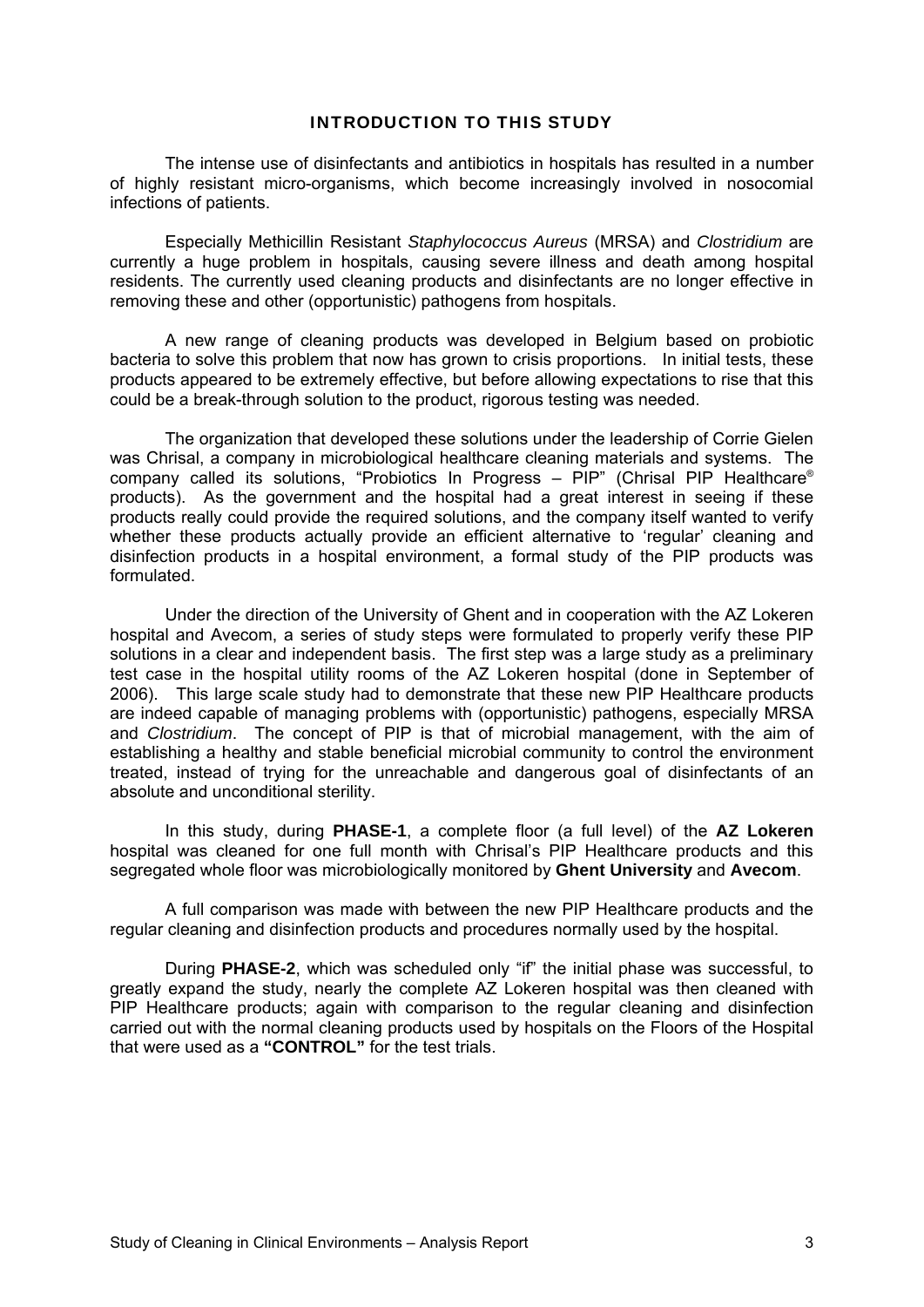

### STUDY TABLE OF CONTENTS

| The report contains the following sections                                                      | Page |
|-------------------------------------------------------------------------------------------------|------|
| <b>PART 1: PROJECT DESCRIPTION</b><br>$\Box$                                                    | 5    |
| The study product information:<br>$\Omega$                                                      |      |
| Concept<br>Safety<br>٠<br>Product range<br>٠                                                    |      |
| <b>Study protocol:</b><br>$\circ$                                                               |      |
| Location<br>Cleaning procedure<br>٠<br>Microbiological analyses<br>٠<br>Patient monitoring<br>٠ |      |
| <b>PART 2: PROJECT RESULTS - PHASE 1</b><br>$\Box$                                              | 18   |
| <b>PART 3: PROJECT RESULTS - PHASE 2</b><br>$\Box$                                              | 36   |
| <b>PART 3: STUDY CONCLUSIONS</b><br>$\Box$                                                      | 45   |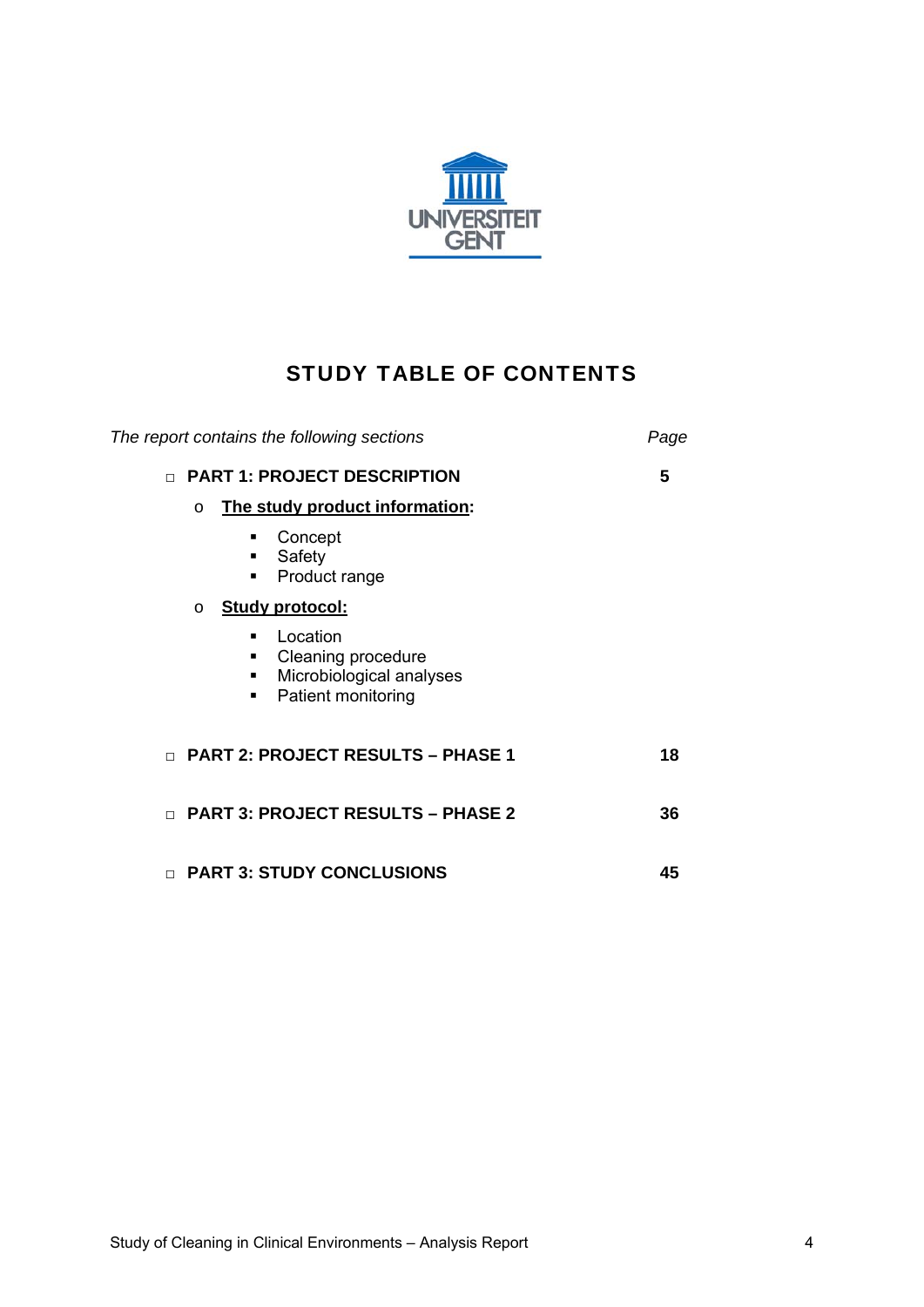

# PROJECT DESCRIPTION **SECTION**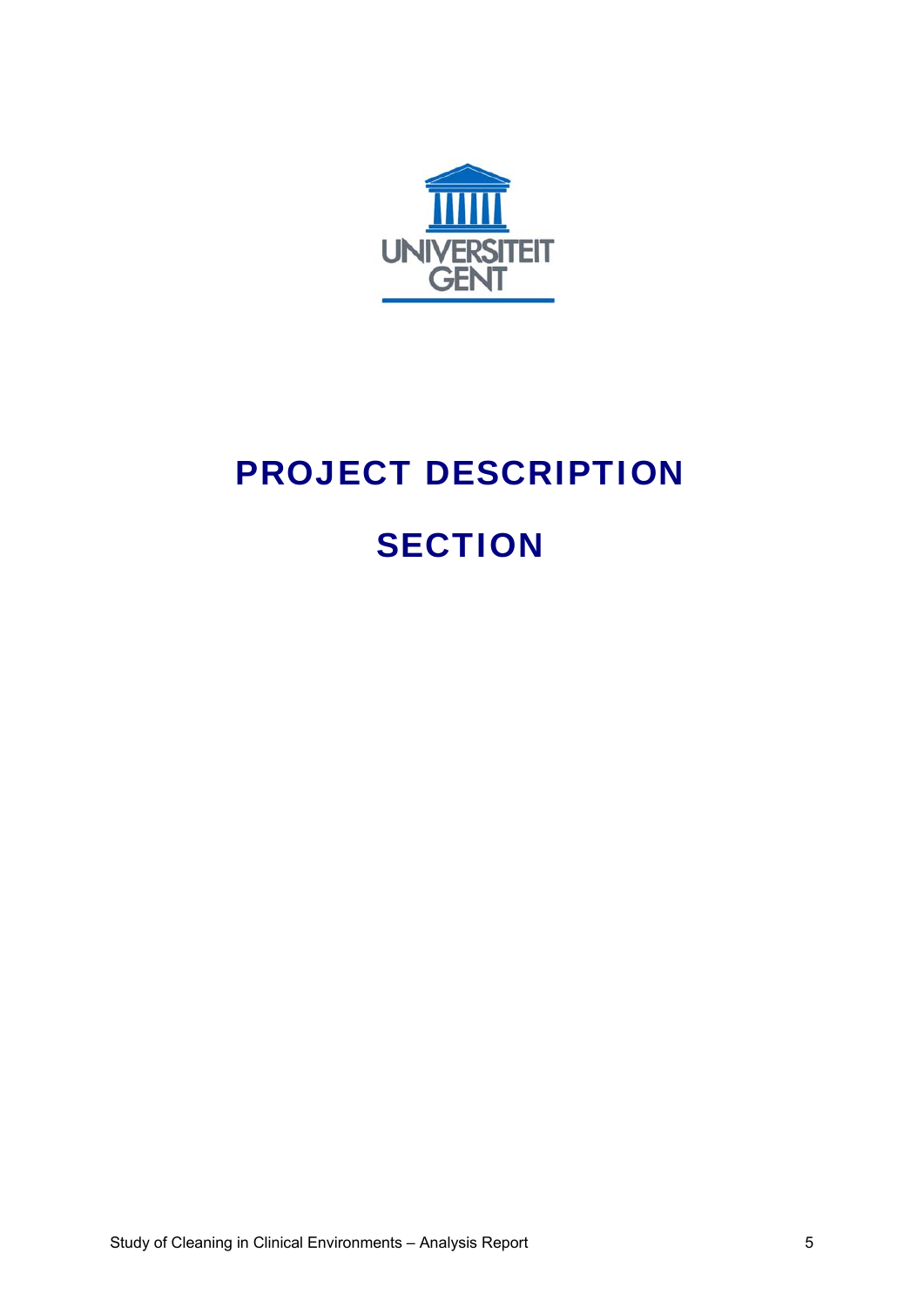#### **1. PRODUCT INFORMATION**

This part of the report provides a brief overview of the general concept of microbiological cleaning, as developed by the company Chrisal. The mode of action and safety of the PIP products, their advantages over disinfection, as well as an overview of the products used during this study is presented.

#### **A. CONCEPT**

A broad range of pathogenic (= disease causing) micro-organisms cause numerous health problems to humans and animals. Some examples are for instance *Campylobacter, Candida, Clostridium, E. coli, Legionella*, *Listeria* (Fig 1)*, Salmonella*, *Staphylococcus* (MRSA) and *Streptococcus.* In addition to the dangers induced by these organisms in each of our personal

environment, they are also responsible for a large number of economic losses due to increased animal mortality (breeding programs), reduced productivity (food industry) and increased health care costs (hospital bacterium, dust mite). Using antibiotics and disinfectants, these problems could easily be managed during the past decades. However, the past years a rapidly increasing resistance against these "miracle agents" has been noticed in all



sectors, to such an extent that a radical new approach is eminent.

By the creation of the **PIP (***Probiotics In Progress)* products that are the subject of this study, Chrisal has offered an apparent innovative and sustainable solution to resistance problems. These products rely on the concept of 'microbial management', in which no longer complete sterile environments are desired (and in fact, have proven ant productive in the end), but instead, a stable and healthy microbial community is created. This can be achieved by means of probiotic micro-organisms (Fig. 2). These are safe and useful bacteria or yeasts that are already known and exploited for years in food and healthcare industry because of their health



Fig 2. Probiotic PIP bacteria

promoting properties to humans and animals. By means of extensive research and validation tests, Chrisal succeeded in applying this probiotic concept to environmental applications. All PIP products contain probiotic bacteria as a crucial ingredient, which possess the unique property of sporulation. This process makes it possible for these bacteria to survive harsh conditions and regain their activity as soon as environmental parameters improve. Without this feature it would be impossible to implement probiotics into cleaning products for environmental or industrial process applications.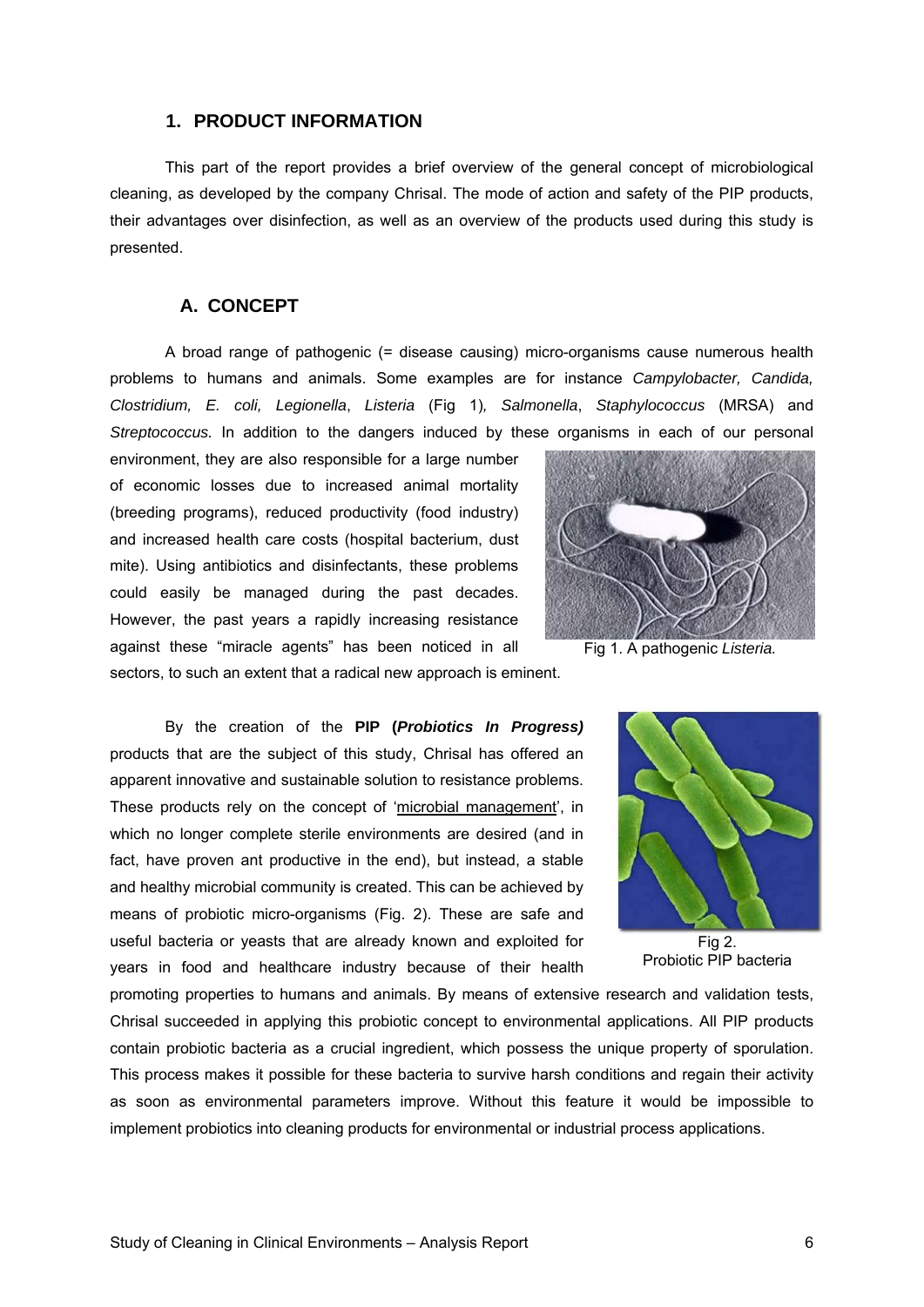#### **MODE OF ACTION:** COMPETITIVE EXCLUSION AND QUORUM SENSING

 Bacteria, especially pathogens, have a strong tendency to develop resistance to any substance that might be detrimental or lethal to them. This phenomenon is currently flagrant in case of antibiotics and disinfectants. In order to avoid such resistance development, none of the PIP products has any direct biocidal action towards other organisms. The mechanism of action is based on the principle of **"COMPETITIVE EXCLUSION"**, combined with an influence on the "**QUORUM SENSING"** communication between pathogenic organisms.

**THE PROBLEMS WITH DISINFECTANTS**: Especially in case of disinfectants, an important disadvantage of disinfectants is the unspecific action of these agents, killing both beneficial (good) and harmful (bad) micro-organisms. This results in an open surface, subject to fast re-colonization by harmful (pathogenic) and opportunistic bacteria. Hence, disinfection results in a fast – but also very short and unstable reduction of the number of micro-organisms. Because of the current resistance problems, continuously increasing concentrations and frequencies of disinfectant have to be applied, which is very detrimental to humans and the environment because of their aggressive chemical nature.

#### **THEREFORE THE QUESTION:**

#### **Why are these problems not relevant with the probiotic PIP products?**

The idea behind **COMPETITIVE EXCLUSION** is that during the cleaning procedure a layer of probiotic bacteria is placed on the treated surface, therefore, immediately occupying the 'field', the area treated, with beneficial (good) bacteria. These probiotic bacteria act like allied "solders" that overwhelm the area and that will consume all of the available food sources (including dead organic matter by means of necrotrophy), leaving nothing behind for potential pathogenic invaders requiring space and food. The probiotic PIP bacteria are formulated to be extremely efficient and outdo all other (pathogenic) bacteria. Additional to competitive exclusion, also, most important, **QUORUM SENSING** between pathogenic bacteria is influenced. This is an extremely fast way of communication between bacteria, making use of signal molecules. When the probiotic PIP bacteria are applied to a surface, this immediately results in the fact that pathogenic bacteria, by means of quorum sensing, are communicated about this unfavorable condition, causing them to go into an inactive metabolic state.

 The PIP approach has the main advantage that it provides a stable solution to problems with pathogens, without any resistance build-up. The only demand set by this method is that the frequency of cleaning is kept constant. Using the PIP solution requires that PIP be applied at least once every three days (72 hours). However, cleaning on at least a daily basis is absolutely necessary for any hospital, medical facility, restaurant, food processing plant, etc. Therefore, this requirement is already evident for any hospital environment. It should be noted that after PIP cleaning, the total number of micro-organisms on the surface will not necessarily be higher; as **the good bacteria simply replace the bad ones**. And also that the total count may not be reduced, of course.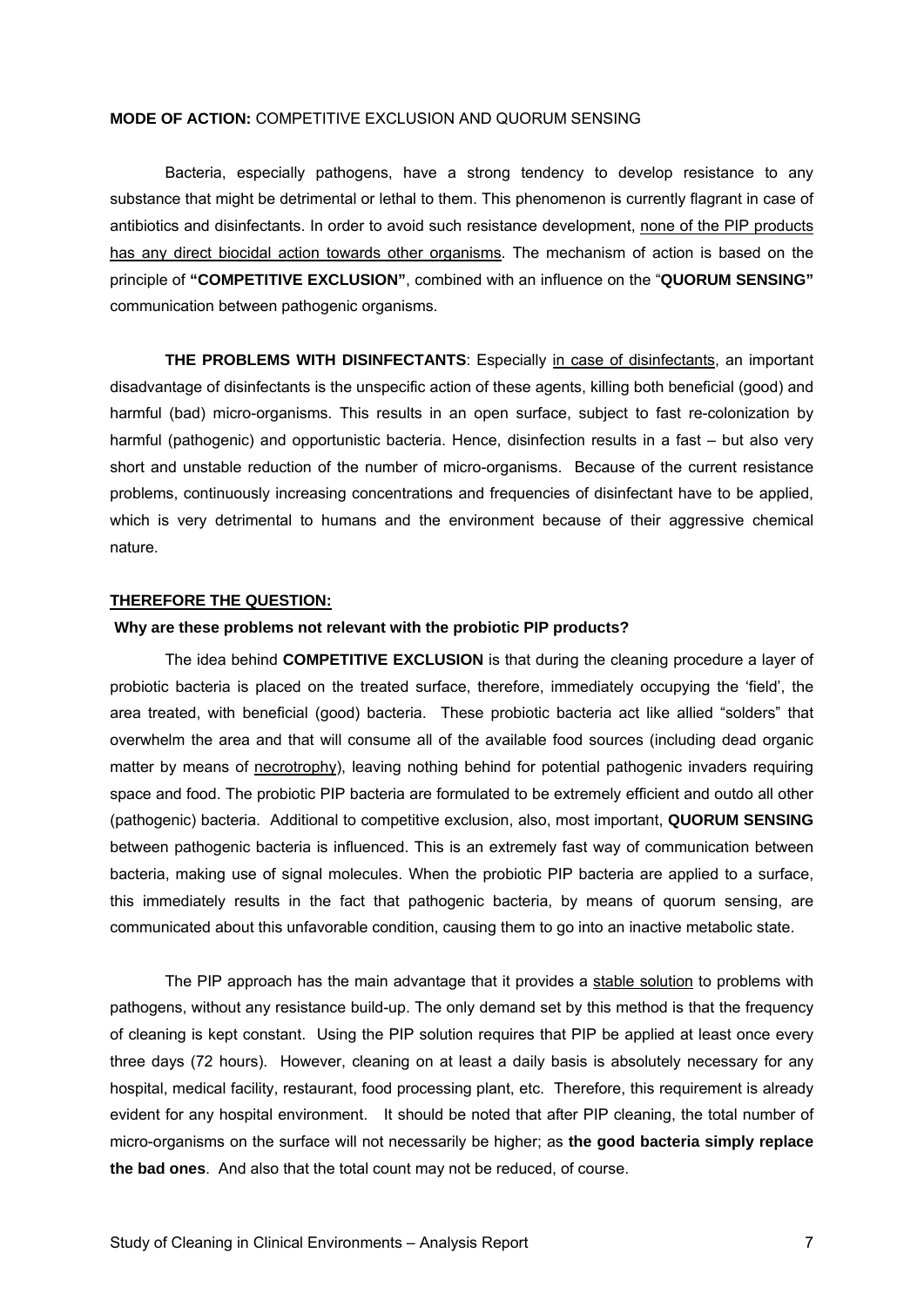**The following table presents a conclusive comparison between disinfection and PIP cleaning:** 

| <b>DISINFECTION</b>                      | <b>PIP CLEANING</b>                   |
|------------------------------------------|---------------------------------------|
| - 50/50 ratio of good/bad bacteria       | + 95/5 ratio of good/bad bacteria     |
| - Short effect ( <i>unstable</i> effect) | + long lasting effect (stable effect) |
| - Resistance problems                    | + no resistance possible              |
| - Detrimental / unsafe products          | + harmless / safe products            |
| - Chemical / environment unfriendly      | + biological / environment friendly   |
| - Aggressive                             | + neutral                             |

#### **b. SAFETY ASPECTS**

#### **PIP products are demonstrated to be completely safe to use. Several reasons are:**

- The probiotic bacteria used in the PIP products are members of the genus *Bacillus* and belong to **biosafety class 1, as listed by the American Type Culture Collection (ATCC). The following table presents all four bio-safety classes:** 

| CLASS | <b>DESCRIPTION</b>                                                                                                                            | <u>RISK</u> |
|-------|-----------------------------------------------------------------------------------------------------------------------------------------------|-------------|
|       | <b>NON-PATHOGENIC MICRO-ORGANISMS</b>                                                                                                         | <b>NONE</b> |
| 2     | Micro-organisms and parasites that may cause disease, but with an unlikely<br>spread and for which efficient prophylaxis or treatment exists. | Low         |
| 3     | Micro-organisms and parasites that are able to spread and cause disease,<br>but subjective to efficient prophylaxis or treatment              | Average     |
| 4     | Micro-organisms and parasites with large scale spreading and serious<br>illness, for which no prophylaxis or treatment exists.                | High        |

- □ **A NUMBER OF PROBIOTIC** *BACILLUS* **SPECIES HAVE BEEN GRANTED THE GRAS (GENERALLY RECOGNIZED AS SAFE) LABEL BY THE FOOD AND DRUG ADMINISTRATION (FDA) AND CAN AS SUCH BE USED FOR HUMAN PURPOSES WITHOUT ANY HAZARD**.
- □ **THE PIP BACTERIA BELONG TO THE GROUP OF SPORULATING PROBIOTICS, OF WHICH OVER HUNDRED COMMERCIAL PHARMACEUTICAL AND NUTRITIONAL PRODUCTS ARE AVAILABLE FOR HUMAN ORAL CONSUMPTION**. A regular dose of these preparations is 10 billion bacteria per day, which is about 10.000 x more concentrated than the PIP products.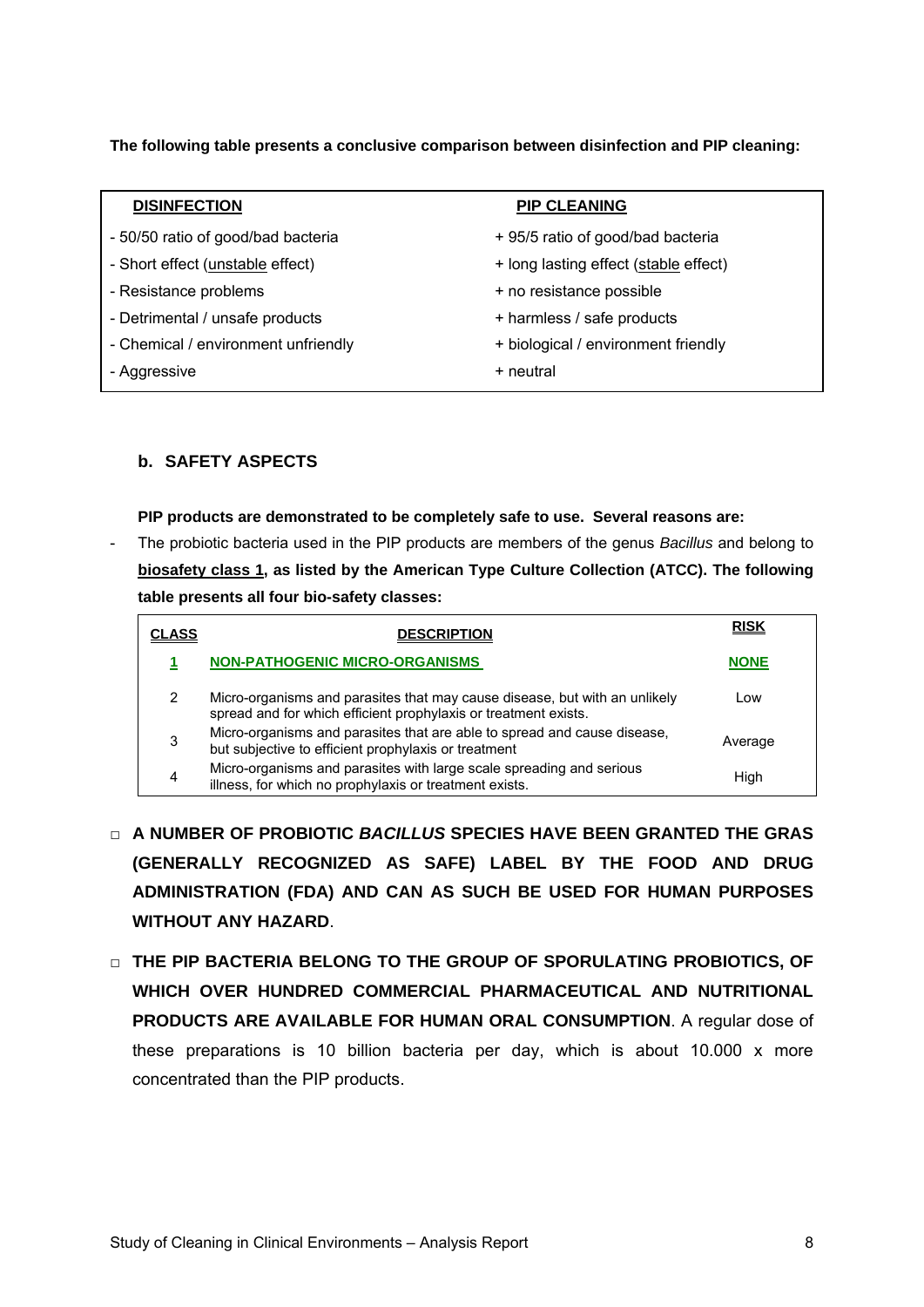- □ Additional to the safety classification by ATCC, the producer of Chrisal's PIP bacterial strains performed a large number of toxicity tests to guarantee the safety of PIP bacteria. **No single toxic effect** from any of PIP's *Bacillus* strains was ever detected.
- $\Box$  In addition to all the testing done in this study, Chrisal itself, in collaboration with external and accredited laboratories, performed an ongoing series of multiple safety tests, all of which data has been available to the study group and others. In all these tests, all the PIP products were certified as safe to use.
- □ In view of antibiotic resistance, *Bacillus* strains are Gram-positive organisms, which have much less tendency to develop, acquire or transfer antibiotic resistance. Although certain *Bacillus* strains are intrinsically resistant to certain cephalosporin, macrolide and quinolone antibiotics, from scientific literature, it can be concluded that in all the history of research and studies through to this moment, no *Bacillus* strains are known to transfer this antibiotic resistance to other organisms, neither *in vitro* nor *in vivo*.
- □ Members of the genus *Bacillus* are used intensively in different kinds of industries because of their high enzyme production capacity. Examples are in food preservation, as well as in washing powders, waste water treatment, and other such usese…

#### **IN CONCLUSION**

The probiotic PIP bacteria are perfectly safe to use. These organisms have been officially classified as "save organisms" and have been used for decades without any negative effect. During the course of this specific study patients were not washed directly with these products and so did not come into contact with the cleaning products themselves. However, a direct contact with the PIP bacteria was possible through the treated surfaces in the patent areas. Given the fact that the PIP beneficial bacteria replace pathogenic bacteria, the only result of a patient's contact with any of these surfaces treated with PIP is a lower chance of contact with pathogens.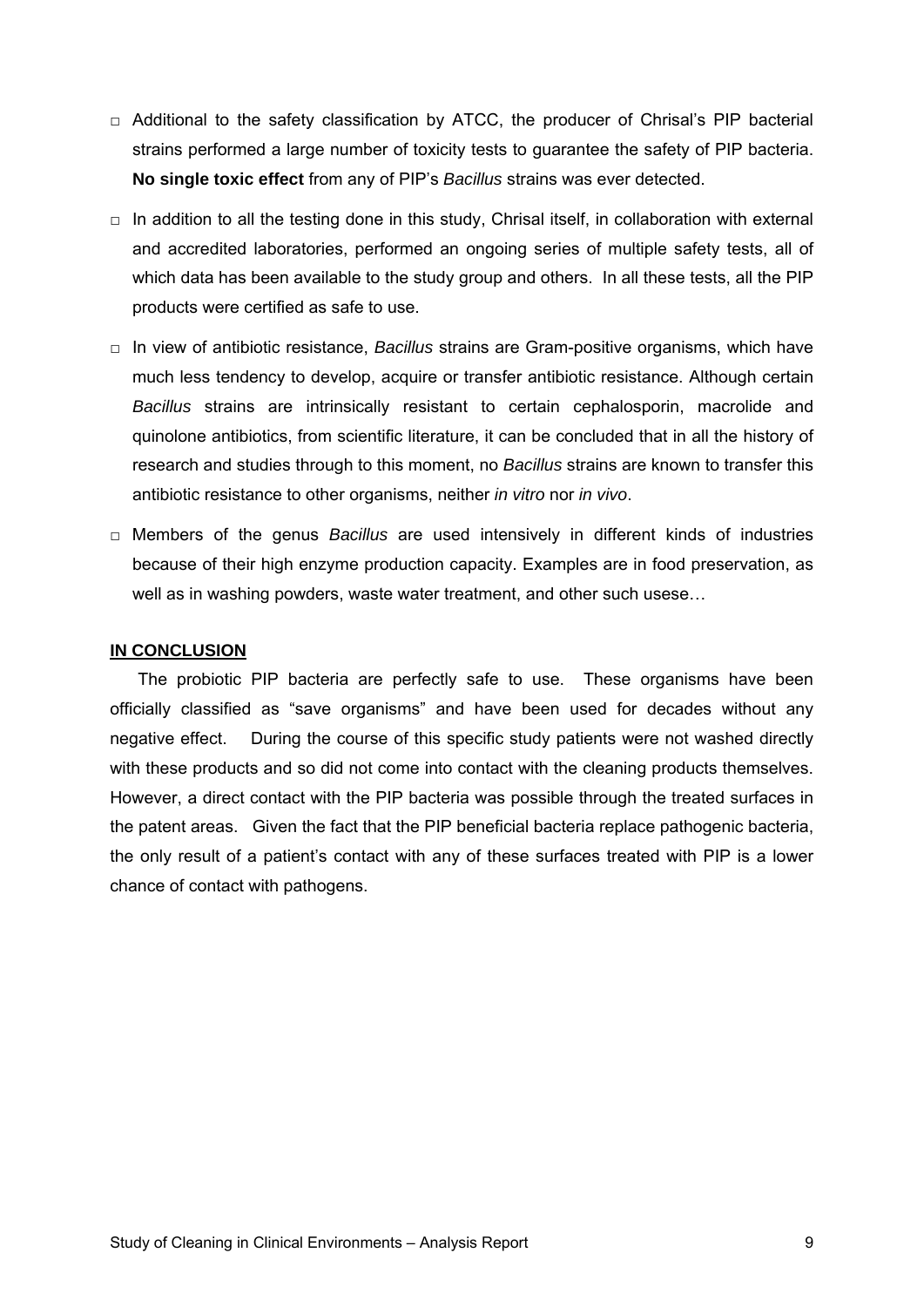#### **C. PRODUCT RANGE**

During the course of this study, the following **PIP Healthcare® products** were used:

- **PIP FLOOR CLEANER NFG**: This floor cleaner is a probiotic bacteria containing product, with a neutral composition suitable for all kinds of floors. The chemical composition is consultable in the MSDS file on demand; the number of probiotic bacteria is 30 million CFU/ml, with a dilution factor depending on the type of application (average of 2%). Dilution has to be done using water of approximately 40°C.
- **PIP INTERIOR CLEANER:** This product has a neutral composition, making it suitable for all kinds of materials and surfaces. The chemical composition is again available through the MSDS file on demand; the bacterial composition is equal to the above mentioned Floor Cleaner.
- **PIP DAILY SANITARY CLEANER:** This cleaner is suitable for all kinds of sanitary installations and contains a higher concentration of probiotic PIP bacteria. This in order to compensate for the increased washout because of the running water in the installation. The bacterial concentration of the sanitary cleaner totals 50 million CFU/ml.
- **PIP ALLERGY FREE SPRAY:** This product has been developed to render any kind of textile free of pathogenic bacteria, as well as dust mite allergens. The product contains 50 million CFU/ml of PIP bacteria and has to be sprayed on the textile during 3 seconds.



 The formulation and dilution factors for each of the above products have been calculated in such a way that the final concentration of probiotic bacteria on the treated surfaces equals as much as possible the concentration of residual micro-organisms before application. By means of precision pumps mounted on the cans, a reproducible dosage could be obtained throughout the study.

*Photograph of the PIP Products Tested in this Study*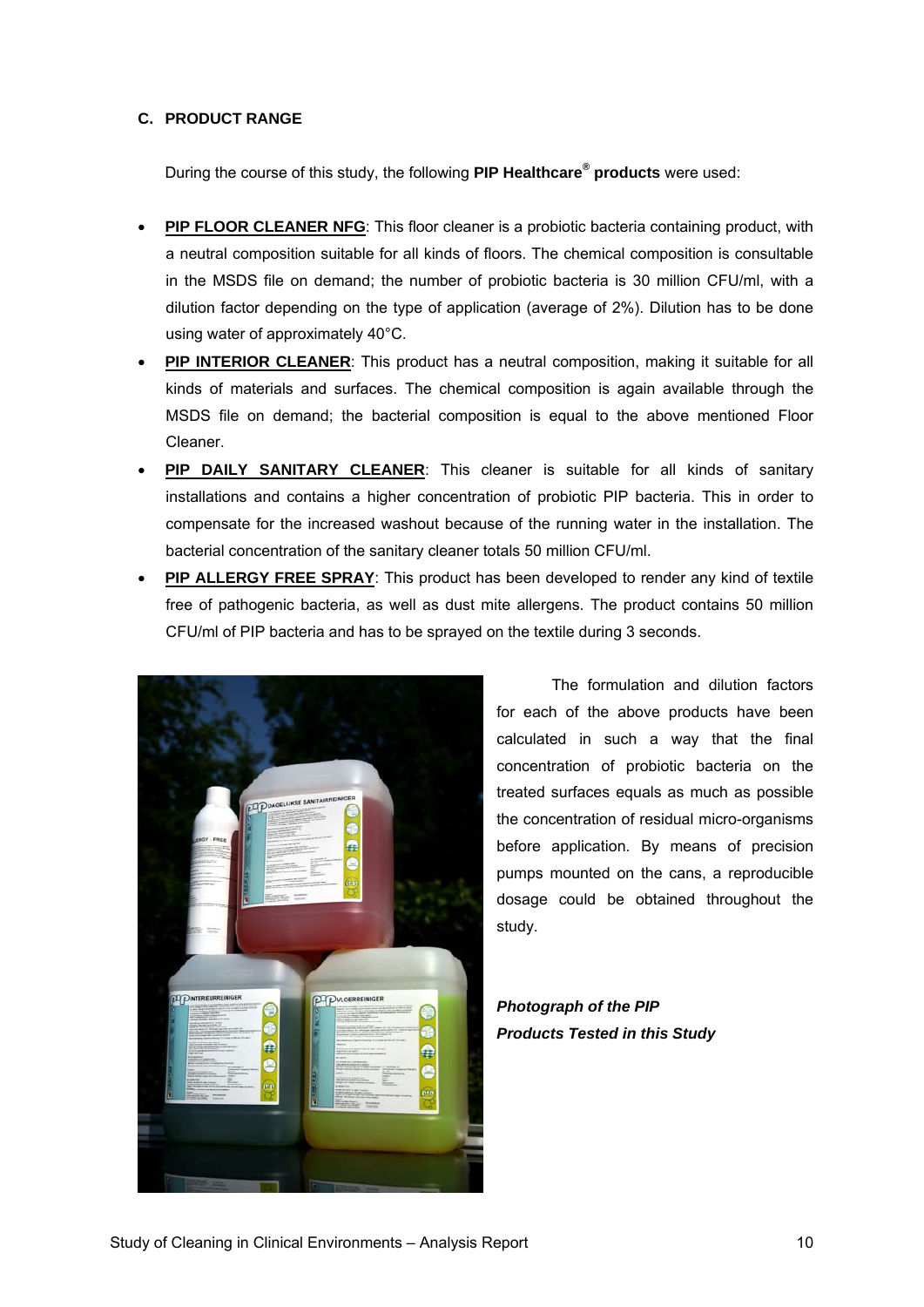#### **2. STUDY PROTOCOL**

 The study, reported in this document, followed on a preliminary test that was carried out in September 2006 to verify the potential of the **PIP Healthcare®** products for microbiological cleaning of a clinical environment. That test provided such positive results that it was immediately decided to perform a large scale study in order to demonstrate the efficiency of the PIP products, compared to classical cleaning procedures.

 **BECAUSE THIS STUDY ALSO IMPLIED THE CLEANING OF PATIENT ROOMS, THE ETHICS COMMITTEE (REGISTRATION NUMBER 0G217) OF THE AZ LOKEREN HOSPITAL HAD TO APPROVE THIS STUDY, WHICH WAS DONE ON THE 9TH OF JANUARY 2007, AFTER CAREFULLY EVALUATING THE DOSSIER. THIS STUDY HAS BEEN GRANTED THE FOLLOWING CLINICAL TRIAL NUMBER: B2652006814** 

#### **THE OVERALL STUDY PRESENTED IN THIS REPORT COMPRISES TWO PHASES:**

- **PHASE 1**: Instead of one utility room, **THE ENTIRE THIRD FLOOR** of the AZ Lokeren hospital was treated with Chrisal's PIP products and compared to the first Floor, harboring an equal patient type.
- **PHASE 2**: Following the first Phase, a buffer period of one month with overall regular cleaning was inserted. Subsequently, the entire hospital was cleaned with the PIP products, except for the third Floor now serving as a control.





The next part of this report provides an overview of the study protocol, addressing the following items:

- Location: information on AZ Lokeren, trial hospital for this study
- Cleaning schedule: according to which time schedule and hygienic guidelines was cleaned during the course of this study.
- Microbial analyses: which micro-organisms were screened for and which sampling procedure was applied.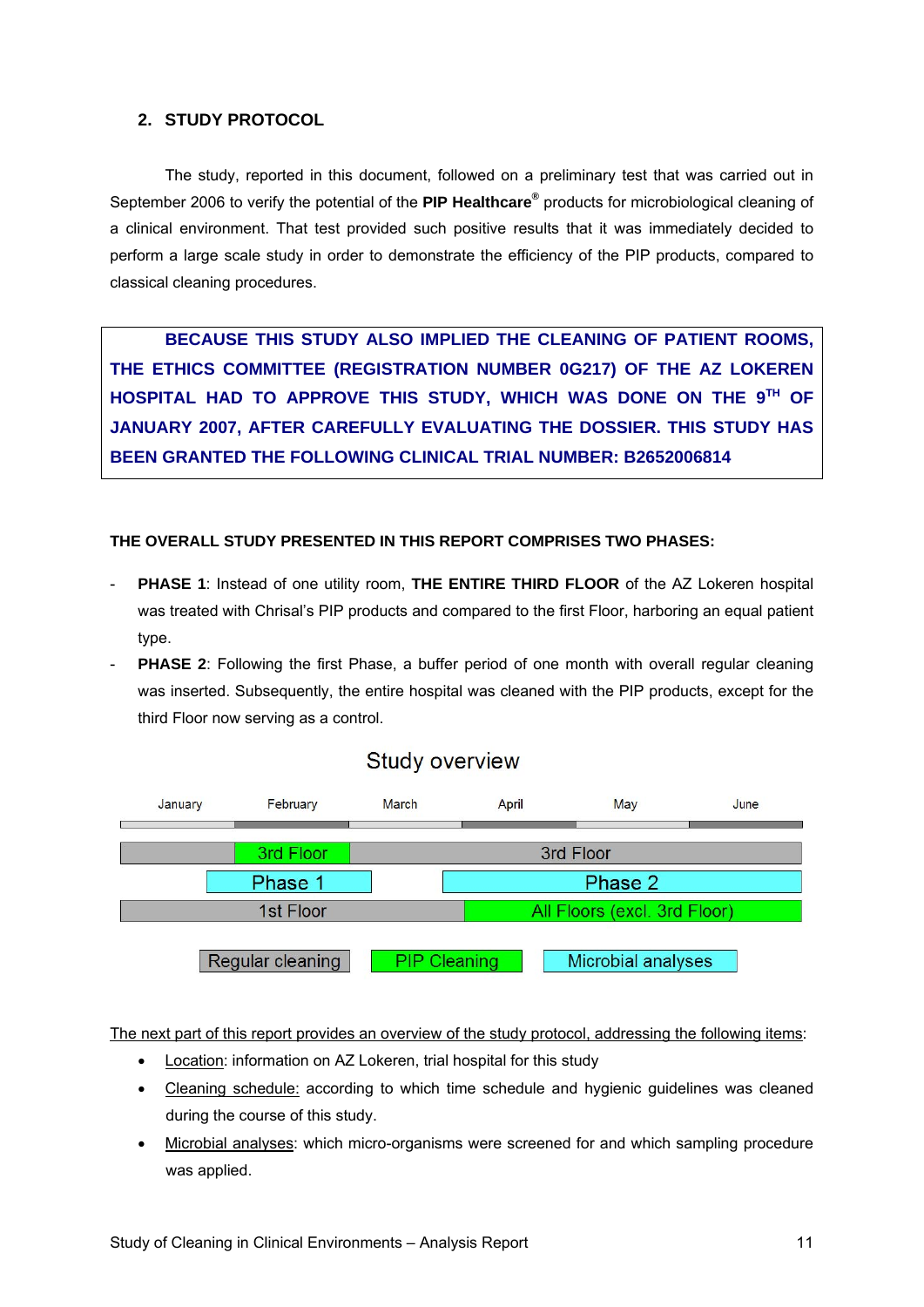- Patient monitoring: How were patients monitored during the course of the study?
- Report: How were the results interpreted and processed into this report.

#### **A. TRIAL HOSPITAL: AZ LOKEREN**

The general hospital of Lokeren (AZ Lokeren) is a regional hospital providing a broad range of healthcare services to the 37.500 inhabitants of Lokeren itself, as well as the surrounding communities. Since January 2005, AZ Lokeren is also an active partner of the university hospital of Ghent. The hospital has a capacity of 170 beds, with a staff of 350, of which 50 physicians.

#### **THE FOLLOWING DIVISIONS AND SERVICES ARE PART OF THE HOSPITAL'S SYSTEMS:**

- **SURGERY**
- **INTENSIVE AND MEDIUM CARE**
- **INTERNAL MEDICINE**
- **MATERNITY**
- **PAEDIATRICS**
- DAY CARE
- **EMERGENCY UNIT**
- **MEDICAL LABORATORY**
- **MEDICAL IMAGERY**
- **PALLIATIVE CARE**

**PHASE 1** of the study was performed at the 1<sup>st</sup> and 3<sup>rd</sup> Floor of the hospital, which Harbour the internal medicine department. Both floors have a capacity of 31 beds **for patients suffering from diseases of the heart, digestive tract, longs, joints, skin and illnesses such as diabetes.** Because of the same kind of patients on both Floors, the microbiological load is assumed to be similar and representative for this study. This was already verified during the preliminary study and the microbiological analyses preceding the actual trial.

 **During phase 2, nearly the entire hospital was subjected to PIP cleaning, comprising different pathologies and patient types. This facilitated the evaluation of PIP cleaning under different microbiological loads.** 



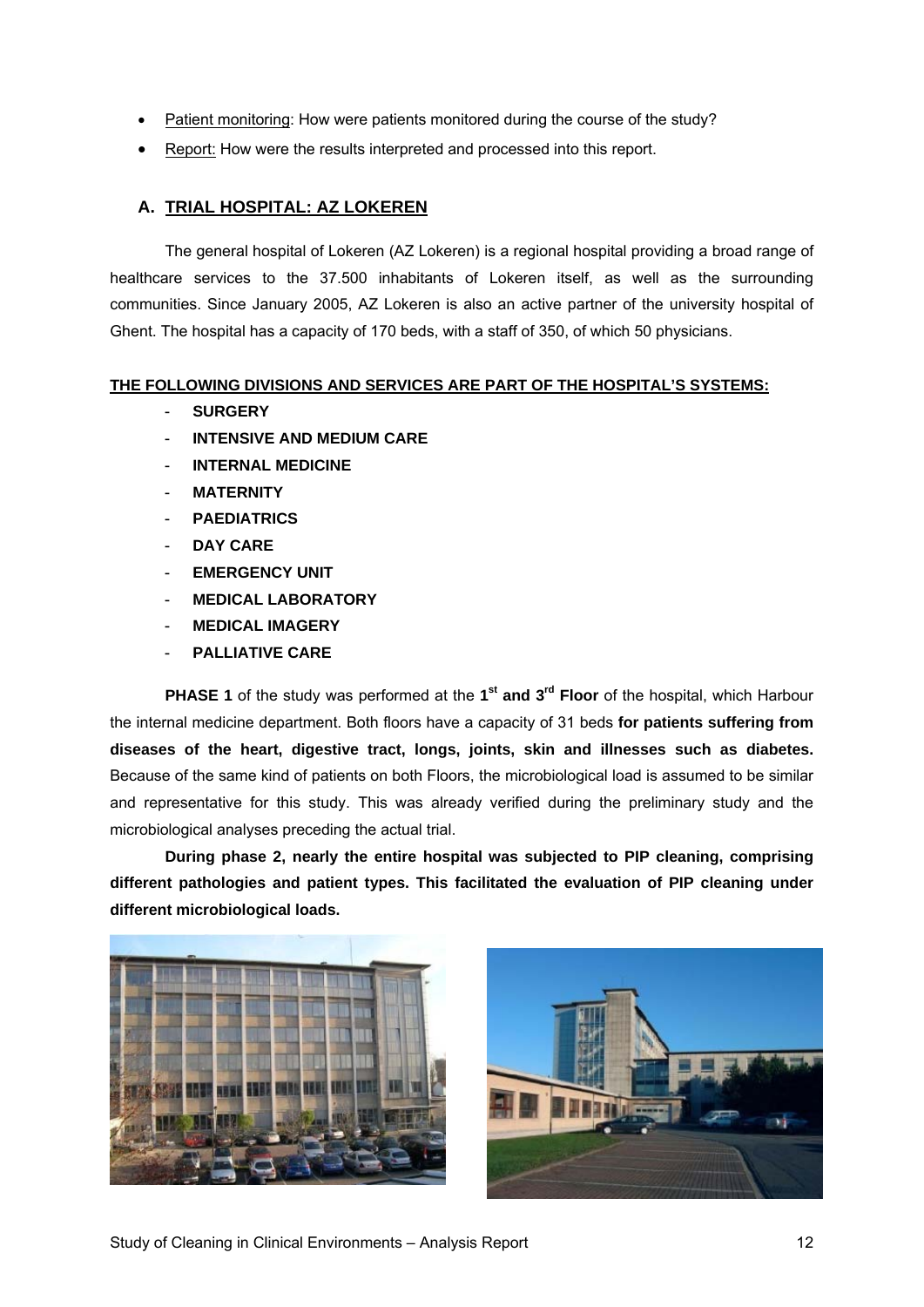### **B. CLEANING SCHEDULE**

#### During **PHASE 1** of this study, two similar floors (geriatrics) of the AZ Lokeren hospital were chosen:

- The 1<sup>st</sup> floor served as control, with regular cleaning.
- The **3rd floor was subjected to PIP cleaning**.

During **PHASE 2** of the study, after one month of overall regular cleaning, PIP cleaning was expanded:

- The **3rd floor served as control**
- The **rest of the hospital was subjected to PIP cleaning** [excl. Operation units (completely) and Intensive Care, Maternity, Radiology (only the floor was PIP cleaned)]

 Although not presented in detail, **cleaning schedules** as designed by AZ Lokeren were identical for all Floors and **remained unaltered** during the course of the study. Only a replacement of the regular products by PIP Healthcare® products was done; except for those on the control Floor. By means of precision pumps mounted on the cans, a reproducible dosage could be obtained throughout the study.

- On weekdays the complete Floor was cleaned following a strict schedule. All floors, sanitary and furniture were cleaned.
- During weekends, only patient rooms were cleaned completely following the weekday schedule. Central hall and general areas were not cleaned.

 Special cleaning protocols exist for contaminated rooms (e.g. hepatitis, MRSA,…), mostly describing a disinfection step each day of the patients stay, followed by a thorough disinfection of all surfaces and furniture in these rooms after discharge of the patient. Although Chrisal's PIP products have been developed as an alternative to disinfectants, the ethics committee decided not to omit disinfection protocols in case of contaminated patients. Although encountered with low frequency, each disinfection step that occurred during the study was registered.

 The most important aspect of this study is that **all cleaning procedures remained the same** during this study; only the products were replaced by those of Chrisal. Doing so, it became possible to obtain a reliable comparison between the performance of regular cleaning and disinfection products with that of Chrisal's **PIP Healthcare®** products.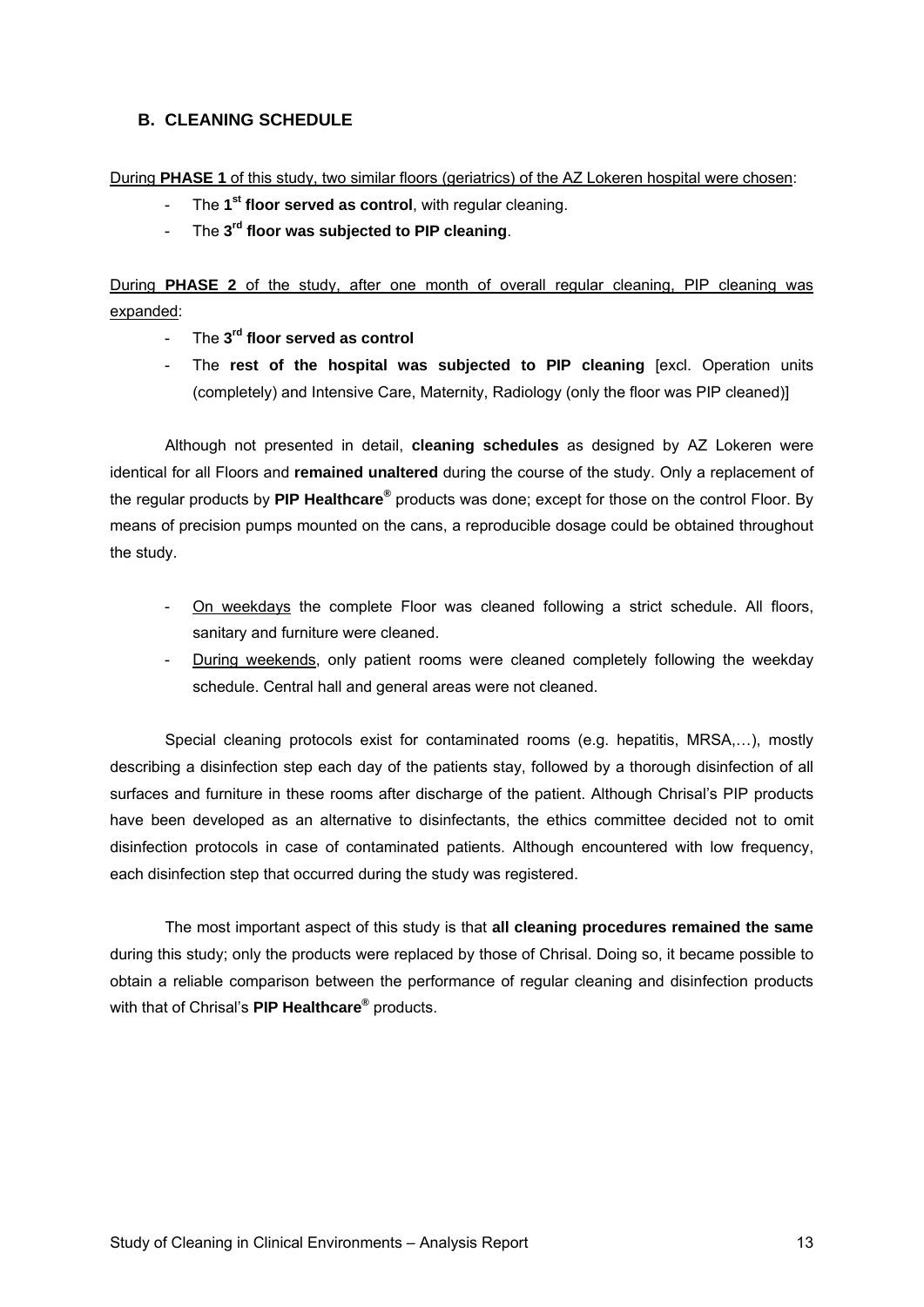#### **C. MICROBIAL ANALYSES**

 All microbial analyses were performed by the Laboratory of Microbial Ecology and Technology (Ghent University), in collaboration with the consultancy company Avecom. The applied sampling and analyses protocols in this study are equal to those of the preliminary test case in the utility rooms. These protocols proved to be efficient and reproducible.

#### **SAMPLING PROCEDURE:**

 Samples were taken **23 hours after cleaning** by means of sterile swab plates of 30 cm², moisturized by means of 3 ml of sterile physiological solution/swab. After 3 minutes of contact with the surface, each plate was transferred to a sterile Petri dish and transported to the lab for microbial analyses. Each sampling was performed in triplicate in order to deliver statistically significant quantification. Upon arrival, swab plates were immediately placed on selective growth media for three minutes, after which these media were incubated at the proper temperature and atmosphere. After the correct incubation time for each of the organisms to determine, colonies on all plates were manually counted.

#### **THE FOLLOWING SELECTIVE GROWTH MEDIA WERE USED:**

- 1. **TRYPTICASE SOY:** Non selective medium for the determination of the **total count** of bacteria on the sampled surfaces. All colonies were counted and provide information on the amount of PIP bacteria that remain on the treated surfaces.
- 2. **MCCONKEY**: Elective medium for the quantification of **coliform bacteria**, with *E. coli* as type organism. On this medium, all colonies were counted. This provides information on the fecal contamination of the sampled surfaces.
- 3. **BAIRD PARKER***:* Selective medium for the determination of *Staphylococcus aureus*. Positive counts are visible as brown, halo-surrounded colonies. These counts provide information on the potential MRSA load on the sampled surfaces.
- 4. **CLOSTRIDIUM DIFFICILE AGAR**: Selective medium for the detection of *Clostridium difficile***.** Positive counts are visible as grey-white coloured colonies. These organisms are detected after anaerobic incubation.

**During PHASE 1 of this study, only media 1, 2 and 3 were used; during PHASE 2 also**  *Clostridium* **was determined.**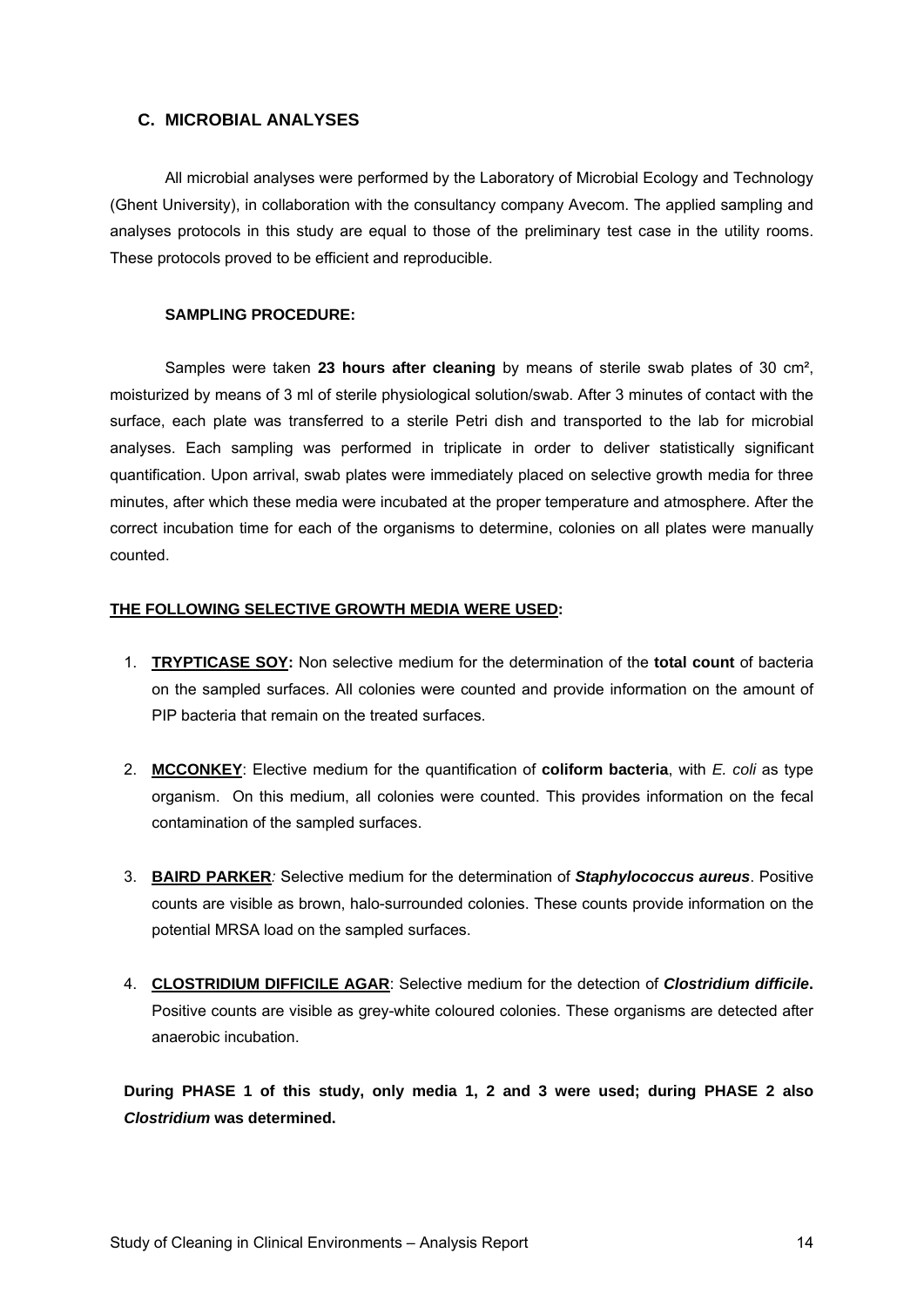#### **PHASE 1: SAMPLING POINTS AND FREQUENCIES**

Sampling points were at all times identical for both the 1st and 3rd floor. Each sampling day, 5 or 6 points were sampled, of which **4 fixed points** and 1 or 2 variable locations. The fixed points were always floor samples, whereas the **variable points** comprised a broad range of samples such as a lavatory, sink, shower, table, bed, mattress, tray…

#### Fixed sampling points at the  $1<sup>st</sup>$  and  $3<sup>rd</sup>$  floor: (Marked with a red x on the maps below)

- Hall, at the centre of the  $1<sup>st</sup>$  and  $3<sup>rd</sup>$  floor
- Room 109/309, at the entrance to the room and lavatory
- Kitchen, in front of the service elevator
- Utility room, in the middle of the room

#### K 115 K 116 K 117 K 118 K 119 K 113 K 114 Dien-VF keuker Ш 出 X G 日 圌 閇 問 J K 101 事件 K 107 K 106 K 105 K 104 K 103 K 102 K 100 K 112 K 110 K 108  $K$ 109

3<sup>rd</sup> floor:



### **VARIABLE SAMPLING POINTS AT THE 1ST AND 3RD FLOOR:**

 Variable points were taken each time at a different location, but were always identical for both Floors. The following table gives an overview of all variable locations sampled during the course of this study (the exact locations can be determined on the above displayed maps).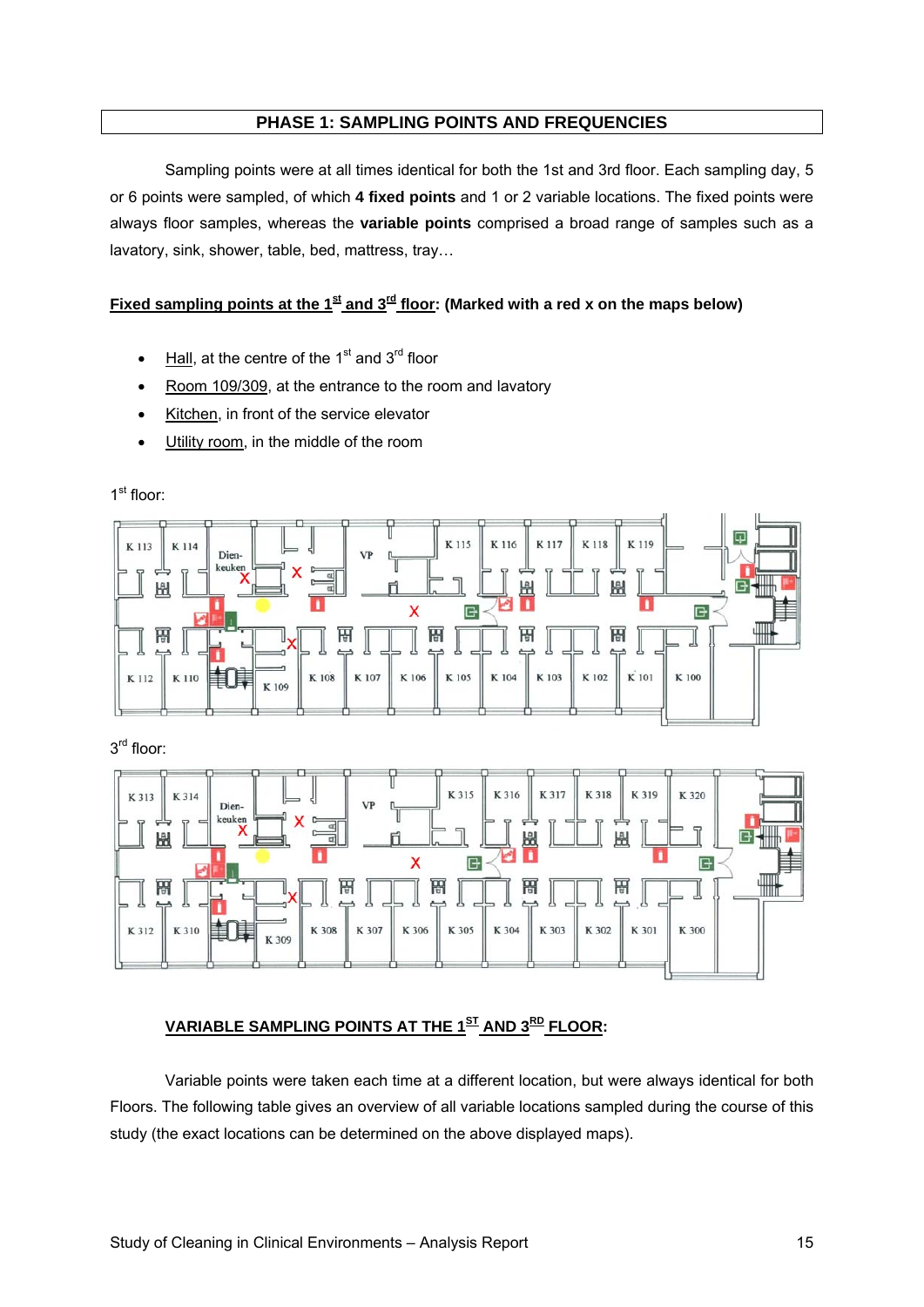| <b>Sampling day</b> | <b>Variable location</b> | Type of sample   |
|---------------------|--------------------------|------------------|
| 1                   | Rooms 110/310            | Floor            |
|                     | <b>Room 309</b>          | <b>Mattress</b>  |
| $\overline{2}$      | Rooms 112/312            | Floor            |
| 3                   | Rooms 113/313            | Floor            |
| 4                   | Rooms 114/314            | Floor            |
| 5                   | Rooms 115/315            | Floor            |
| 6                   | Rooms 108/308            | Floor            |
| 7                   | MRSA Rooms 115/314       | Floor            |
|                     | MRSA Rooms 115/314       | Service tray     |
|                     | Hallway chair            | Leather surface  |
| 8                   | Rooms 109/309            | <b>Mattress</b>  |
| 9                   | Rooms 116/316            | Bed pushing bar  |
|                     | Rooms 116/316            | Sink in lavatory |
| 10                  | Central desk             | Floor            |

 The actual cleaning with Chrisal's PIP products started on **Tuesday the 6th of February 2007 at 8 am**. From that day onward, samples were taken daily during the first week, and twice a week during the following weeks (on Mondays and Thursdays). **Sampling time was 7.30 am, just before the start of the next cleaning procedure.** This allowed those of us in the study group to determine the minimum effect of the PIP products.

#### **PHASE 2: SAMPLING POINTS AND FREQUENCIES**

 Between **PHASE 1 and 2** a buffer period was inserted during which the entire hospital was again cleaned using regular cleaning products. From **April 11th** onward, **PHASE 2** started, with PIP cleaning of the entire hospital, except for the  $3<sup>rd</sup>$  floor (serving as control) and a few critical divisions.

 During this PHASE, only fixed sampling points were chosen, that were sampled each Tuesday and Thursday at 7.30 am, before the start of the next cleaning round. Additional to **PHASE 1**, also *Clostridium* was monitored during **PHASE 2.** The following sampling points were chosen:

- **1. Emergency**
- **2. Maternity**
- **3. 1st Floor**
- **4. 2nd Floor**
- **5. 3rd Floor (= control Floor; regular cleaning)**
- **6. 4th Floor**
- **7. 5th Floor**

#### **NOTE - ALL SAMPLES WERE TAKEN ON THE FLOOR IN THE MIDDLE OF THE CENTRAL HALLS OF THESE DIVISIONS.**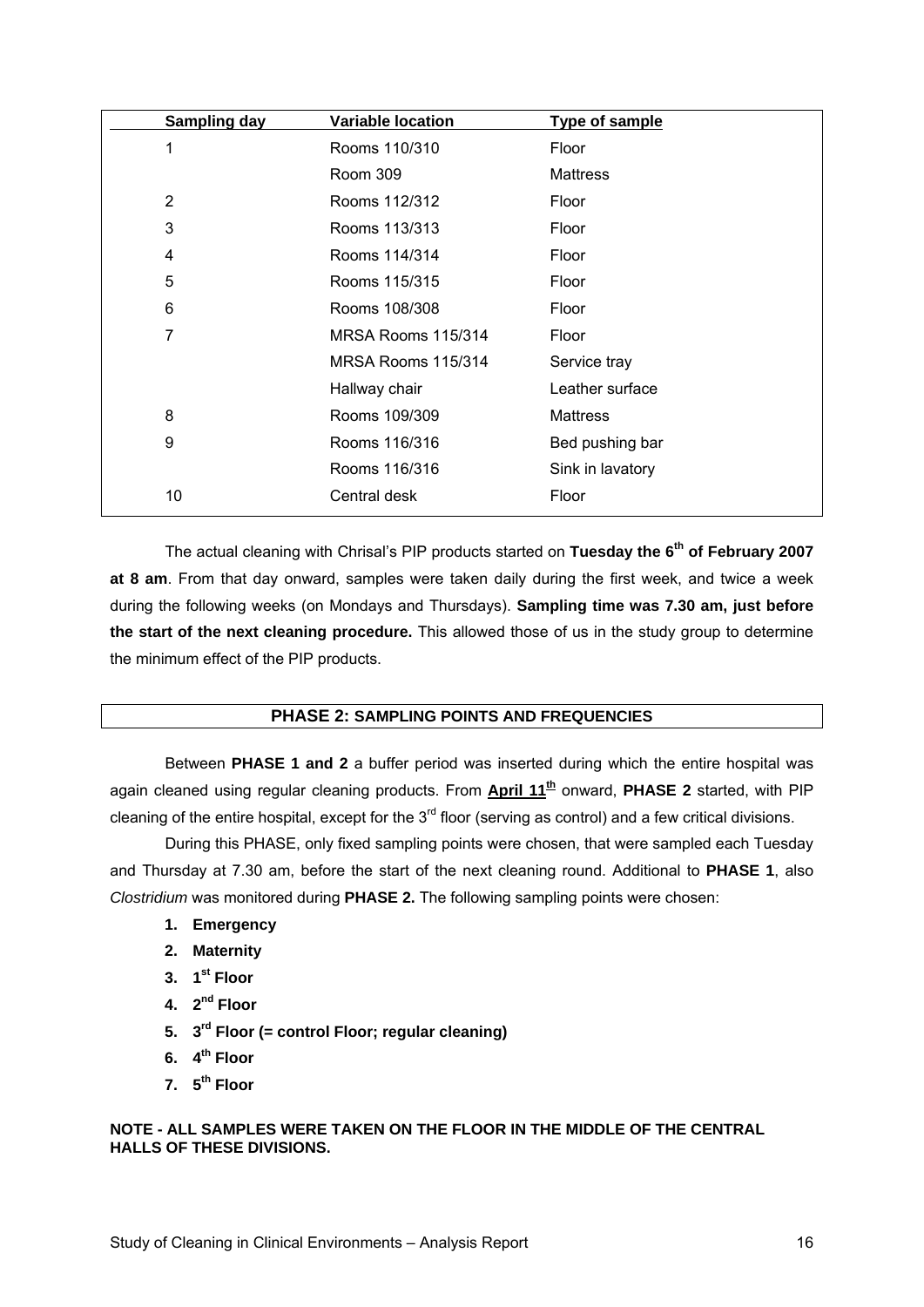#### **D. PATIENT MONITORING:**

Because the applied PIP bacteria have no history of any pathology (class 1 organisms, see above), no specific parameter is available to monitor with patients. Furthermore, the actual concentration of PIP bacteria the patients might have had contact with, is not higher compared to the residual microbiota previously present. Only the percentage of pathogens is lower during the study.

Considering the safety of the applied bacteria and the very low dosage to which patients are exposed, a close clinical monitoring of patients was not done. However, prior to the start of this study, all physicians and nursery staff were briefed on the upcoming trial. This facilitated a proper diagnosis of potential complaints of patients and the verification whether these were due to the patients' reason for internalization or due to the study.

In order to inform patients, a brochure was distributed explaining the ongoing study and the potential visit of a laboratory technician for sample taking. Also, the necessary contact information was provided in case additional questions should arise.

#### **E. REPORT**

 All communications and reports were facilitated by the laboratory, in collaboration with Avecom as a consultancy company. The obtained results were provided immediately to the hospital and to Chrisal, in order to evaluate the proceeding of the study concerning efficiency and safety to the patients and personnel.

 After finishing the study, Avecom, on the University's behalf, collected all of the generated data during the study in order to prepare the final report (i.e. the present document).

#### **CONCLUSION**

 This study was financed in part by the Belgium Government, in part by the fact that in the interest of public safety, the hospital did not charge fees for its services and the remainder by the company Chrisal, who had initiated the study in order to validate the potential of its new range of probiotic cleaning products, to establish a healthy and stable microbiota in a clinical environment. In order to assure an independent report and to obtain reliable results, all microbial analyses, data processing and reporting has been handled and processed by the Ghent University and Avecom.

A presentation and discussion of the obtained results can be found in parts 2 and 3 of this report.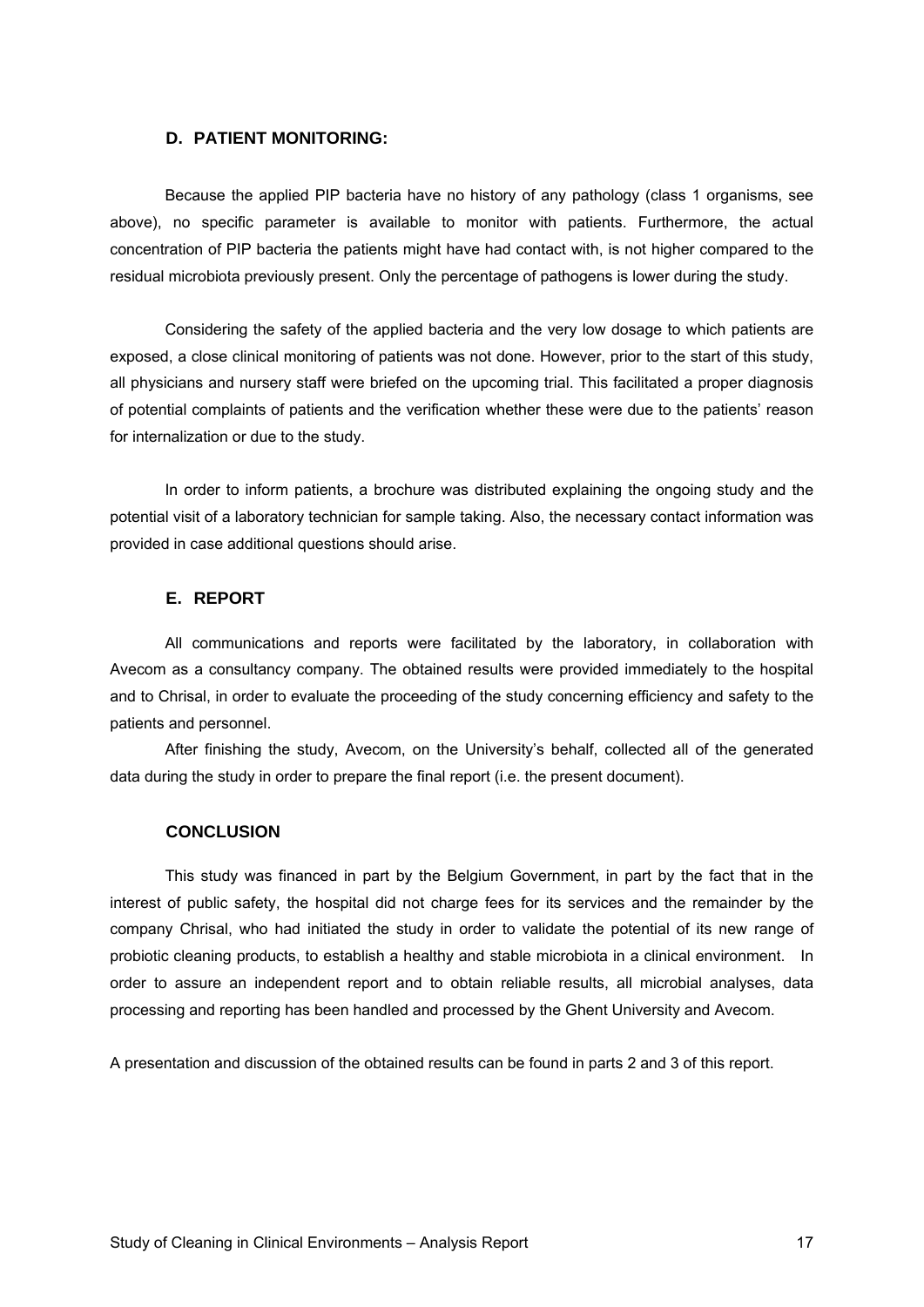

### PART 2

## STUDY PROJECT

### RESULTS – PHASE 1

### **SECTION**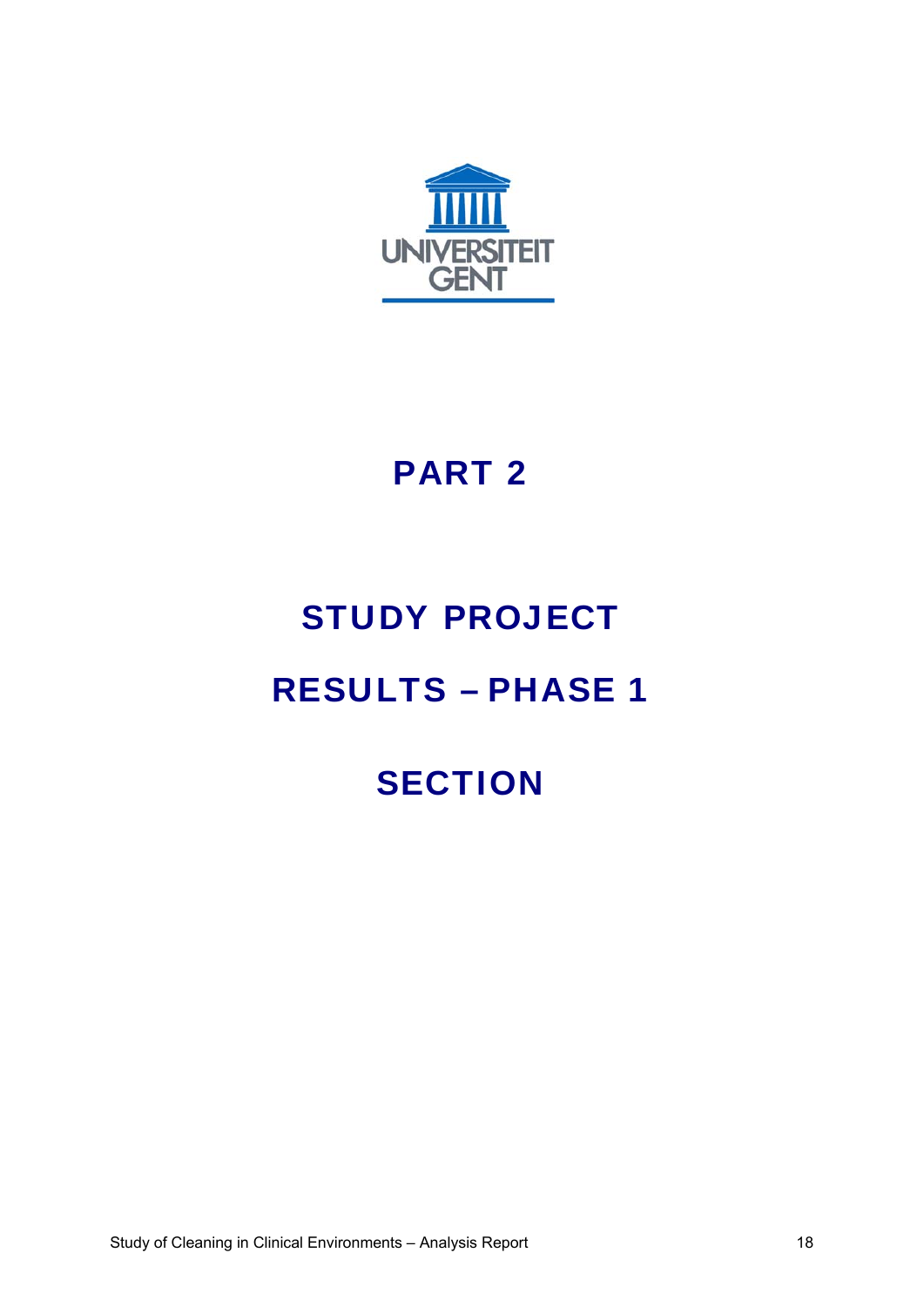#### **1. INTRODUCTION**

#### **This part of the report presents the results obtained during PHASE 1 of the study.**

 First, an overview is given of the microbiological results of the four **fixed sampling points**. These are presented as bar plots over time, with three graphs for each of the sampling points: total count, coliform bacteria and *Staphylococcus aureus.* Further on in this report, the total number of *Staphylococcus aureus* measured by plate counting on Baird-Parker agar is referred to as total MRSA, although stricto sensu MRSA refers to 'Methycillin Resistant *Staphylococcus aureus*'. Each graph contains the number of colony forming units per square meter of surface  $(= CFU/m<sup>2</sup>)$  of both the 1<sup>st</sup> (regular cleaning = control) and  $3<sup>rd</sup>$  floor (PIP cleaning).

Second, microbiological results of the **variable sampling points** are presented by means of tables. Each sampling point has its own table containing the results for the total count, coliform bacteria and *Staphylococcus aureus.* These results are presented as the number of colony forming units per square meter of surface  $(= CFU/m^2)$  of both the 1<sup>st</sup> (regular cleaning = control) and 3<sup>rd</sup> floor (PIP cleaning).

 All **results are the average values of triplicate sampling and analysis**. These threefold analyses provide standard deviations, demonstrating the statistical significance of each measurement. These deviations are presented by means of error flags in the graphs.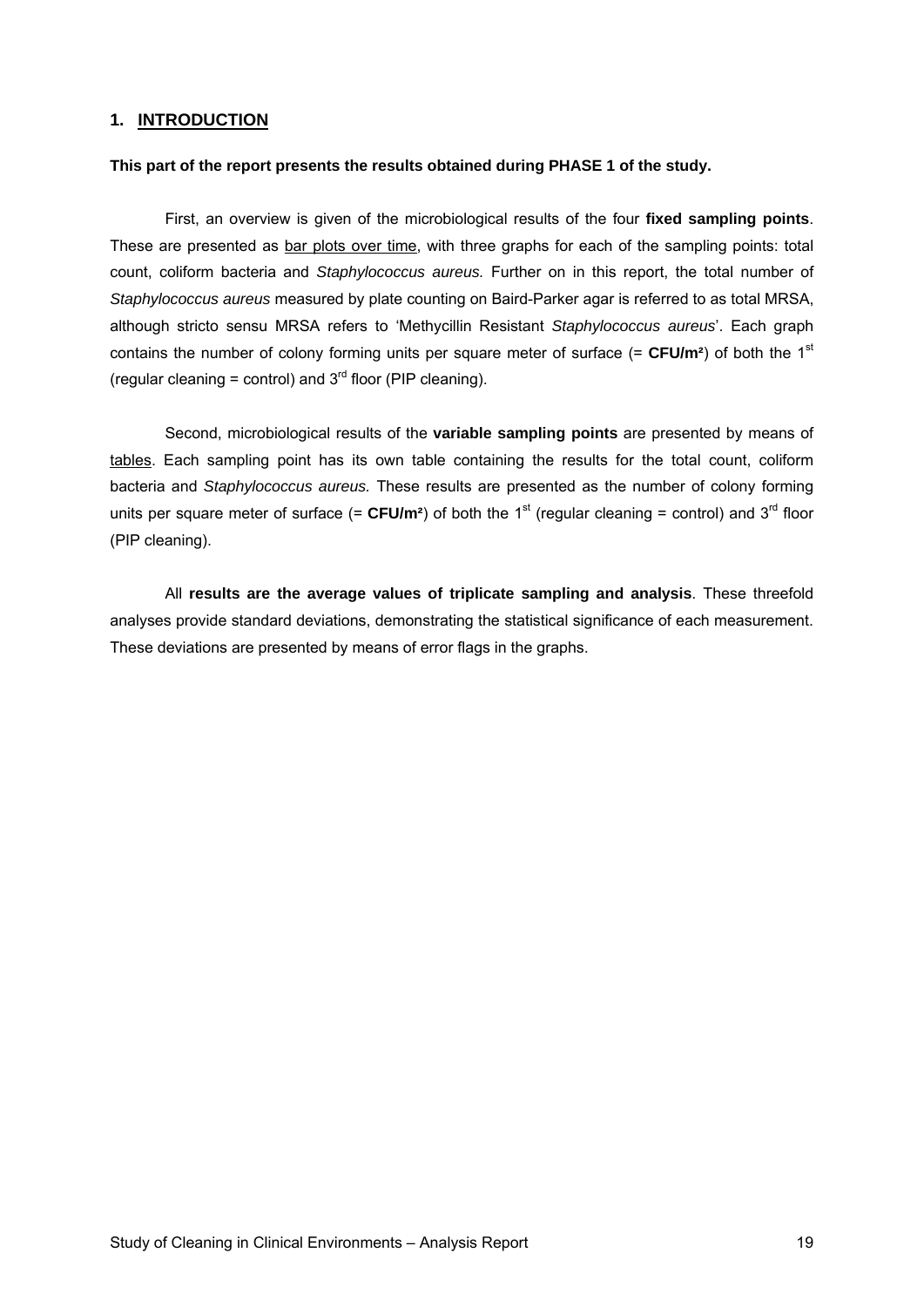#### **2. MICROBIAL ANALYSES**

#### **a. Fixed sampling points**

The first section of the results part of this report presents the obtained microbiological data from the fixed sampling points. Because these points were followed in time, a graphical representation is possible. For each of the sampling points, three graphs are given corresponding to the total count, coliform count and *S. aureus* count. Values are averaged over triplicate analyses and present the results from the  $1^{st}$  (= control) floor (black bars) and the  $3^{rd}$  (= PIP) floor (green bars). All fixed samples were taken on the floor.

#### **Important remark**:

**Day 1 in the graphs corresponds to the starting situation just before the start of PIP cleaning. Day 2 is the first measurement after PIP cleaning.** 

#### **i) Sampling point 1: Central hall**

 A logical fixed sampling point was the central hall, serving as a passage to all medical personnel, patients and visitors. This sampling point is most likely subject to the highest microbial load of the entire floor, with high a potential of cross-contamination.



**Fig 1. Total count** in the central hall of the 1<sup>st</sup> floor (control, black bars) and 3<sup>rd</sup> floor ('PIP' cleaning, green bars). Cleaning with PIP products from Chrisal started on Day 2.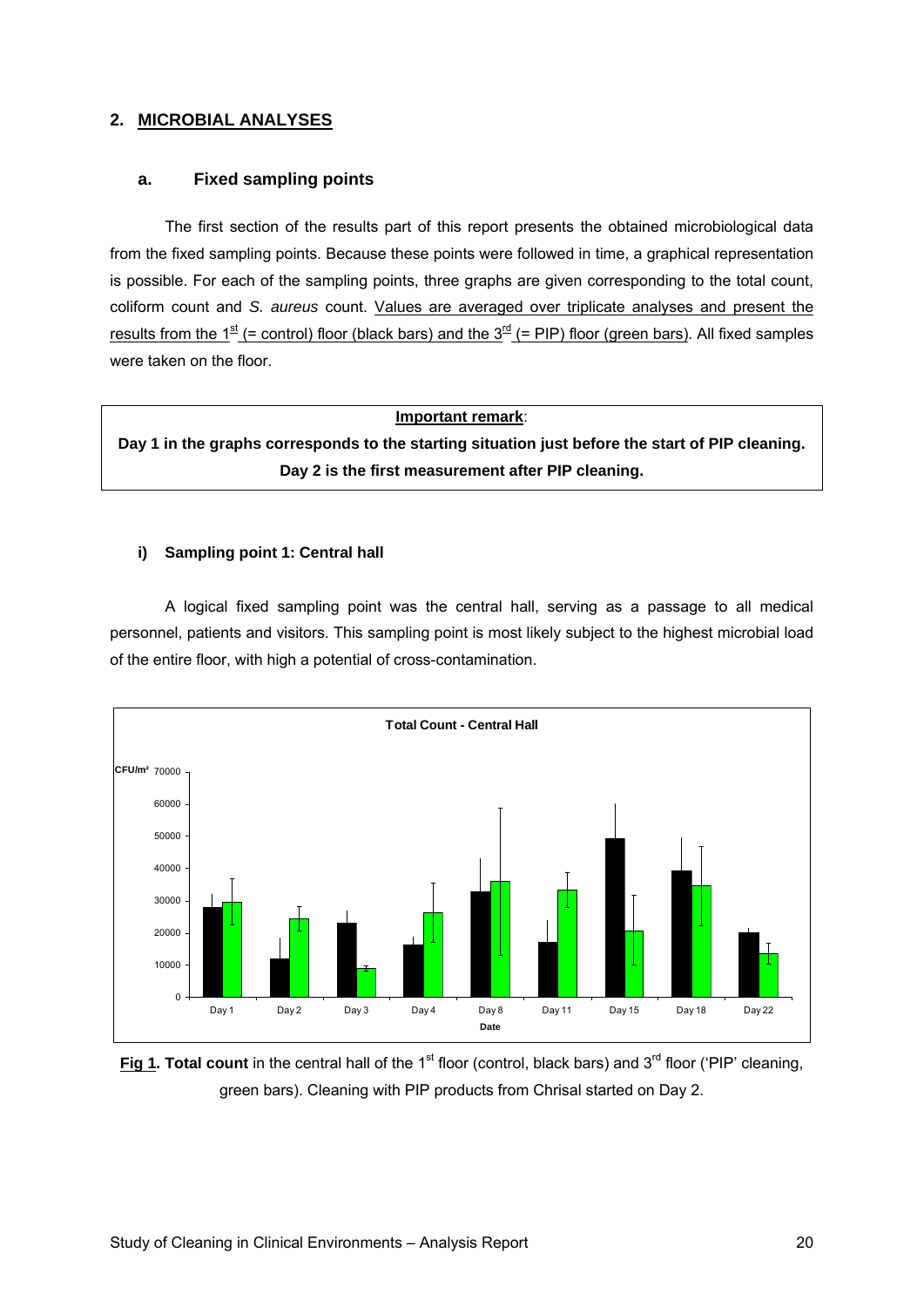

**Fig 2: Coliform count** in the central hall of the 1<sup>st</sup> floor ('control', black bars) and 3<sup>rd</sup> floor ('PIP' cleaning, green bars). Cleaning with PIP products from Chrisal started on Day 2.



**Fig 3: Total Staphylococcus aureus count (MRSA)** in the central hall of the 1<sup>st</sup> floor ('control', black bars) and 3<sup>rd</sup> floor ('PIP' cleaning, green bars).

Cleaning with PIP products from Chrisal started on Day 2.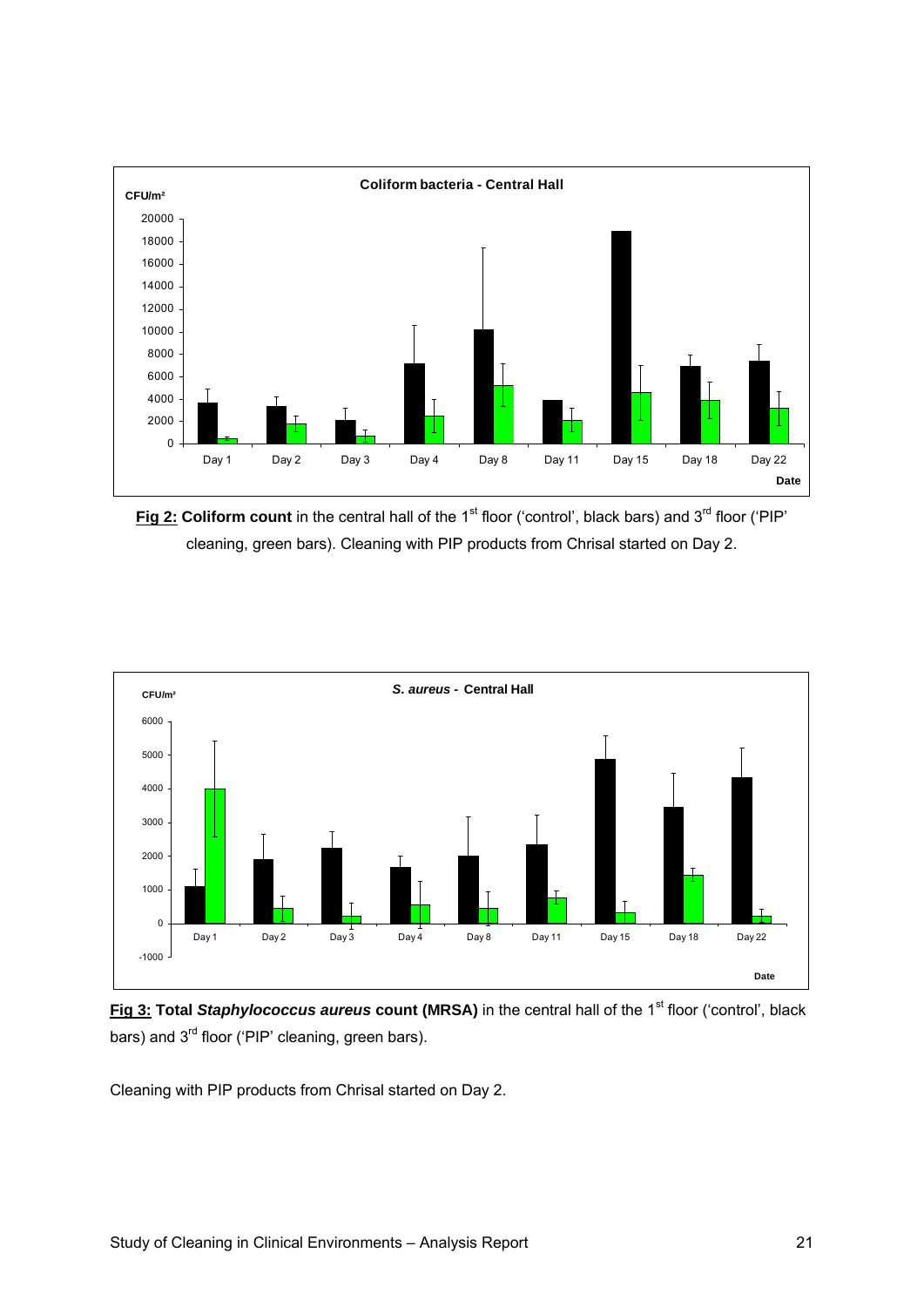#### **CENTRAL HALL CONCLUSIONS:**

- □ Cleaning of the central hall floor of the hospital with **PIP Healthcare®** cleaning products significantly altered the microbial community.
- □ **Total count did not statistically change**, which means that the total number of bacteria on the surface is not necessarily higher during PIP cleaning (Fig. 1).
- □ After PIP cleaning, the number of **coliform bacteria was on average 60 % lower** compared to regular cleaning (Fig 2).
- □ The number of **MRSA bacteria was on average 78 % lower** compared to regular cleaning on Floor 1 (Fig 3).
- □ These lower numbers of coliform and MRSA bacteria did not demonstrate any significant fluctuations, indicating **a stable PIP effect**.
- $\Box$  It is obvious from this study that since PIP treatment started, there were no situations where coliform or MRSA numbers in the PIP-cleaned hall surpassed the numbers of the hall on control Floor 1. Before PIP cleaning started, this was not necessarily true, as can be observed from the MRSA number (3996  $+/-$  1413 CFU/m<sup>2</sup> on Floor 3 compared to 1110 +/- 509 CFU/m<sup>2</sup> on Floor 1). These results indicate that PIP cleaning creates a **safer microbial environment**.

It can be concluded that in the central hall, a location with high potential of crosscontamination due to busy passage of both hospital personnel and patients, **PIP-based cleaning resulted in a stable reduction of coliform and MRSA bacteria, thereby resulting in a healthier microbiological environment.**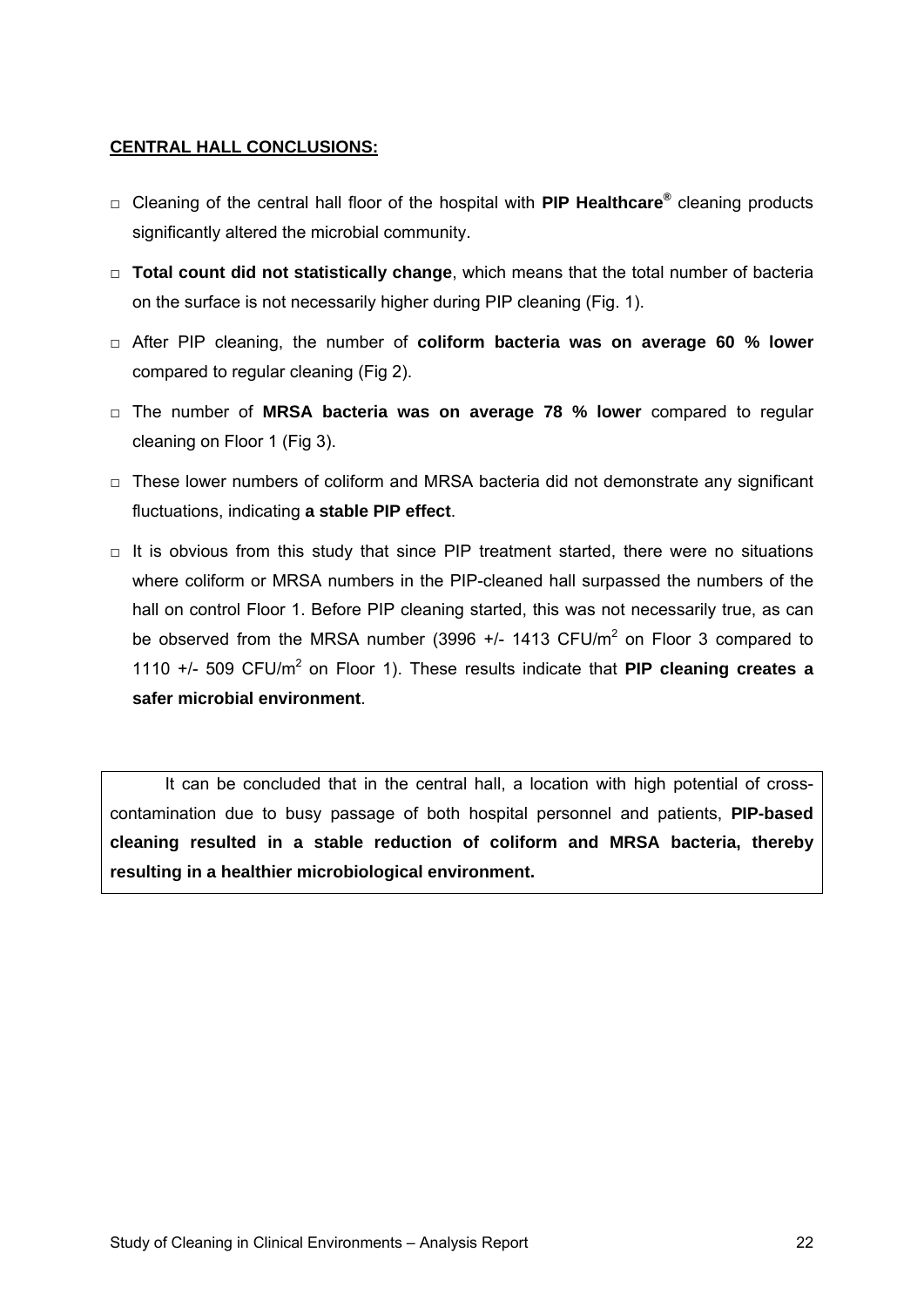#### **II) SAMPLING POINT 2: ROOMS 109/309**

Patient rooms 109 and 309 on the  $1<sup>st</sup>$  and  $3<sup>rd</sup>$  floor, respectively, were selected for continuous microbiological survey during the study. No specific type of patients was placed in these rooms. However, it was avoided to harbour MRSA infected patients in one of these rooms because this might impair the stability of microbiological data obtained.



**Fig 4: Total count** in Room 9 of Floor 1 (Room 109 'control', black bars) and Floor 3 (Room 309 'PIP' cleaning, green bars). Cleaning with PIP products from Chrisal started on Day 2.



**Fig 5: Coliform count** in Room 9 of Floor 1 (Room 109 'control', black bars) and Floor 3 (Room 309 'PIP' cleaning, green bars). Cleaning with PIP products from Chrisal started on Day 2.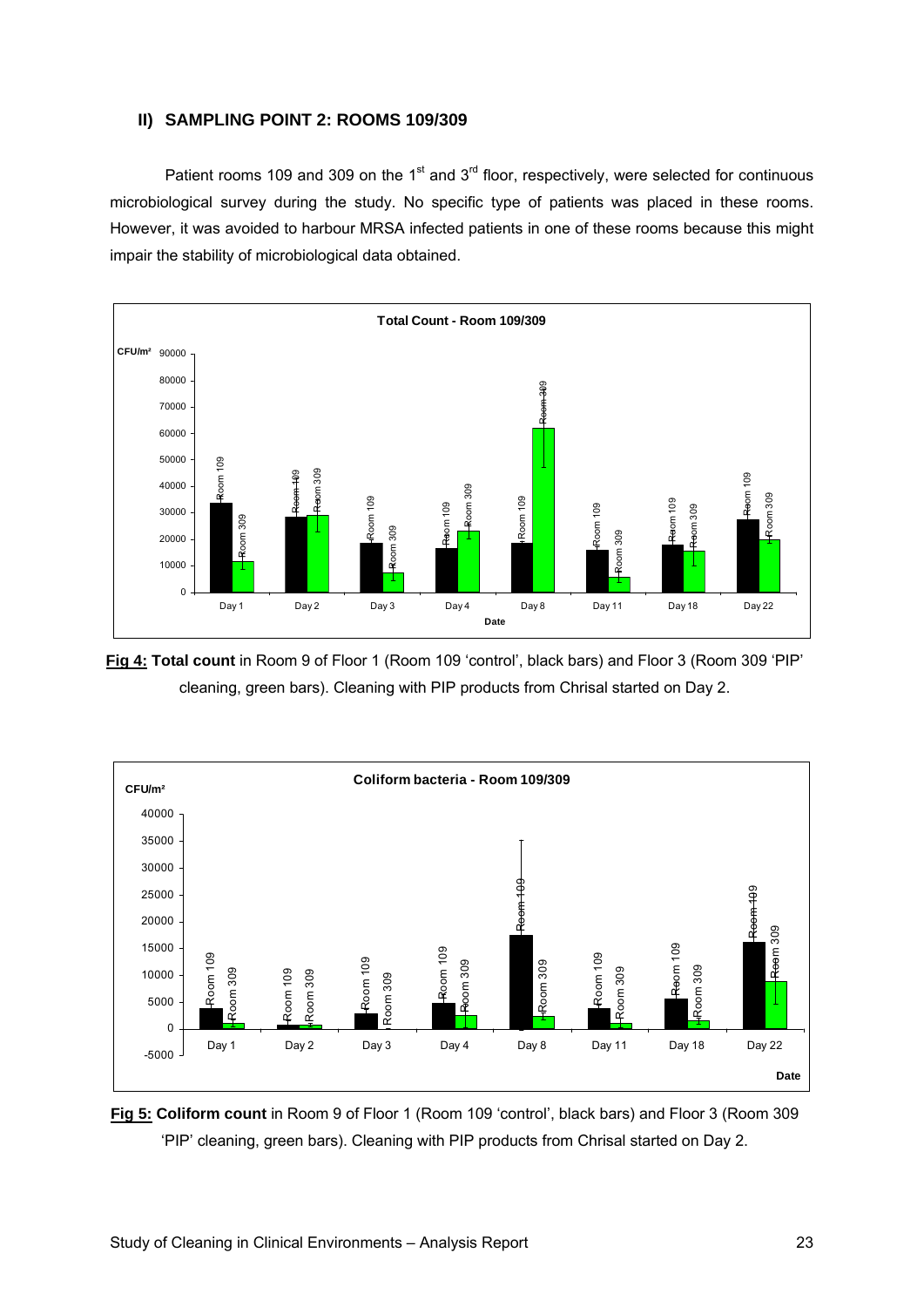

**Fig 6:** *Staphylococcus aureus* **count (MRSA)** in Room 9 of Floor 1 (Room 109 'control', black bars) and Floor 3 (Room 309 'PIP' cleaning, green bars). Cleaning with PIP products from Chrisal started on Day 2.

### **PATIENT ROOM CONCLUSIONS:**

Daily cleaning of patient room 309 with Chrisal **PIP Healthcare®** cleaning products:

- $\Box$  Did not influence the total count of the bacteria (Fig. 4)
- □ Resulted in a **lower number (- 64%) of coliform bacteria** compared to the control room (Fig. 5).
- □ Resulted in **78% less MRSA** over time, comparted to regular cleaning (Fig. 6).
- □ **Total count fluctuated** during the test; this could possibly be related to bacteria originating from 'variable' sources such as the patients in the room.
- □ **Coliforms** exhibited an average viable cell number that was **64 % lower** in the patient room 309 in comparison to room 109. However, the number of coliforms remained equal in room 309 over time, due to the low starting number at day 1.
- □ The lower coliform and MRSA numbers associated with PIP-based cleaning **remained stable** and did not exhibit sudden fluctuations.

It can be concluded that in the patient rooms, a location with a high possibility of crossinfection to other patients, **PIP cleaning resulted in a large and stable reduction of pathogenic coliform and MRSA bacteria, thereby creating a healthier microbiological environment.**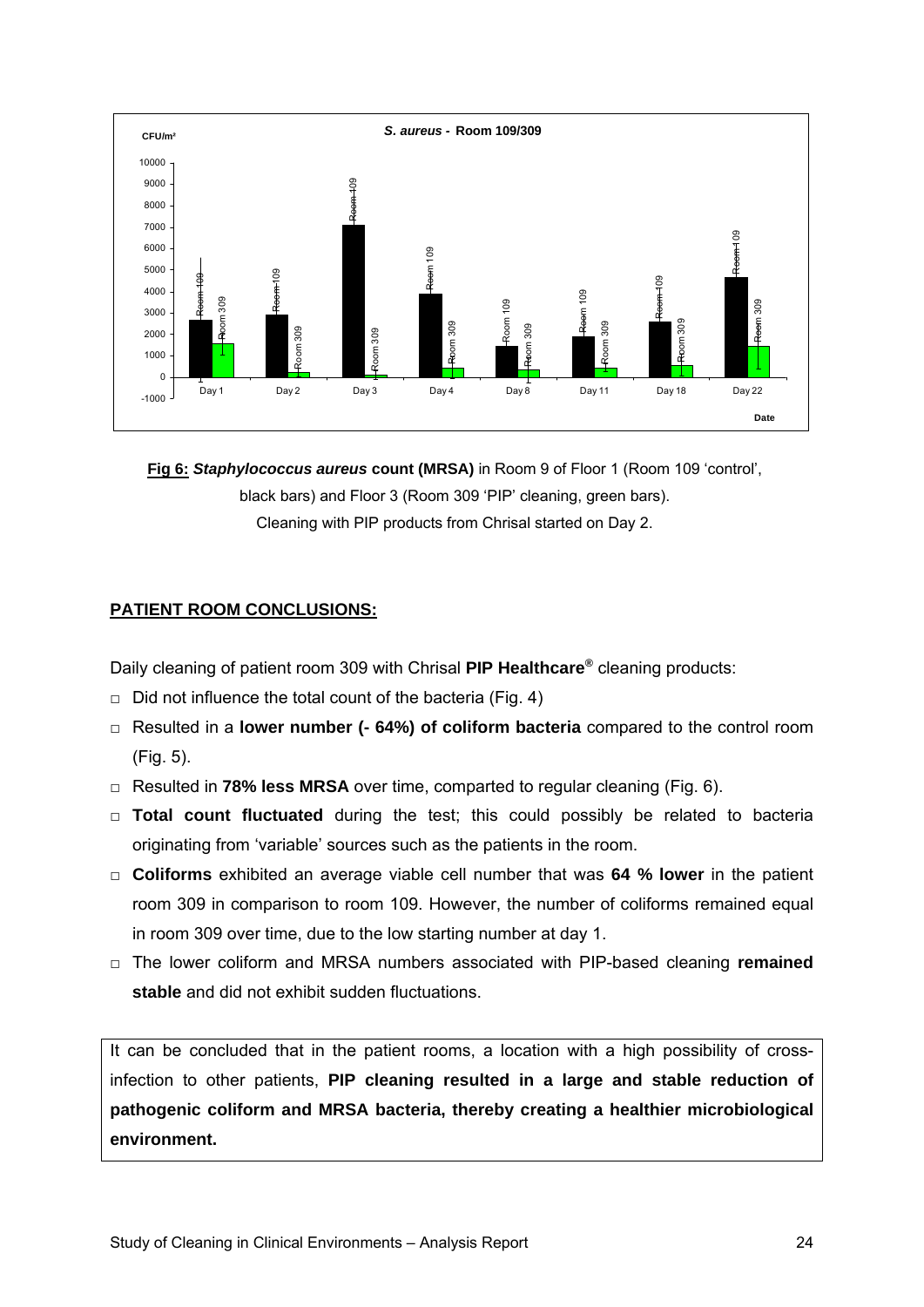#### **III) SAMPLING POINT 3: KITCHEN**

Although the hospital has one main kitchen on the ground level preparing all meals, each floor is equipped with a small kitchen in order to do some final handlings of the food before distribution to the patients. Also, the hospital staff consumes their meals in this kitchen. The samples were taken in front of the service elevator door, through which all food is delivered and waste is sent back to the main kitchen. Important remark: these kitchens were only cleaned once a week, on Wednesday, meaning that samples taken on Thursday should demonstrate a lower microbial contamination, compared to those taken on Mondays.



**Fig 7: Total count** in the kitchen of the 1<sup>st</sup> floor (control, black bars) and the 3<sup>rd</sup> floor ('PIP' cleaning, green bars). Cleaning with PIP products from Chrisal started on Day 2.



**Fig 8: Coliform count** in the kitchen of the 1<sup>st</sup> floor (control, black bars) and the 3<sup>rd</sup> floor ('PIP' cleaning, green bars). Cleaning with PIP products from Chrisal started on Day 2.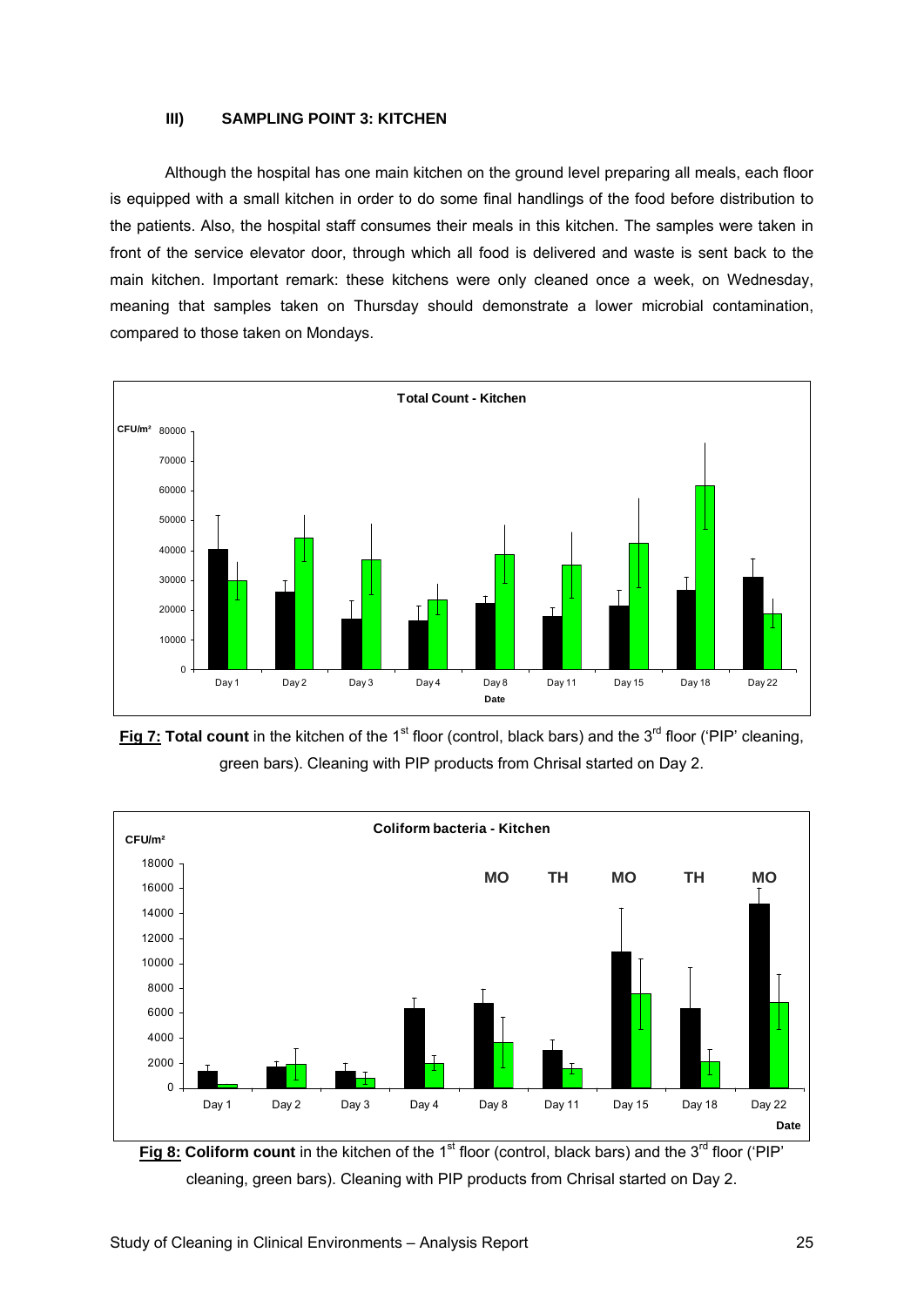

**Fig 9: Staphylococcus aureus count (MRSA)** in the kitchen of the 1<sup>st</sup> floor (control, black bars) and the 3<sup>rd</sup> floor ('PIP' cleaning, green bars). Cleaning with PIP products from Chrisal started on Day 2.

#### **KITCHEN CONCLUSIONS:**

The kitchen was cleaned only once a week with PIP cleaning products, and resulted in the following:

- □ **Total count was higher** on the 3rd Floor (Chrisal) compared to the control Floor (Fig. 7).
- □ The average **number of coliforms** on the 3rd Floor was **46 % lower** than the average coliform number on the 1<sup>st</sup> Floor.
- □ The number of viable **MRSA bacteria was about 48 % lower** on the Chrisal Floor, compared to the control Floor.
- □ In contrast to the central hall and patient rooms, **significant fluctuations** in MRSA and coliform numbers occurred, **both on the control floor and PIP floor**, indicating that a weekly application of PIP cleaning cannot guarantee a stable and healthy environment and that the cleaning frequency needs to be increased.
- $\Box$  Compared to the results of the central hall and patient rooms, pathogen reduction by PIP products was lower in the kitchen. This indicates that daily PIP cleaning is required to obtain high pathogen reduction.

PIP cleaning of the kitchen on the 3<sup>rd</sup> Floor resulted in a **lower number of pathogenic bacteria**. However, because of the low cleaning frequency, this effect is insufficiently stable to guarantee a safe environment. **Daily PIP cleaning is advised** in order to obtain a stable and healthy microbiota.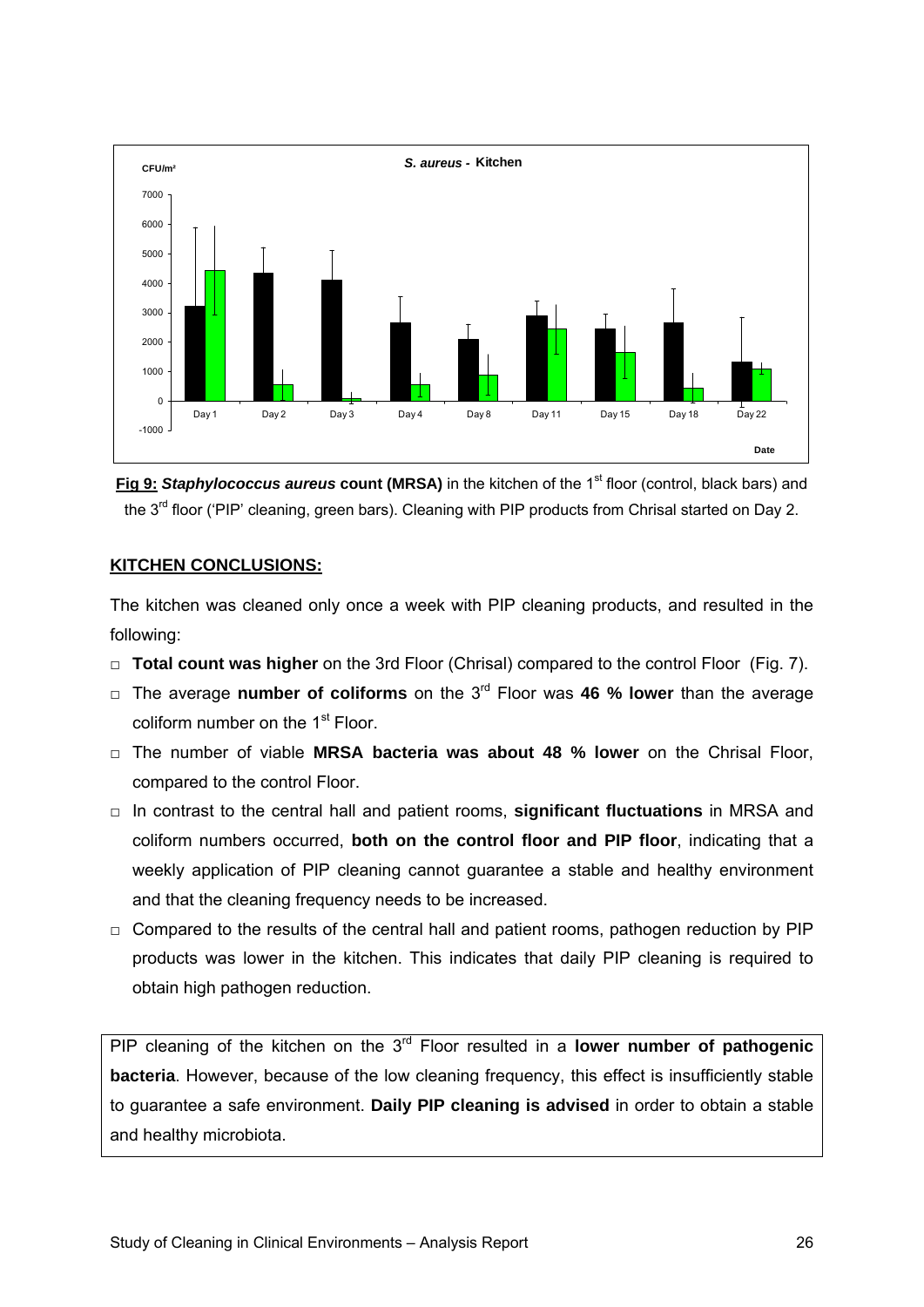#### **IV) SAMPLING POINT 4: UTILITY ROOM**

 Each Floor is equipped with a utility room, serving as a collecting point for temporary storage of all medical waste or biologically contaminated equipment. Also, showers and toilets are accessible through the utility room. These rooms were already used in a preliminary study to verify the potential of the Chrisal products compared to disinfection and regular cleaning.



**Fig 10: Total count** in the Utility Room of the 1<sup>st</sup> floor (control, black bars) and the 3<sup>rd</sup> floor ('PIP' cleaning, green bars). Cleaning with PIP products from Chrisal started on Day 2.



**Fig11: Coliform count** in the Utility Room of the 1<sup>st</sup> floor (control, black bars) and the 3<sup>rd</sup> floor ('PIP' cleaning, green bars). Cleaning with PIP products from Chrisal started on Day 2.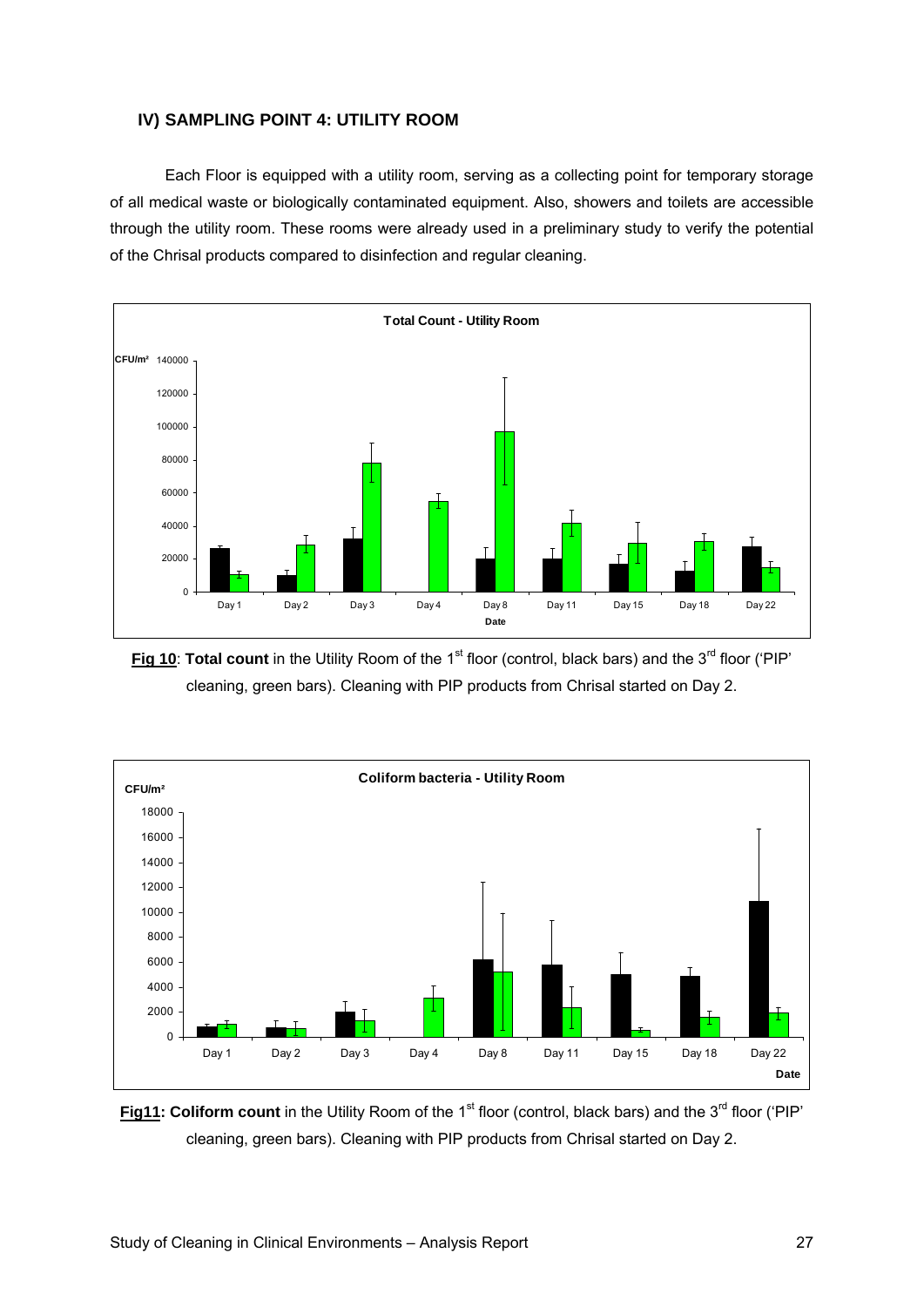

**Fig 12: Staphylococcus aureus count (MRSA) in the Utility Room of the 1<sup>st</sup> floor** (control, black bars) and the  $3<sup>rd</sup>$  floor ('PIP' cleaning, green bars). Cleaning with PIP products from Chrisal started on Day 2.

#### **UTILITY ROOM CONCLUSIONS:**

- □ During PIP cleaning, the **total viable cell count** in Utility Room on the 3<sup>rd</sup> Floor (PIP) was on average **43 % higher** than on the 1<sup>st</sup> Floor (Fig. 10).
- □ Coliform bacteria were on average 51 % lower on the 3<sup>rd</sup> Floor (Fig. 11)
- **MRSA bacteria** were on average **67 % lower**, compared to Floor 1 (Fig 12).
- **Some fluctuations** during PIP cleaning were observed for all cell counts; these may have several reasons:
	- o The UR is a heterogeneous environment with strongly fluctuating degrees of contamination (waste storage, shower/toilets)
	- o At the start of the cleaning procedure, the maintenance carts are prepared and loaded with PIP products in these rooms (some spilling may occur at the place of sampling, altering the concentration of PIP bacteria on the surface)
	- o At the end of the cleaning procedure, all the dirty water is collected and removed through these rooms; spilling might enrich the pathogenic numbers

This study shows that PIP cleaning on a daily basis results in lower coliform and MRSA numbers that were rather stable despite the strongly fluctuating conditions of the Utility Rooms. **It can be concluded that PIP cleaning is able to manage constantly changing bacterial populations, resulting in lower numbers of pathogenic genera and species.**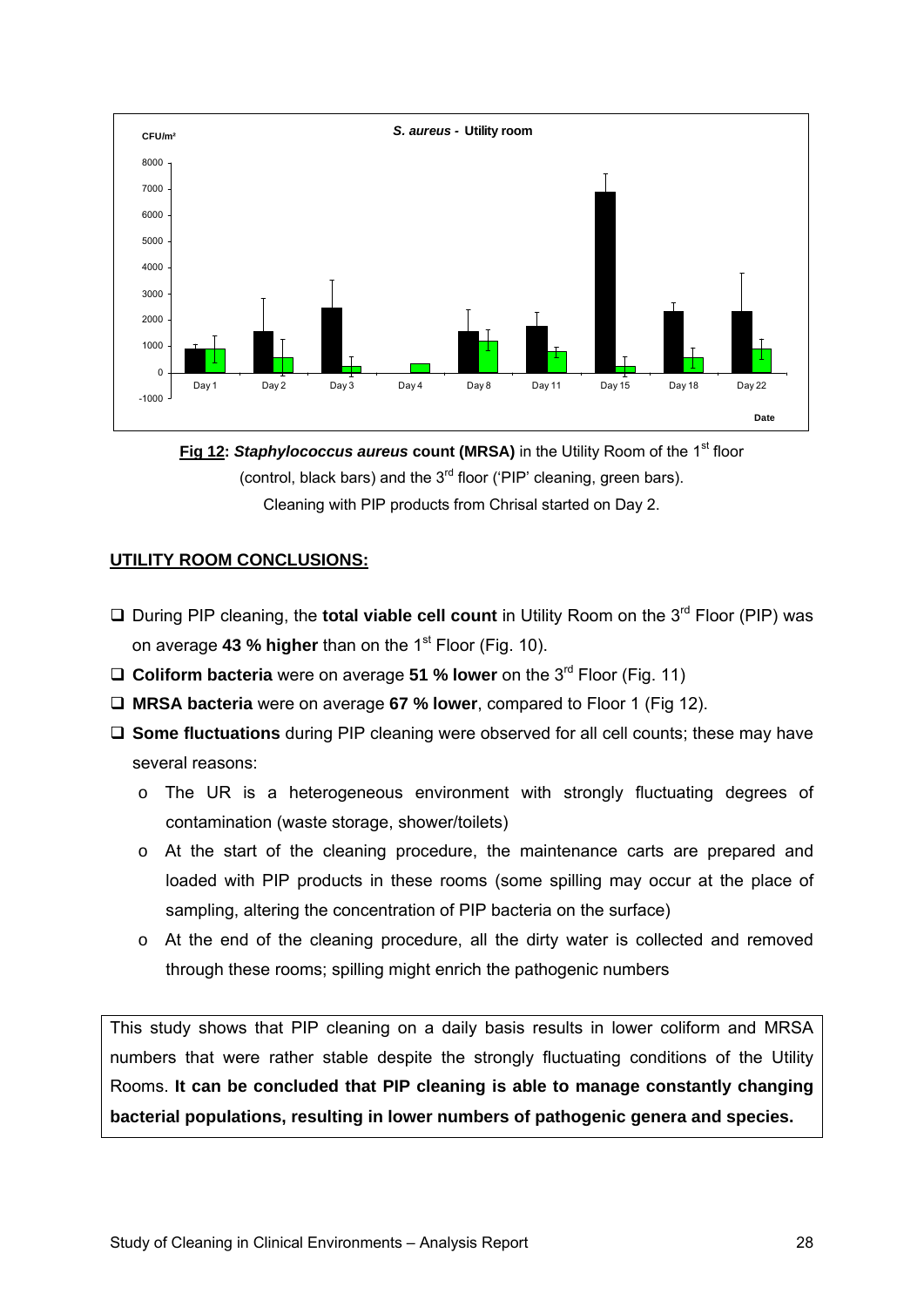#### **B. VARIABLE SAMPLING POINTS**

In contrast to the fixed sampling points, all being floor samples, the variable sampling points were randomly chosen and represent different types of surfaces, such as beds, mattresses, lavatories and other furniture. Because these samples were only taken once, no graphical presentation over time is possible. Therefore, for each of the variable points, a table compares the obtained microbiological values of both Floors, for each of the three types of organisms (total count, coliform count, *S. aureus*).

#### **I) SAMPLING POINT 1: FLOOR OF ROOMS 110/310**

Floor sample of a standard, not MRSA contaminated room.

| <b>Bacterial group</b> | 1st floor             | 3rd floor             |  |
|------------------------|-----------------------|-----------------------|--|
| <b>Total count</b>     | 1,3 x 10 <sup>4</sup> | 1,4 x 10 <sup>4</sup> |  |
| <b>Coliform</b>        | $3,7 \times 10^{3}$   | $8,9 \times 10^{2}$   |  |
| S. aureus              | 7,8 x $10^2$          | $1,5 \times 10^{3}$   |  |

**Table 1:** Count of different bacterial groups on the floor of rooms 110 and 310.

#### **CONCLUSION:**

These samples were taken at day 1, just before the start of the PIP cleaning. Hence, these results do not yet provide any information on the effect of the PIP products. From the numbers in the above table it can be concluded that both floors show equal bacterial contamination and are suitable for this study.

#### **II) SAMPLING POINT 2: FLOOR OF ROOMS 112/312**

Floor sample of a standard, not MRSA contaminated room.

| <b>Bacterial group</b> | 1st floor           | 3rd floor           |
|------------------------|---------------------|---------------------|
| Total count            | $1,0 \times 10^{4}$ | $3.0 \times 10^{4}$ |
| Coliform               | 1,2 x $10^3$        | 2,6 x $10^3$        |
| S. aureus              | $2,0 \times 10^{3}$ | 2,1 x $10^3$        |

**Table 2:** Count of different bacterial groups on the floor of rooms 112 and 312.

#### **CONCLUSION:**

Although total count numbers on the  $3<sup>rd</sup>$  Floor are higher by about 0,3 log units, no significant effect on coliform bacteria and MRSA could be measured after 1 day of PIP cleaning.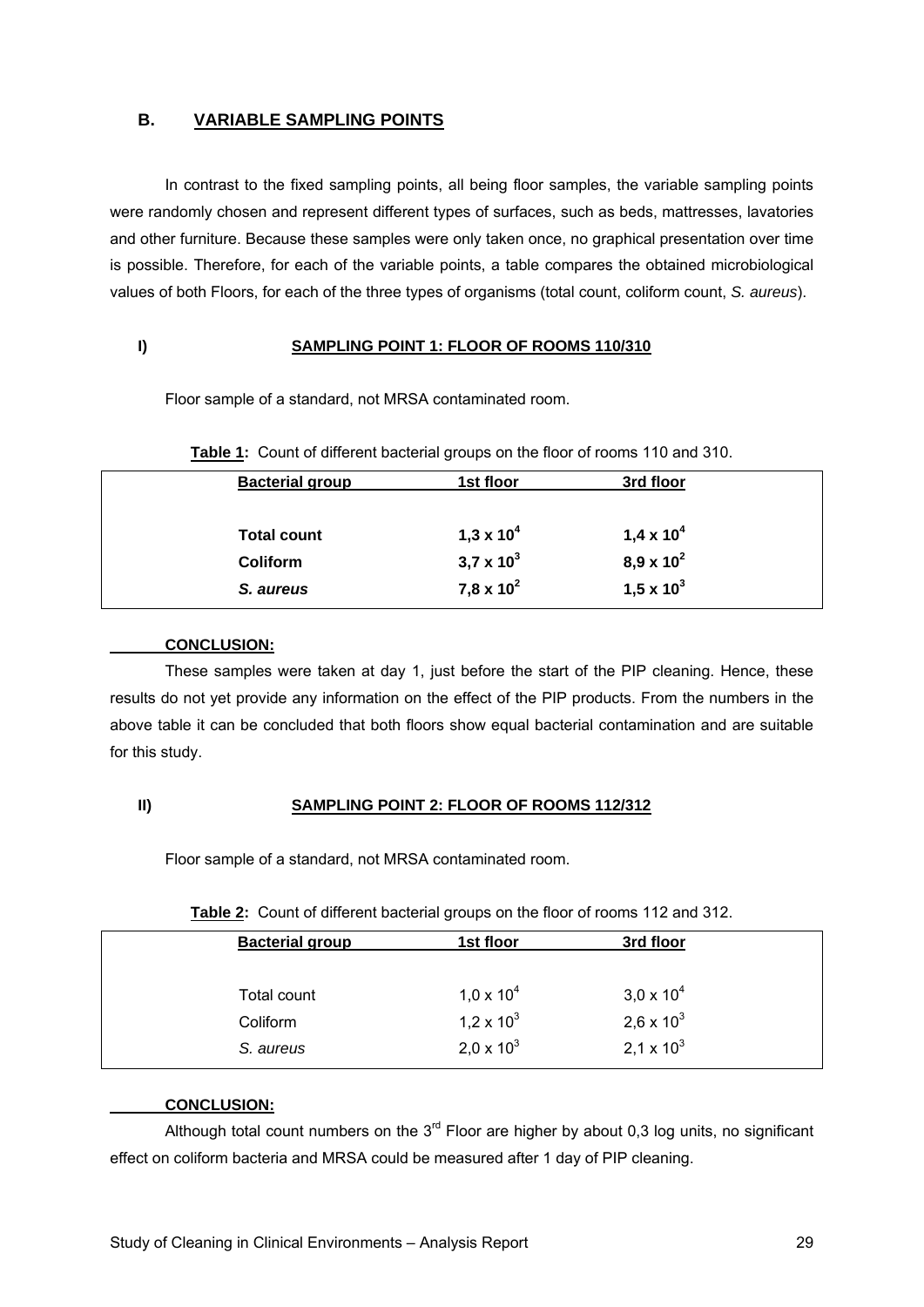#### **III) SAMPLING POINT 3: FLOOR OF ROOMS 113/313**

Floor sample of a standard, not MRSA contaminated room.

| <b>Bacterial group</b> | 1st floor    | 3rd floor           |  |
|------------------------|--------------|---------------------|--|
| <b>Total count</b>     | 1,4 x $10^3$ | $8,0 \times 10^{3}$ |  |
| <b>Coliform</b>        | 5,5 x $10^2$ | 5,5 x $10^2$        |  |
| S. aureus              | 5,6 x $10^2$ | $3,3 \times 10^{2}$ |  |

| Table 3: Count of different bacterial groups on the floor of rooms 113 and 313. |  |  |
|---------------------------------------------------------------------------------|--|--|
|                                                                                 |  |  |

#### **CONCLUSION:**

The total count was about 0,5 log units higher on the  $3<sup>rd</sup>$  Floor (PIP). Coliform numbers were identical between PIP-based and control cleaning. The MRSA count was 41 % lower in room 313 (PIP) compared to the MRSA count in room 113 (regular cleaning).

#### **IV) SAMPLING POINT 4: FLOOR OF ROOMS 114/314**

Floor sample of a standard, not MRSA contaminated room.

|  | Table 4: Count of different bacterial groups on the floor of rooms 114 and 314. |  |
|--|---------------------------------------------------------------------------------|--|
|--|---------------------------------------------------------------------------------|--|

| <b>Bacterial group</b> | 1st floor             | 3rd floor           |  |
|------------------------|-----------------------|---------------------|--|
| <b>Total count</b>     | 1,0 x 10 <sup>4</sup> | $2,3 \times 10^{4}$ |  |
| <b>Coliform</b>        | 4,1 x $10^3$          | $2,5 \times 10^{3}$ |  |
| S. aureus              | $2,0 \times 10^{3}$   | 1,1 x $10^2$        |  |

#### **CONCLUSION:**

After 3 days of cleaning with PIP products, the total count was about 0,2 log units higher in room 314. The number of coliform bacteria was about 0,2 log units lower and MRSA numbers dropped with 1,2 log units in the PIP-cleaned room, compared to the numbers in the control room (114).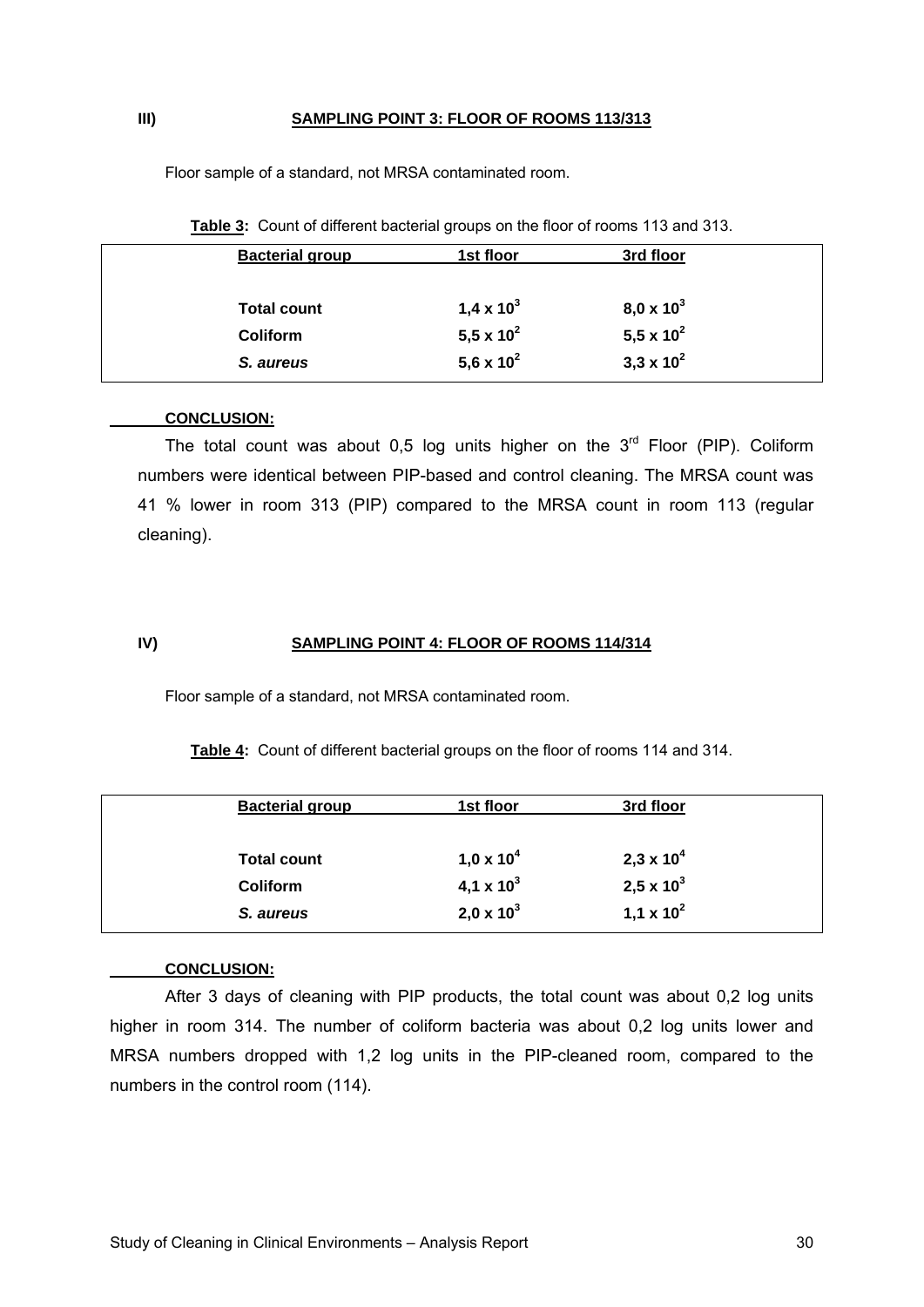#### **V) SAMPLING POINT 5: FLOOR OF ROOMS 115/315**

Floor sample of a standard, not MRSA contaminated room.

| <b>Bacterial group</b> | 1st floor           | 3rd floor             |
|------------------------|---------------------|-----------------------|
| <b>Total count</b>     | $3,0 \times 10^{4}$ | 4,9 x 10 <sup>4</sup> |
| Coliform               | 1,1 x $10^4$        | 1,9 x $10^3$          |
| S. aureus              | 3,6 x $10^3$        | 1,1 x $10^2$          |

#### **Table 5: Count of different bacterial groups on the floor of rooms 115 and 315.**

#### **CONCLUSION:**

The total count was about 0,2 log units higher in PIP-cleaned room 115. The coliform count was almost 1 log unit lower, and the MRSA numbers was 1,3 log units lower in room 315 (PIP) when compared to room 115 (control).

#### **VI) SAMPLING POINT 6: FLOOR OF ROOMS 108/308**

Floor sample of a standard, not MRSA contaminated room.

**Table 6:** Count of different bacterial groups on the floor of rooms 108 and 308.

| <b>Bacterial group</b> | 1st floor           | 3rd floor             |
|------------------------|---------------------|-----------------------|
| <b>Total count</b>     | $2,9 \times 10^{4}$ | 4,1 x 10 <sup>4</sup> |
| <b>Coliform</b>        | 6,1 x $10^3$        | 1,6 x $10^3$          |
| S. aureus              | $1,8 \times 10^{3}$ | 6,7 x $10^2$          |
|                        |                     |                       |

#### **CONCLUSION:**

The total amount of bacteria was about 0,1 log units higher in PIP-cleaned room 308, compared to the number in control room 108. Both the coliform number and MRSA count were approximately 0,5 log unit lower in room 308 (PIP) when compared to room 108 (control).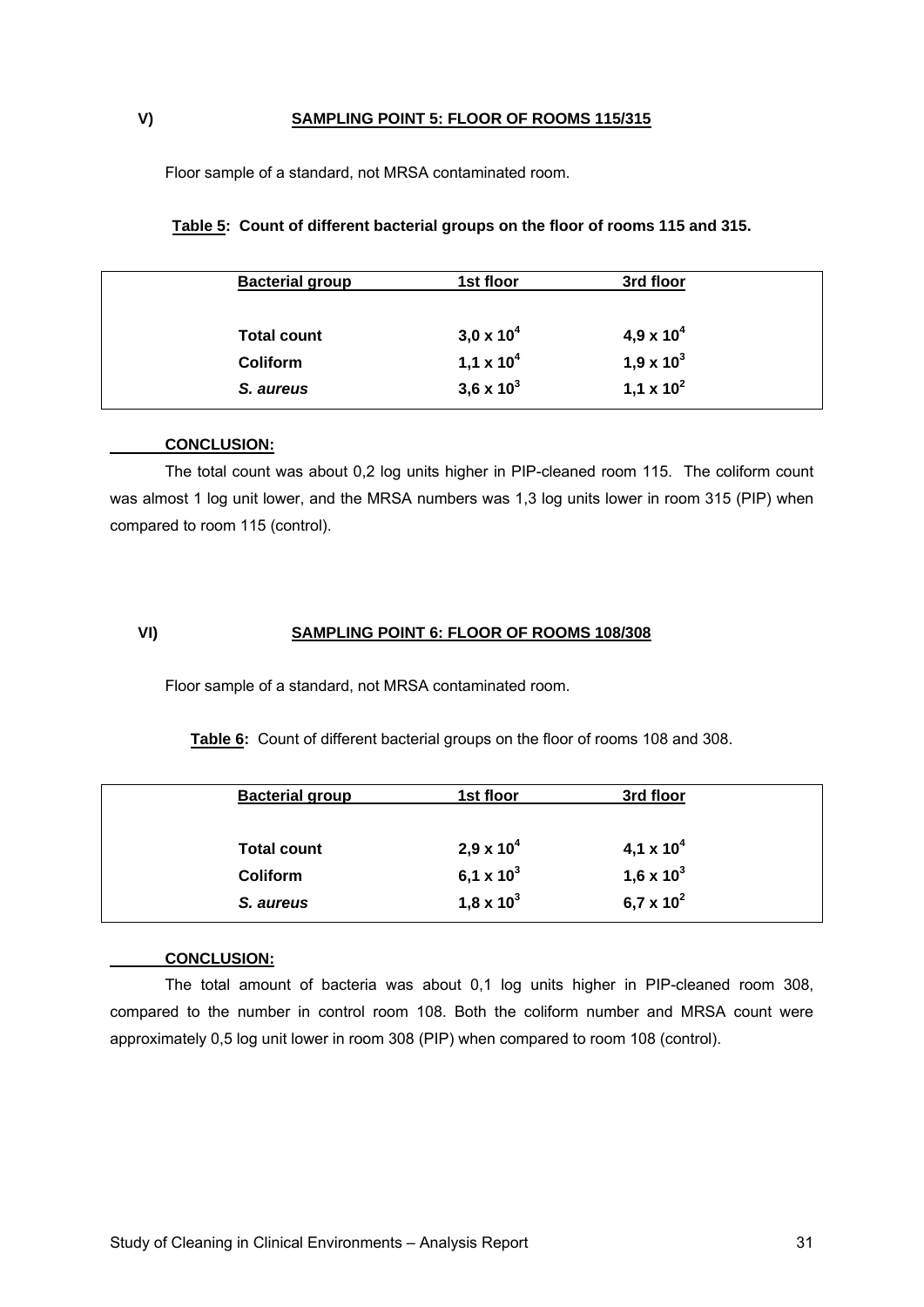#### **VII) SAMPLING POINT 7: MRSA CONTAMINATED ROOMS (115/314)**

At sampling day 7, on both the 1<sup>st</sup> and 3<sup>rd</sup> floor, an MRSA infected room had to be thoroughly cleaned after departure of the patients. At 7 am, these rooms were cleaned following the AZ Lokeren prescribed protocols in case of MRSA contaminated rooms (including a universal disinfection of the room). **By means of experiment, for once, no disinfection step proceeded the PIP cleaning on**  the  $3^{\text{rd}}$  floor; on the 1<sup>st</sup> floor disinfection was performed as prescribed. At 8.30 am, samples were taken on the floor, table and lavatory in these rooms. Hence, the following results are those of 1 hour after cleaning, comparing disinfection of an MRSA contaminated room with PIP cleaning of an MRSA contaminated room, without prior disinfection (note: disinfection of room 314 did happen during the stay of the MRSA contaminated patient).

**Table 7:** Count of different bacterial groups on the floor of rooms 115 and 314, 1 hour after cleaning, respectively with regular cleaning products (incl. disinfection) and with PIP-based cleaning products (excl. disinfection).

| <b>Bacterial group</b> | 1st floor             | 3rd floor           |  |
|------------------------|-----------------------|---------------------|--|
| <b>Total count</b>     | 2,4 x 10 <sup>4</sup> | $1,7 \times 10^{4}$ |  |
| <b>Coliform</b>        | $7,4 \times 10^{3}$   | 4,4 x $10^2$        |  |
| S. aureus              | $8,0 \times 10^{3}$   | 1,1 x $10^2$        |  |

Also the **service tray** (on which food is placed) of these rooms were sampled.

**Table 8:** Count of different bacterial groups on the service tray in MRSA contaminated rooms (115/314) on the  $1<sup>st</sup>$  and  $3<sup>rd</sup>$  floor.

| <b>Bacterial group</b> | 1st floor    | 3rd floor           |  |
|------------------------|--------------|---------------------|--|
| <b>Total count</b>     | 4,4 x $10^3$ | $3,3 \times 10^{4}$ |  |
| <b>Coliform</b>        | 1,8 x $10^3$ | $3,3 \times 10^{2}$ |  |
| S. aureus              | 5,5 x $10^2$ | 0                   |  |

#### **CONCLUSIONS:**

 **On this sampling day, an interesting situation occurred due to the availability of an MRSA infected room on both Floors. The hospital cleaning procedures require a thorough disinfection and subsequent cleaning before a new patient may enter the room. By means of experiment, room 314 was only cleaned using the PIP products, without disinfection. Compared to room 115 (disinfected), the following results were found:**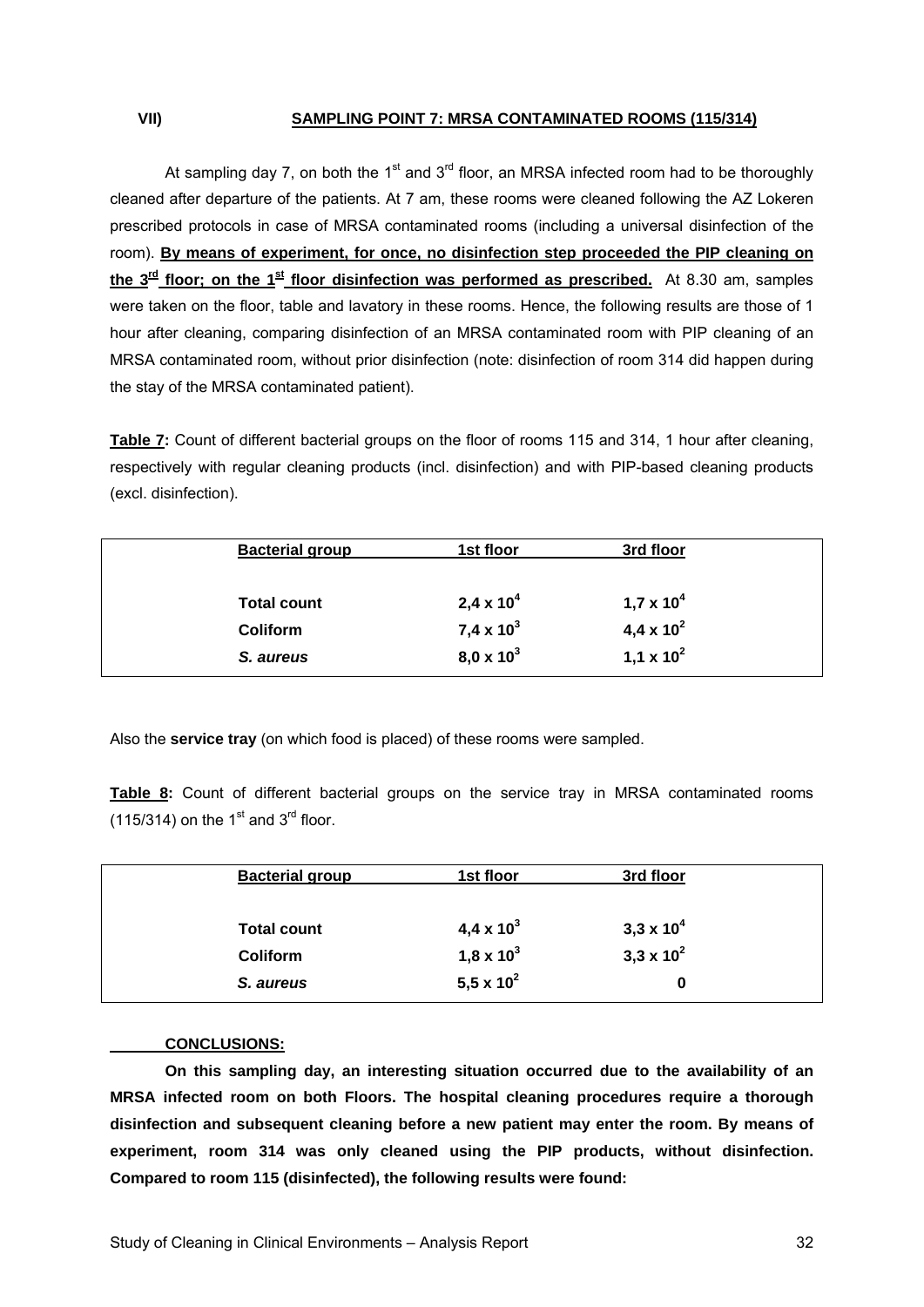- **Total count was equal between both rooms**
- **Coliform bacteria were approx. 80% lower in room 314**
- **MRSA count was 99% lower in room 314**

 **Although both rooms can not be considered 100% identical, these results may**  indicate that disinfection efficiency in room 115 was rather low (8,0 x 10<sup>3</sup> CFU/m<sup>2</sup> **remaining), especially when compared to the results from a previous sampling in that room (see Table 5), where the MRSA count in room 115 was at that time 3,6 x 103 CFU/m<sup>2</sup> . Because of the lack of any direct biocidal activity of the PIP products (see further), it is suggested that spreading of MRSA in the room cleaned with PIP may have been hampered by the probiotic bacteria that colonized the surfaces since 1 week in a pre-emptive way.** 

 **Also the service trays of these rooms were compared. On the 1st Floor, this tray**  was also disinfected, whereas the tray on the 3<sup>rd</sup> floor had only been cleaned using the **following PIP product: PIP Universal Cleaner. Results were similar as those of the samples taken on the floor, with MRSA counts in the PIP room being zero (= below detection limit).** 

**The results obtained in the MRSA contaminated rooms indicate that a daily PIP treatment prevents the build-up and spread of pathogenic bacteria, such as coliform and MRSA. As already demonstrated during a previous study, disinfection produces unreliable results, which may be due to resistance of the pathogenic bacteria to these agents.**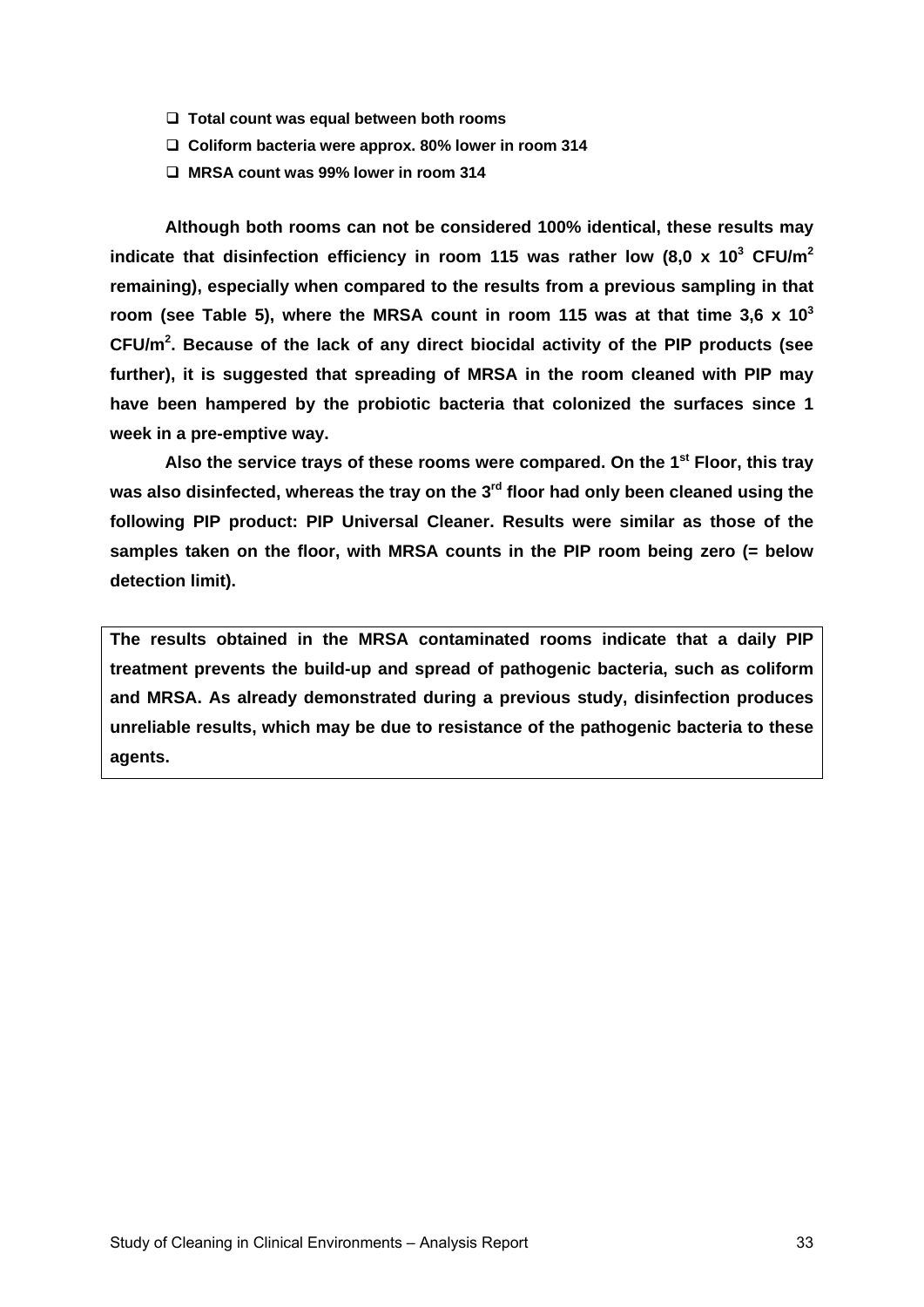#### **VIII) SAMPLING POINT 8: SEATING OF LEATHER CHAIR**

 At the end of the central hall, a seating corner is located. This corner contains four leather chairs and one table. Samples were taken from the seating of one of these chairs.

**Table 9:** Count of different bacterial groups on the seating of a leather chair at the end of the central hall, on  $1<sup>st</sup>$  and  $3<sup>rd</sup>$  floor.

| <b>Bacterial group</b> | 1st floor             | 3rd floor             |  |
|------------------------|-----------------------|-----------------------|--|
| <b>Total count</b>     | 1,4 x 10 <sup>4</sup> | 1,8 x 10 <sup>2</sup> |  |
| <b>Coliform</b>        | 1,1 x $10^3$          | 1,1 x $10^2$          |  |
| S. aureus              | $2,2 \times 10^2$     | 2,2 x $10^2$          |  |

#### **CONCLUSION:**

 **In general, total count and coliform count on the chair was lower on the 3rd Floor, cleaned with PIP, as compared to the 1st Floor, cleaned with regular products. No difference in MRSA level was observed.** 

#### **IX) SAMPLING POINT 9: MATTRESS OF ROOMS 109/309**

Sample of a mattress, cleaned with PIP Allergy Free, of a not MRSA contaminated room.

Table 10: Count of different bacterial groups on the mattresses in rooms 109 and 309, on 1<sup>st</sup> and 3<sup>rd</sup> floor.

| 3,1 x $10^3$        | 2,1 x 10 <sup>4</sup> |
|---------------------|-----------------------|
| $7.7 \times 10^{2}$ | 2,2 x $10^2$          |
| $7.7 \times 10^{2}$ | 2,2 x $10^2$          |
|                     |                       |

#### **CONCLUSION:**

Total count on a mattress in room 309 was generally higher than on a mattress in room 109. However, numbers of coliforms and MRSA were approx. 0,5 log units lower on mattress '309' when compared to mattress '109'. **PIP cleaning of the room's bed and furniture may result directly in a safer microbial situation to the patient.**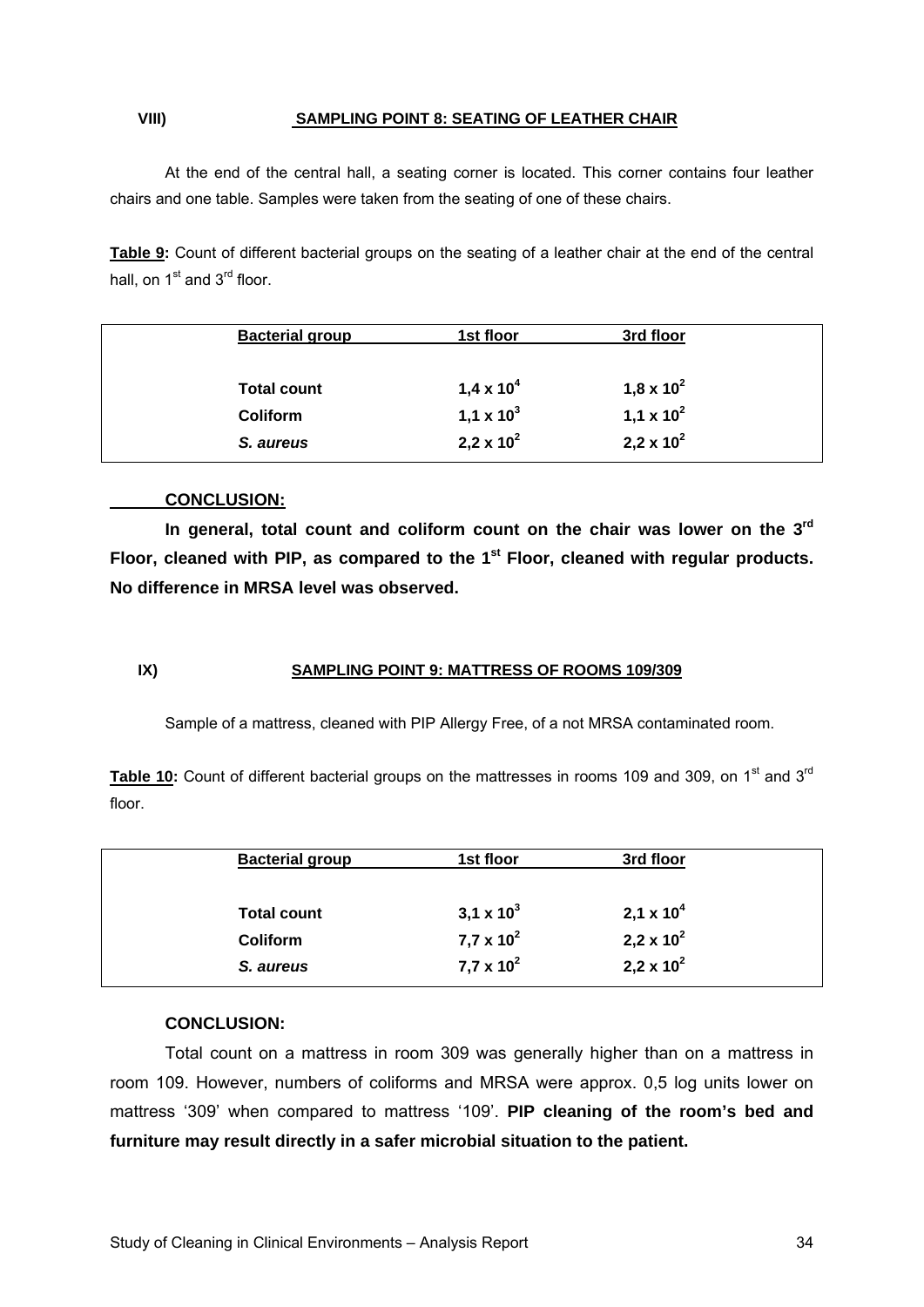#### **X) SAMPLING POINT 10: BED PUSHING BAR OF ROOMS 116/316**

 A potential source of microbial spread throughout the hospital is the patient's bed. Each bed is equipped with a pushing bar for the hospital staff. Samples from these chrome bars were taken.

| <b>Bacterial group</b> | 1st floor           | 3rd floor    |
|------------------------|---------------------|--------------|
| <b>Total count</b>     | 2,6 x $10^3$        | 1,6 x $10^3$ |
| <b>Coliform</b>        | $3,3 \times 10^{2}$ | 0            |
| S. aureus              | $2,5 \times 10^{2}$ | 1,1 x $10^2$ |

**Table 11:** Count of different bacterial groups on the bed pushing bars of rooms 116 and 316.

#### **CONCLUSION:**

Although no significant results was noted concerning total count and MRSA count, PIP cleaning resulted in a strong decrease of coliform numbers on the patient's bed pushing bars: this count decreased to a level below the detection limit in PIP-cleaned room 316.

#### **IX) SAMPLING POINT 11: LAVATORY SINK OF ROOMS 116/316**

 In order to specifically evaluate the potential of the sanitary cleaner, samples were taken from the sink in the lavatory of rooms 116 and 316.

**Table 12:** Count of different bacterial groups on the lavatory sink in rooms 116 and 316.

| <b>Bacterial group</b> | 1st floor           | 3rd floor           |  |
|------------------------|---------------------|---------------------|--|
| <b>Total count</b>     | 7,7 x $10^3$        | $2,9 \times 10^{4}$ |  |
| <b>Coliform</b>        | $8,8 \times 10^{2}$ | $3,3 \times 10^{2}$ |  |
| S. aureus              | 0                   | 0                   |  |

#### **CONCLUSION**

Although total bacterial count was higher due to PIP treatment with beneficial bacteria, coliform levels were 60% lower in the lavatory sink on room 316 compared to room 116. No MRSA bacteria were found in both sinks, probably due to the higher rate of washout.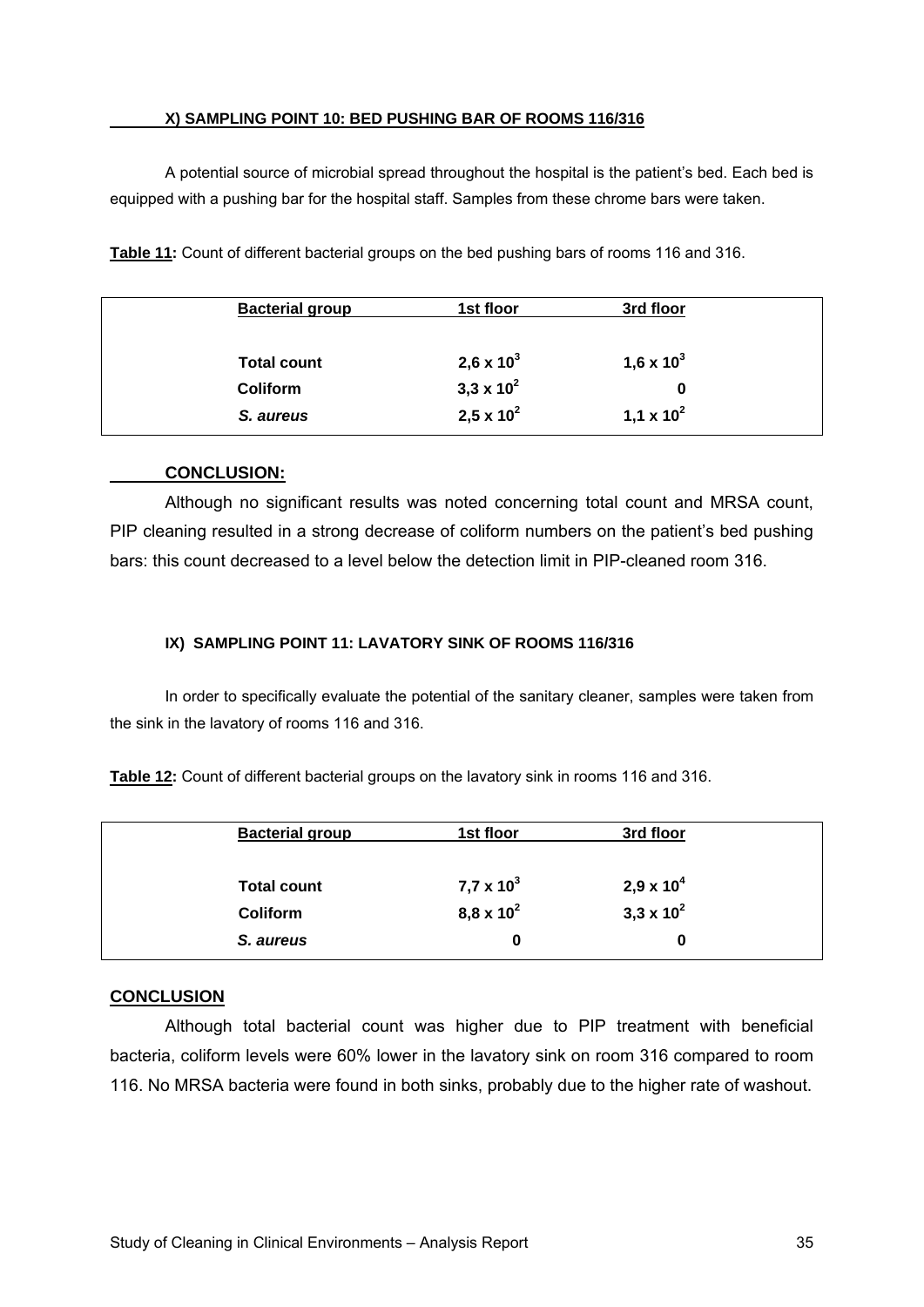

### PART 3

## STUDY PROJECT

### RESULTS – PHASE 2

## **SECTION**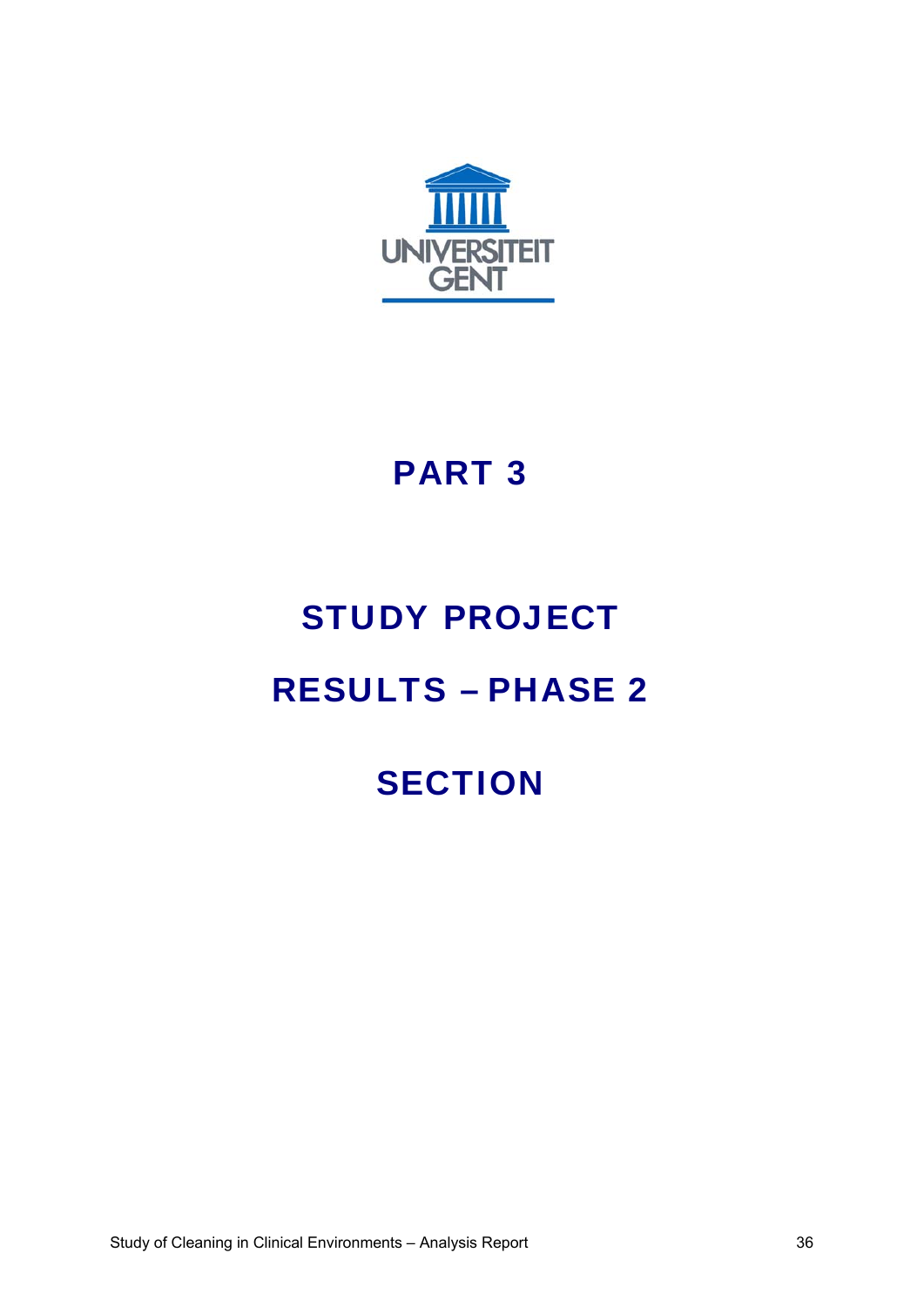### **1. INTRODUCTION**

#### **This part of the report presents the results obtained during PHASE 2 of the study.**

 Following PHASE 1 of this study, a buffer period of 1 month was inserted, during which regular cleaning of the entire hospital was carried out. This was intended to bring the microbial community of the 3<sup>rd</sup> Floor back to the same level as the other Floors. The results presented in this part of the report cover those of PHASE 2 of the study with PIP cleaning starting on the 11<sup>th</sup> of April 2007.

 All presented results are those from **fixed sampling points**, with the first value corresponding to regular cleaning in the buffer period, followed by a number of sampling dates during PIP cleaning.

#### **The following sampling points were chosen:**

- **Emergency**
- **Maternity**
- **1st Floor**
- **2nd Floor**
- **3rd Floor (= control Floor; regular cleaning)**
- **4th Floor**
- **5th Floor**

All samples were taken **on the floor** in the middle of the central halls of these divisions.

Results of all sampling points are combined into one graph for each of the organism types monitored (total count, coliform, *S. aureus* and *C. difficile*) and are presented as line plots over time. Each graph contains the number of colony forming units per square meter of surface (= **CFU/m²**) for both the control Floor (black line, Regular cleaning) and the average of all PIP cleaned Floors (green line). All **results are the average values of triplicate sampling and analysis**. These threefold analyses facilitated the statistical valorisation of the obtained quantifications.

#### **2. MICROBIAL ANALYSES**

 **The following part presents the results of PHASE 2 by means of four graphs:** 

- **1. Total count**
- **2. Coliform bacteria**
- **3.** *Staphylococcus aureus*
- **4.** *Clostridium difficile***.**

Each graph comprises the results of all fixed sampling points  $3<sup>rd</sup>$  Floor = control) and is followed by a brief discussion and conclusion of the results.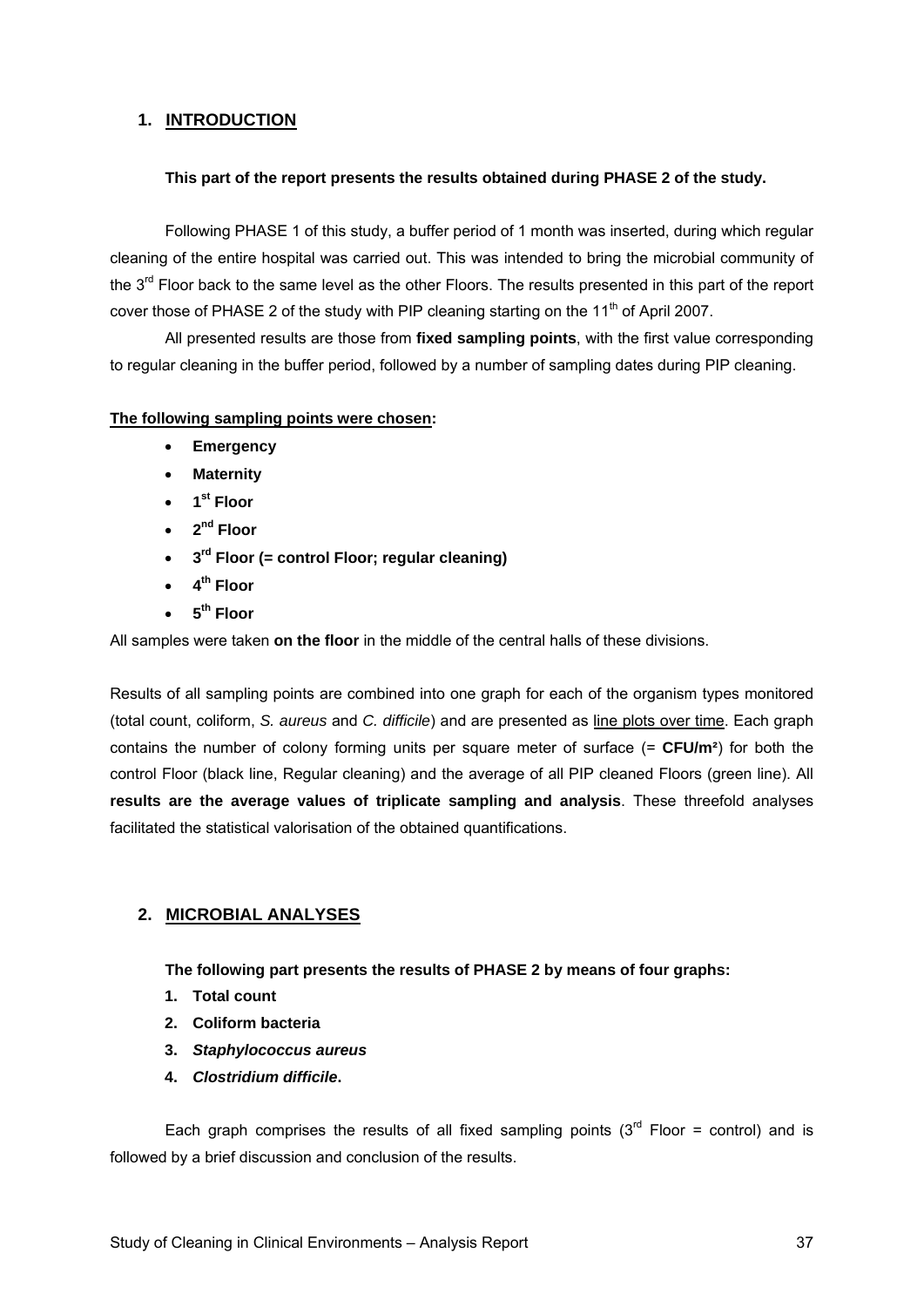#### **A. TOTAL COUNT**

Figure 13 presents the combined results of total count values measured during the first 2 weeks of phase 2. The third Floor served as control with regular cleaning (black line) whereas the PIP cleaned sampling points are averaged and presented by the green line. The first values (10<sup>th</sup> April 2007) were taken the day before actual start of the PIP cleaning protocol.



**Fig. 13:** Total count values during PHASE 2 of the study.

#### **CONCLUSION:**

 **As also observed during PHASE 1 of this study, total count on average did not statistically increase on the PIP cleaned surfaces. This indicates that the applied concentrations and dilution of the various PIP products are well-calculated in order to obtain total bacterial counts of equal quantities compared to regular cleaning.**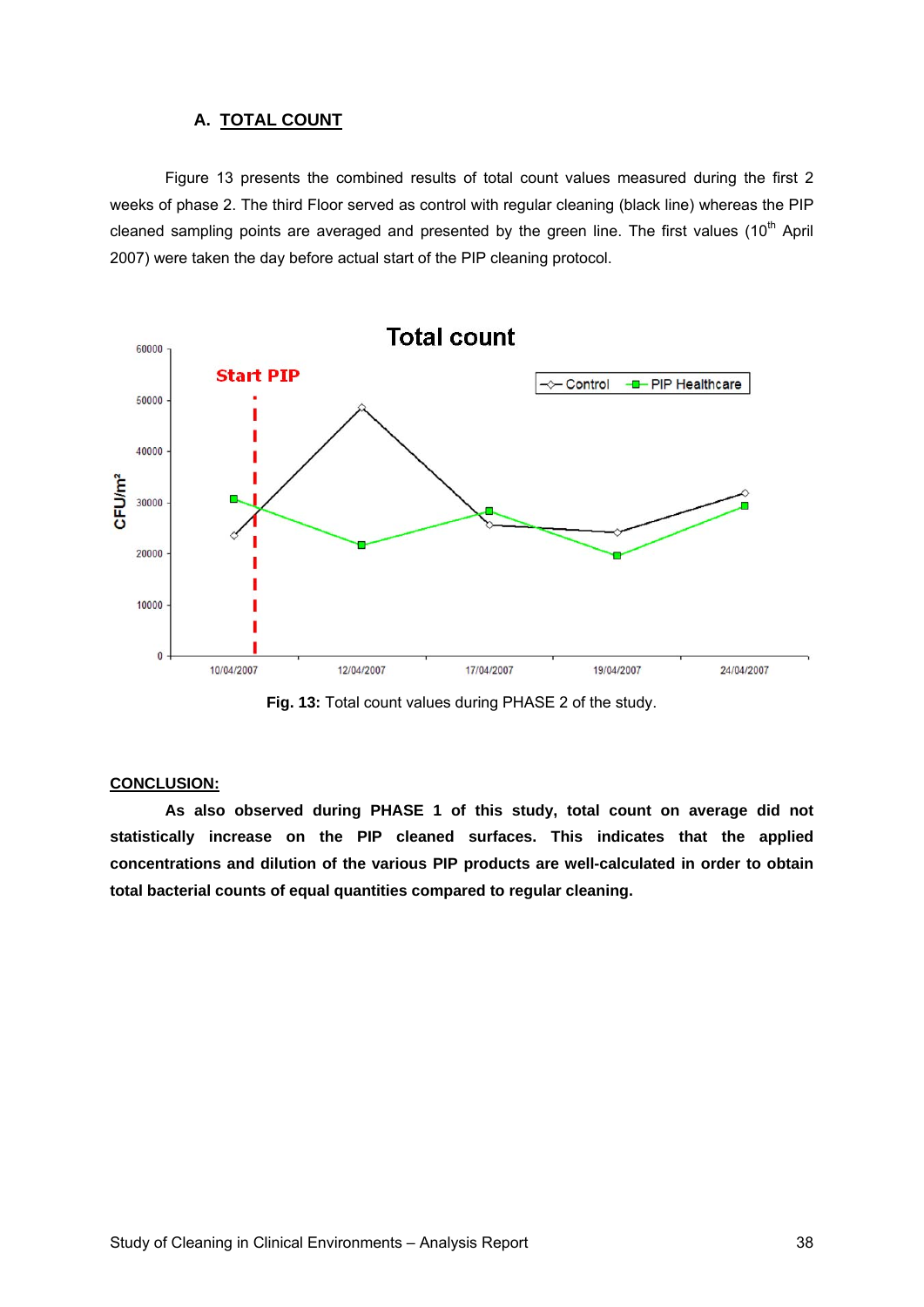#### **B. COLIFORM BACTERIA**

 Figure 14 presents the combined results of total coliform values measured during the first 2 weeks of phase 2. The third Floor served as control with regular cleaning (black line) whereas the PIP cleaned sampling points are averaged and presented by the green line. The first values  $(10<sup>th</sup>$  April 2007) were taken the day before actual start of the PIP cleaning protocol.



**Fig. 14:** Coliform count during PHASE 2 of the study.

#### **CONCLUSION:**

 **Although most Floors demonstrated higher coliform counts compared to the control Floor at the start of PHASE 2, PIP cleaning efficiently reduced these counts to values below that of the control. During the first 2 weeks of PIP cleaning, all PIP Floors had lower coliform counts than the control Floor. On average, the reduction of coliform counts by means of PIP cleaning was 60%, slightly higher compared to the reduction obtained during PHASE 1 of this study. This might indicate that expansion of PIP cleaning results in lower cross-contamination and more efficient pathogen control.**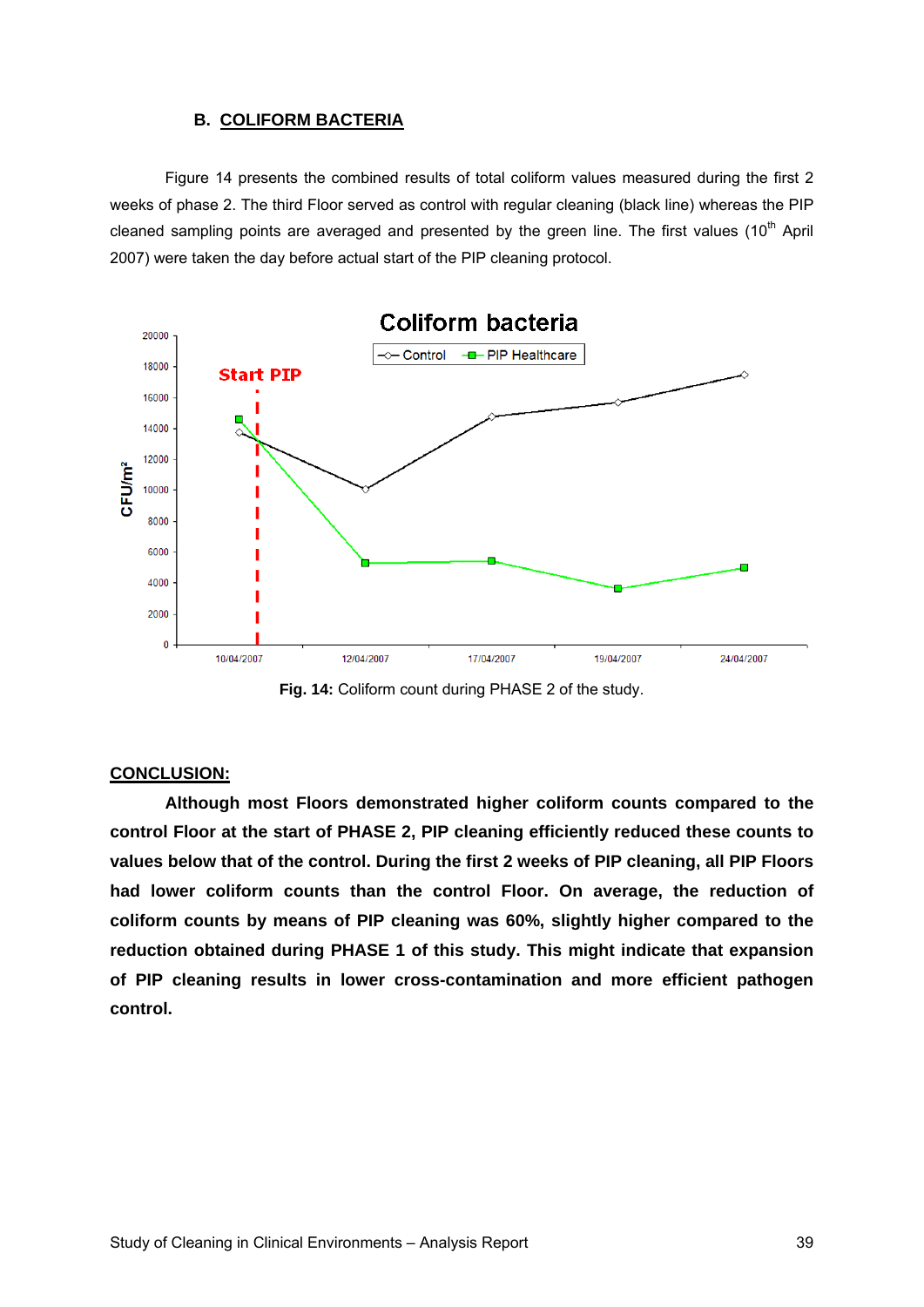#### *C. STAPHYLOCOCCUS AUREUS*

 Figure 15 presents the combined results of *Staphylococcus aureus* values measured during the first 2 weeks of phase 2. This bacterial species is the source of MRSA in hospitals. The third Floor served as control with regular cleaning (black line) whereas the PIP cleaned sampling points are averaged and presented by the green line. The first values  $(10<sup>th</sup>$  April 2007) were taken the day before actual start of the PIP cleaning protocol.



**Fig. 15:** *S. aureus* counts during PHASE 2 of the study.

#### **CONCLUSION:**

 **Although most Floors demonstrated higher** *S. aureus* **counts compared to the control Floor at the start of PHASE 2, PIP cleaning efficiently reduced these counts to values below that of the control. During the first 2 weeks of PIP cleaning, all PIP Floors had lower** *S. aureus* **counts than the control floor. On average, the reduction of** *S. aureus* **counts by means of PIP cleaning was 74%.**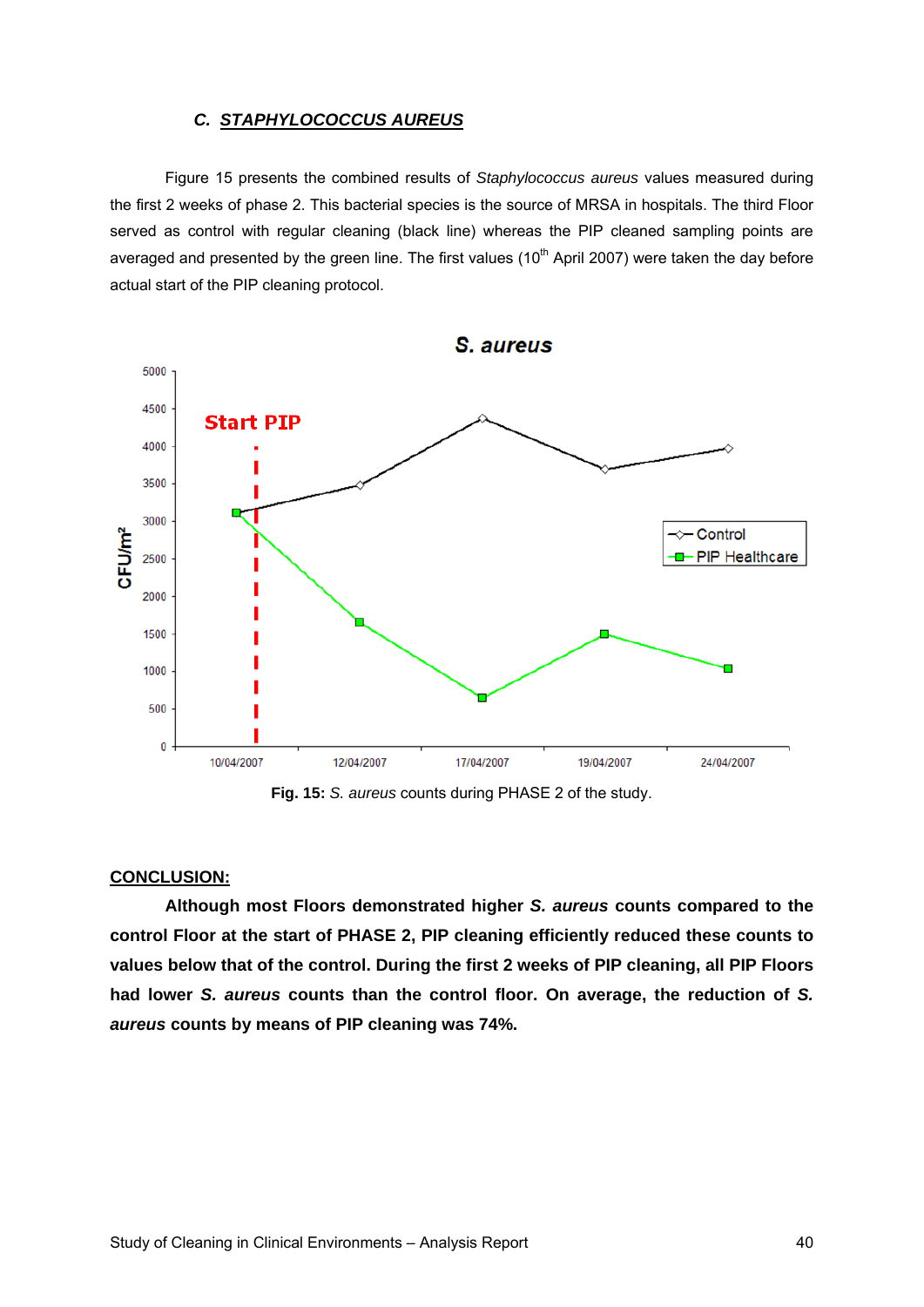When looking at the course of *S. aureus* numbers on the 3<sup>rd</sup> Floor during the two phases of this study (Fig 16), it can be seen that upon finishing PIP cleaning at the end of PHASE 1, *S. aureus* counts again increased to approximately 3200 CFU/m² at the start of PHASE 2. During the second phase of the study, the 3<sup>rd</sup> Floor served as a control, with regular cleaning. During this period, S. *aureus* numbers remained at the same level.



**Fig 16:** S. aureus count on the 3<sup>rd</sup> Floor during both PHASES of the study. Only during PHASE 1, this Floor was subjected to PIP cleaning, demonstrating clearly lower *S. aureus* counts.

#### **CONCLUSION:**

**Fig 16 clearly shows that PIP cleaning decreases the number of** *S. aureus***. From the moment PIP cleaning stops, the number of** *S. aureus* **increases again to values within the same range as those prior to PIP cleaning. These observations demonstrate that the observed reduction in** *S. aureus* **is indeed the result of PIP cleaning.**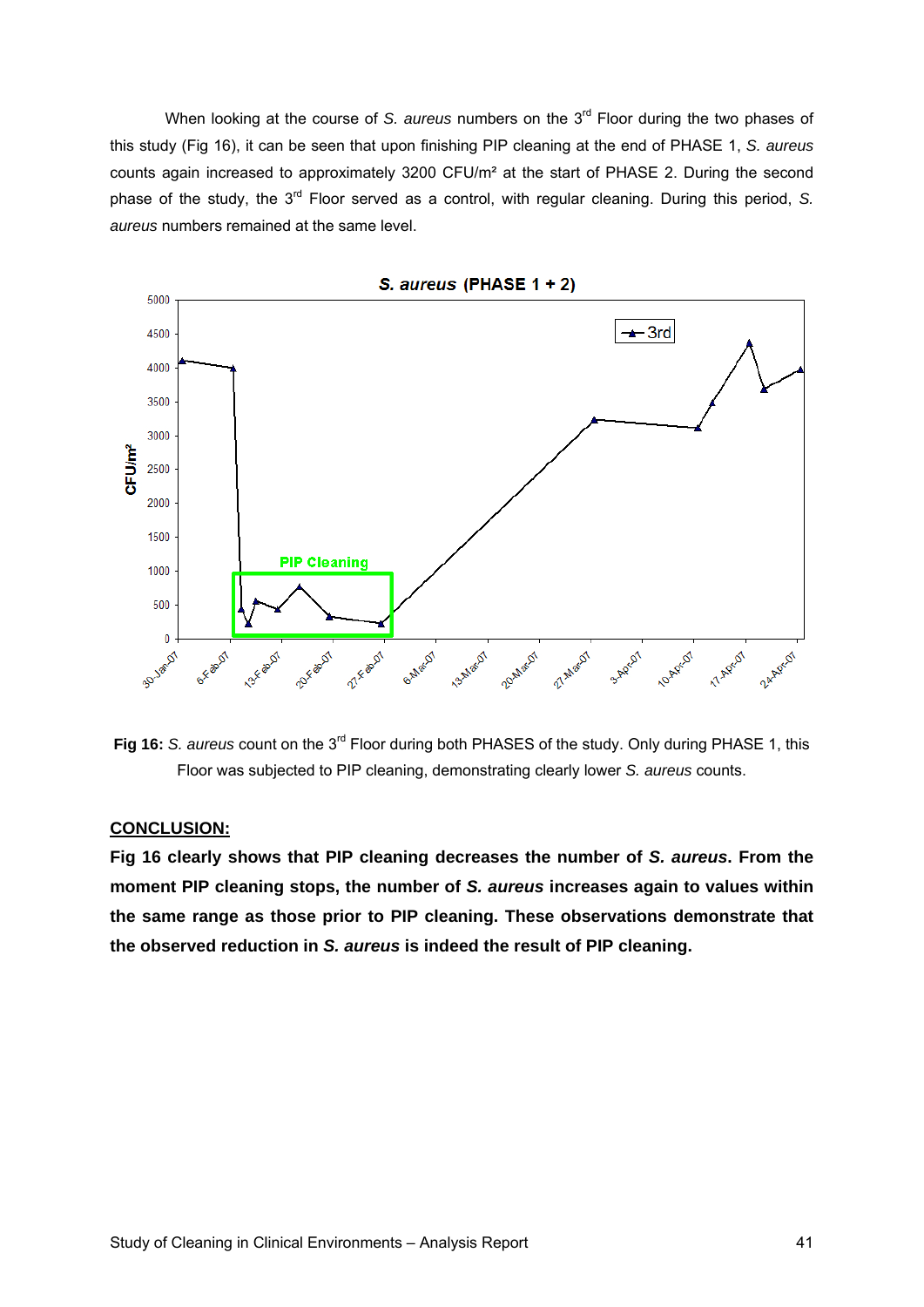#### **D. CLOSTRIDIUM DIFFICILE**

 Figure 17 presents the combined results of *Clostridium difficile* values measured during the first 2 weeks of phase 2. Because of its sporulation capability, this bacterial species is very hard to remove with currently existing cleaning/disinfection procedures and causes severe diarrhoea in hospitals. The third Floor served as control with regular cleaning (black line) whereas the PIP cleaned sampling points are averaged and presented by the green line. The first values ( $10<sup>th</sup>$  April 2007) were taken the day before actual start of the PIP cleaning protocol.



**Fig. 17:** *C. difficile* count during PHASE 2 of the study.

#### **CONCLUSION:**

 **Determination of** *Clostridium difficile* **was only performed during PHASE 2 of this study. In general, due to the anaerobic nature of this organism, counts are never high, but the resilient spores may induce severe illness when the appropriate conditions occur. The** *C. difficile* **count at the control Floor was too low to serve as a statistically significant control, but the obtained quantifications clearly demonstrate that** *C. difficile* **can be reduced strongly by means of PIP cleaning. The average reduction of** *C. difficile* **over 2 weeks was approximately 90%. Most likely, the property of the PIP bacteria to sporulated, together with their aerobic metabolism, is a unique and efficient way to control** *C. difficile***.**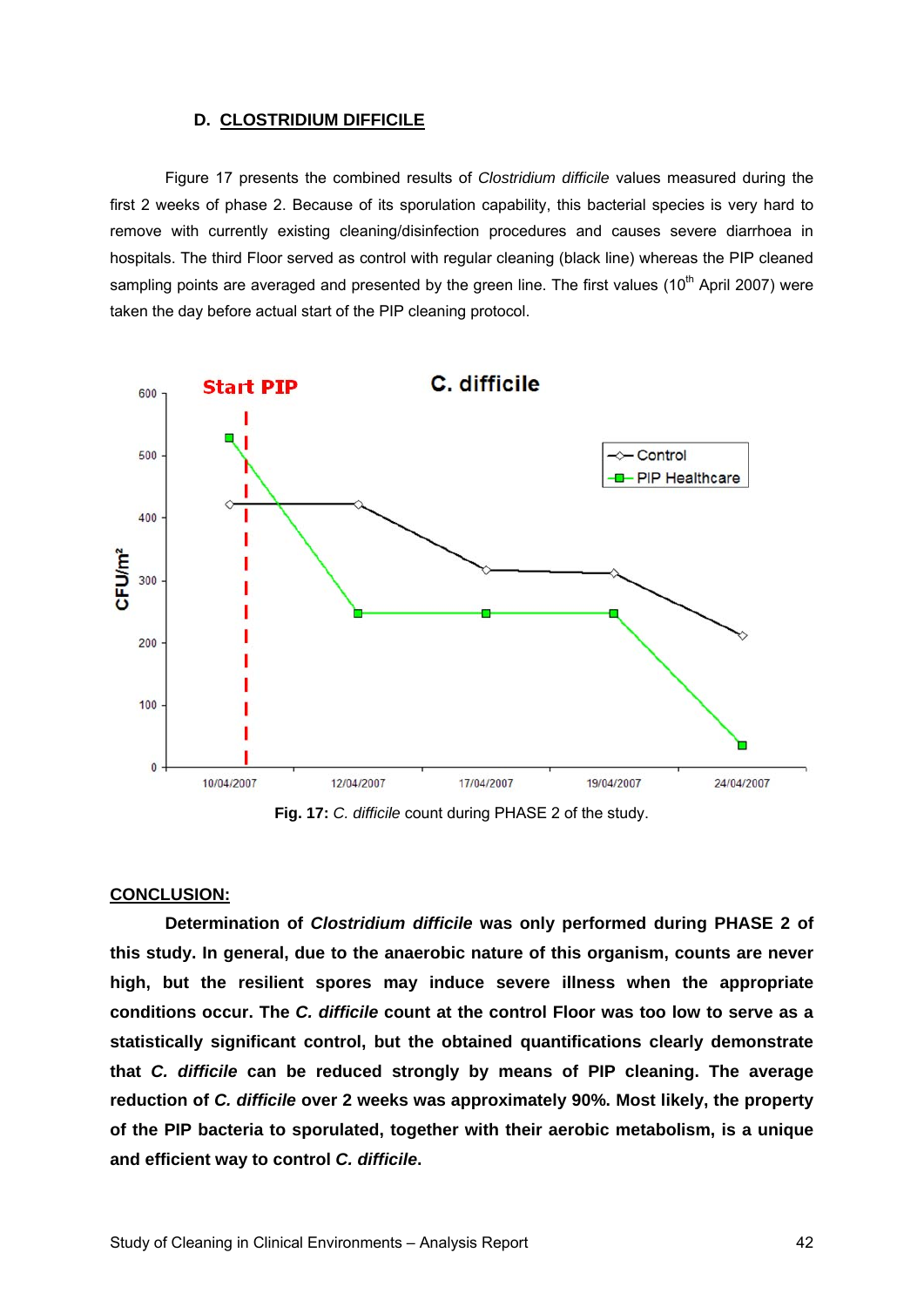#### **3. BIOCIDAL ACTIVITY**

 In order to verify whether the PIP bacteria exhibit a direct biocidal effect towards other bacteria, an *in vitro* experiment was conducted, using live/dead staining on flow cytometric analysis. It was determined whether the filtrate of a 48h old bacterial suspension of the PIP product was able to kill *Staphylococcus aureus* and/or *Streptococcus faecalis*.

**Table 13:** Viability counts on *Streptococcus faecalis* and *Staphylococcus aureas* to determine a possible biocidal action of the PIP product.

| 18<br>25<br>12<br><b>Dead</b> | 9335<br>9367<br>9323<br>Total | 99,81<br>99,73<br>99,87 | 0,19<br>0,27<br>0,13 |
|-------------------------------|-------------------------------|-------------------------|----------------------|
|                               |                               |                         |                      |
|                               |                               |                         |                      |
|                               |                               |                         |                      |
|                               |                               |                         |                      |
|                               |                               |                         |                      |
|                               |                               | Live $(\%)$             | Dead (%)             |
|                               | 9433                          | 98,99                   | 1,01                 |
| 43                            | 9408                          | 99,54                   | 0,46                 |
| 45                            | 9394                          | 99,52                   | 0,48                 |
|                               |                               |                         |                      |
| <b>Dead</b>                   | <b>Total</b>                  | Live $(\%)$             | Dead (%)             |
| 7                             | 8932                          | 99,92                   | 0,08                 |
| 13                            | 8859                          | 99,85                   | 0, 15                |
| 12                            | 8880                          | 99,86                   | 0,14                 |
|                               |                               |                         |                      |
|                               |                               |                         |                      |
| <b>Dead</b>                   | <b>Total</b>                  | Live $(\%)$             | Dead (%)             |
| 40                            | 9717                          | 99,59                   | 0,41                 |
| 23                            | 9658                          | 99,76                   | 0,24                 |
| 28                            | 9657                          | 99,71                   | 0,29                 |
|                               | 95                            |                         |                      |

#### **CONCLUSION:**

**As claimed by Chrisal, no direct biocidal activity of the PIP product towards other bacteria was witnessed.**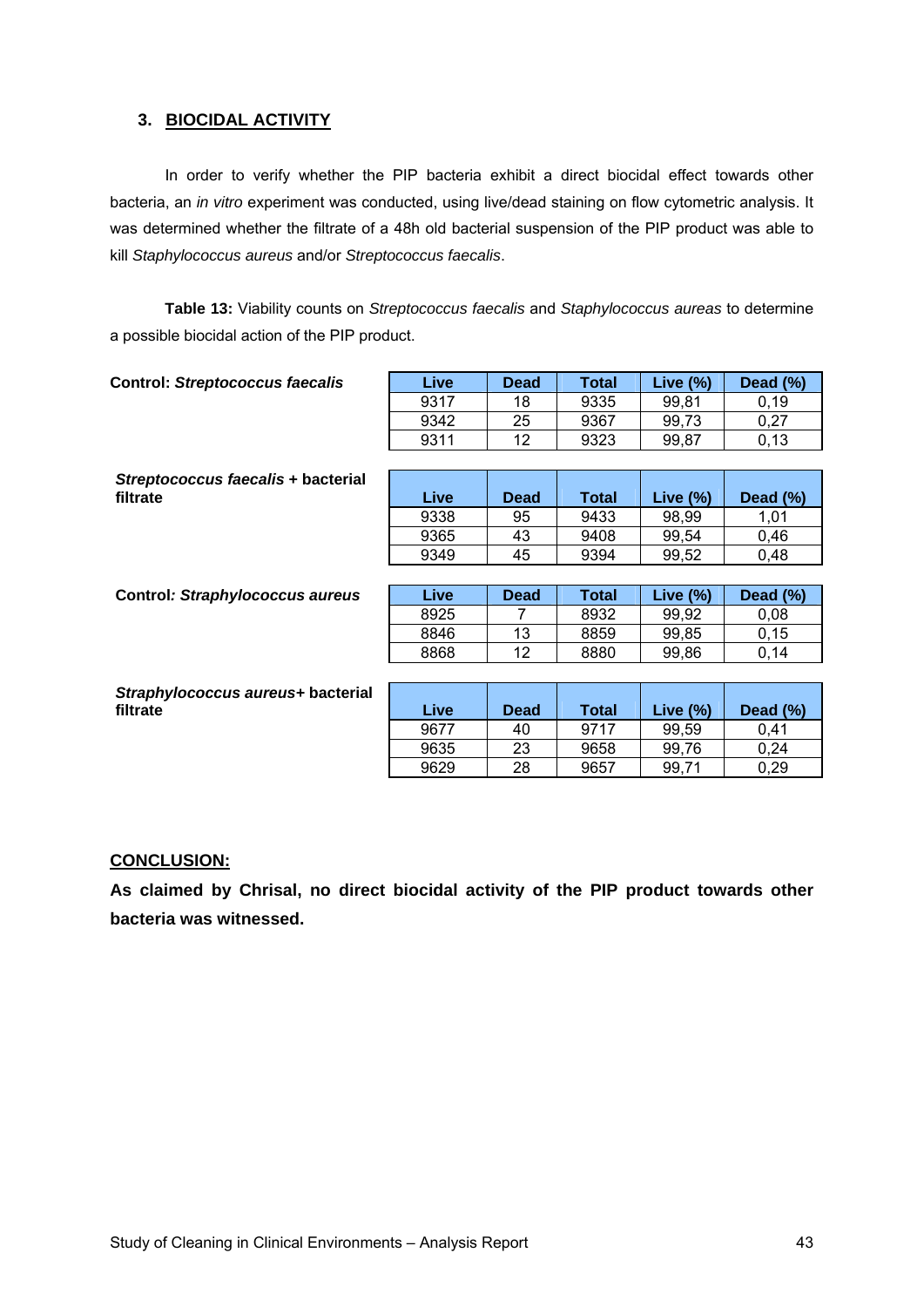#### **4. INFECTION DATA**

 **Although the time frame of this study was too short to be able to formulate solid conclusions whether PIP cleaning also resulted in a lower incidence of nosocomial infections, a remarkable observation was done during this study. From the moment PIP cleaning started, THE NUMBER OF INFECTIONS ORIGINATING IN THE HOSPITAL, DROPPED WITH APPROXIMATELY 60%.**

**No claims will be attached to this observation at this time, but it is a strong motivation to further track infection data during the following 6 months of PIP cleaning in the AZ Lokeren hospital.** 

### **5. GENERAL CLEANING REMARKS**

 During the course of the study, the cleaning staff applying the PIP products was asked to comment on the overall cleaning characteristics of these products and provide information on potential deviations of the cleaning protocol.

#### No complaints or negative effects were communicated concerning the PIP products.

#### **The following remarks were made:**

- All products showed good cleaning power and nice smell.
- The PIP Sanitary Cleaner did not bother any of the users or cause breathing problems, in contrast to the regular products, which did cause problems in staff.
- One person requested a stronger degreasing power of the PIP Sanitary cleaner.
- Without the use of chlorine tablets, the inside of the toilets were not sufficiently clean.
- The PIP Allergy Free spray cans were experienced as very handy products to apply in hard to reach places.

 Overall, the cleaning staff was very satisfied to work with the PIP products and experienced them as much more healthy to work with, compared to the regular (chemical) cleaning products. Also, the added value of the PIP products was experienced by the cleaning staff as an additional motivation to actively aid in the overall hygiene of the hospital.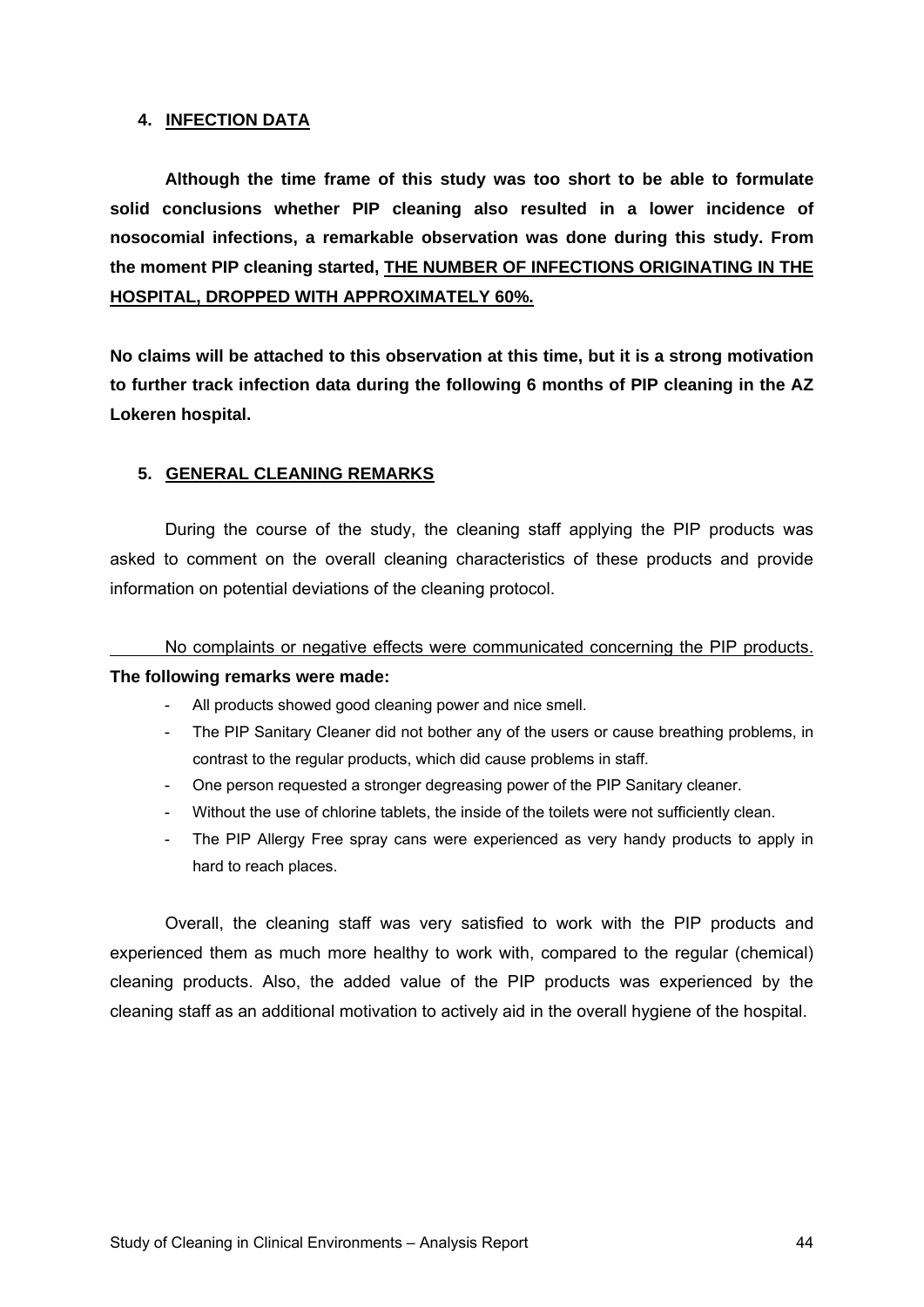

### PART 3

### STUDY PROJECT

### GENERAL

### CONCLUSIONS

### **SECTION**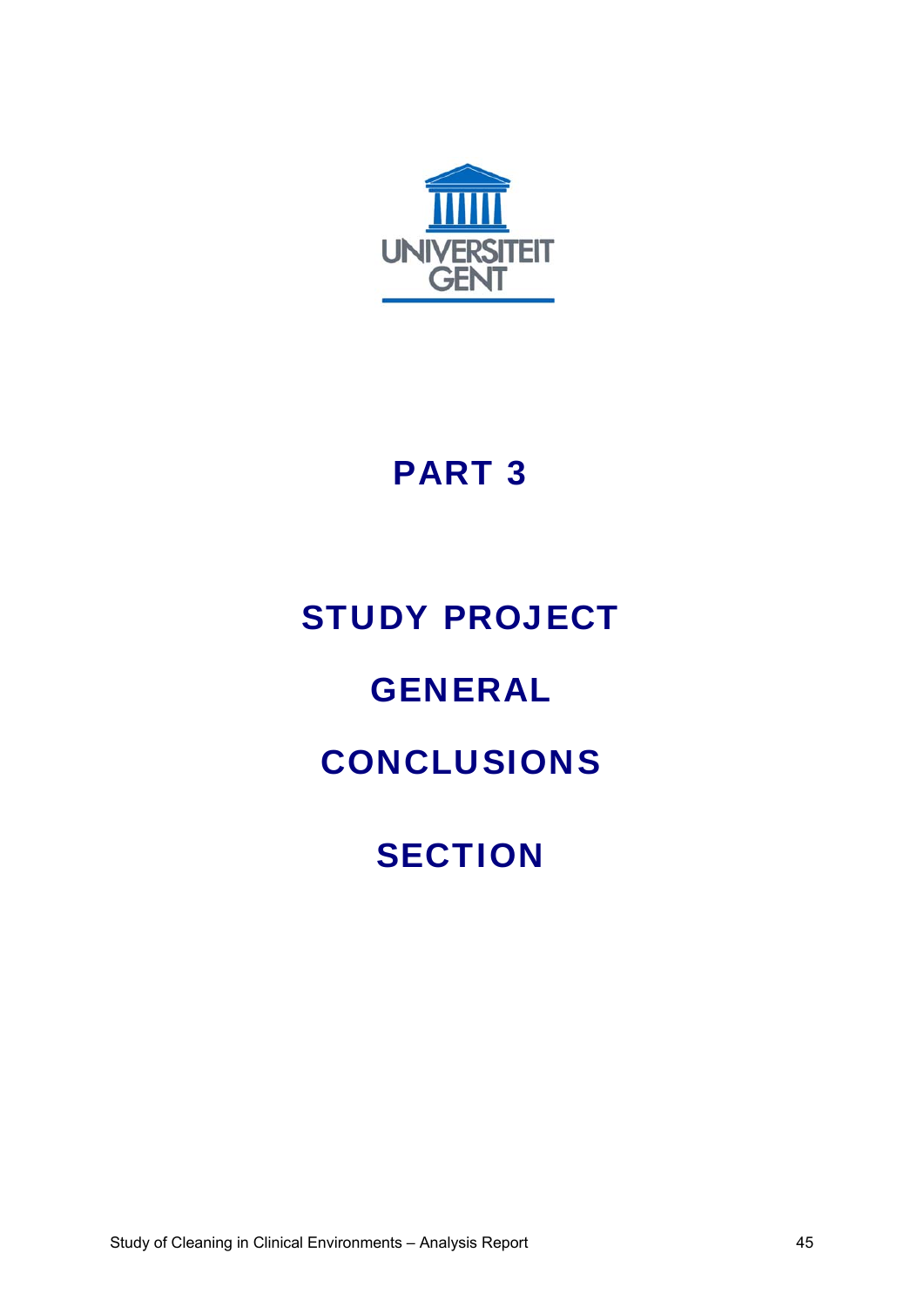**This report provides information demonstrating the problem of the prevalence of several harmful bacterial groups in hospital environments and the report results clearly demonstrates the high efficiency of the Chrisal's PIP Healthcare products to manage the harmful pathogenic hospital bacteria.** 

This study validated the efficiency of **PIP Healthcare®** cleaning products (from Chrisal NV) in a clinical environment. The effect on **total count, coliform,** *Staphylococcus aureus* **(MRSA) and** *Clostridium difficile* **count** was monitored and assessed, in comparison with regular cleaning products.

#### **THE FOLLOWING GENERAL CONCLUSIONS CAN BE MADE FROM THIS STUDY:**

- **1. A significantly lower pathogen count was measured on all hospital floors, sanitary, furniture and equipment on various hospital divisions, when daily PIPbased cleaning was applied. The following average count evolutions exist during PIP Healthcare® cleaning:** 
	- **Total count: + 10%**
	- **Coliform count: 50%**
	- **S. aureus count: 80%**
	- **Clostridium count: 90%**
- **2. The obtained reduction in pathogen count remained stable during the full course of the PIP cleaning, indicating the effective stabilization of the microbiota. Note that only prolonged termination of PIP cleaning resulted in a deterioration of pathogen counts.**
- **3. Despite the lack of a direct biocidal activity, PIP cleaning results in a microbial community of equal size, but with a much lower percentage of pathogens.**

 **This study clearly demonstrates that the use of probiotic cleaning products results in lower levels of pathogenic bacteria.** 

**The PIP probiotic bacteria colonize the treated surfaces and prevent (potential) pathogenic bacteria from colonizing these surfaces after cleaning. Based on the total count numbers, which are only slightly higher during PIP cleaning, it can be concluded that the probiotic bacteria of the PIP products gradually take over the microbial "hospital ecosystem" and replace the pathogenic organisms. These results directly lead to a reduced risk of cross-contamination between patients, personnel and visitors.**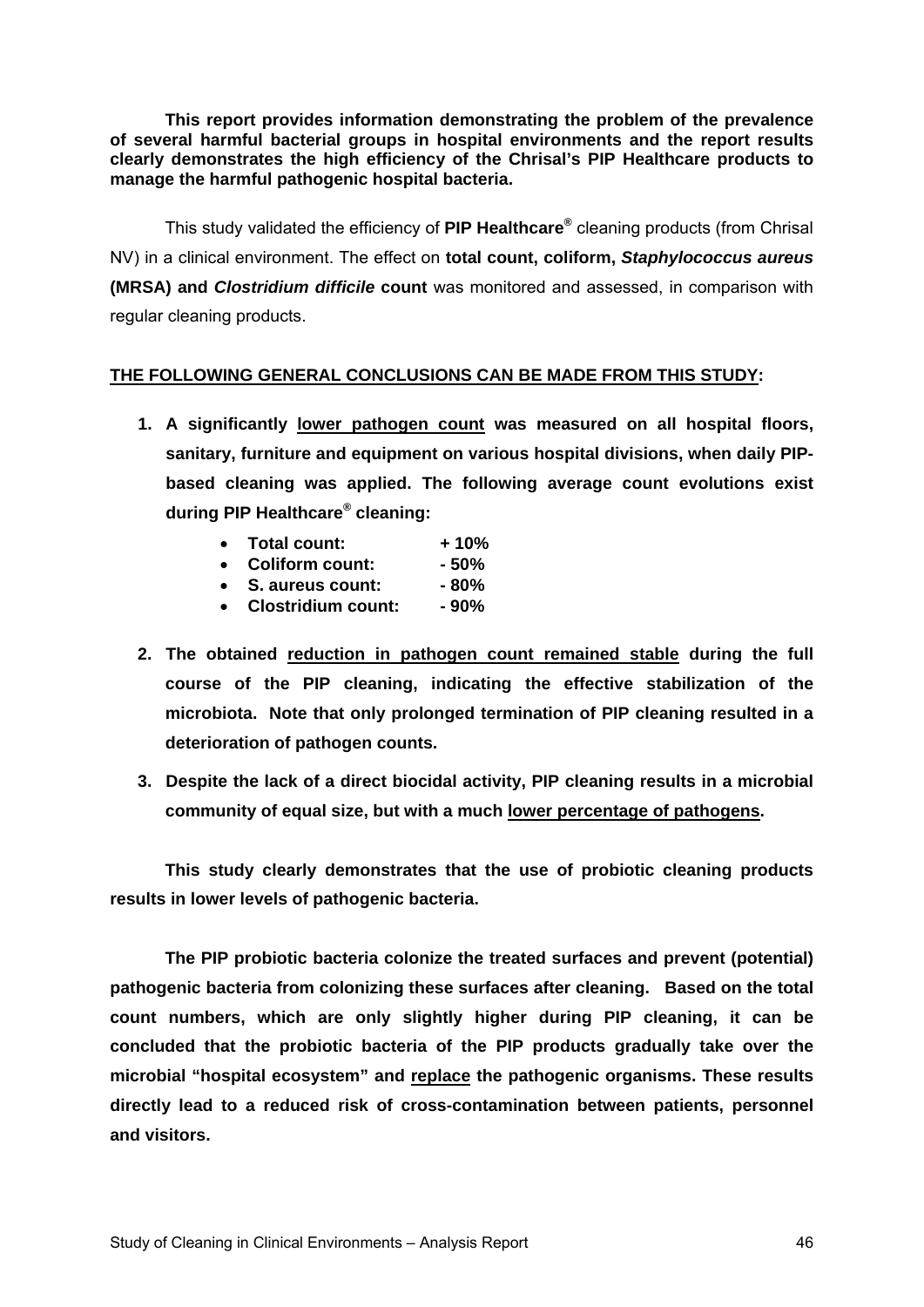**Although PIP cleaning almost never resulted in a complete removal of pathogenic bacteria when measured after 24 hours, the most important aspect of PIP cleaning is the stability of the obtained results, preventing any pathogen from peaking at certain times.** 

**The study at the AZ Lokeren hospital demonstrates that daily cleaning with Chrisal's PIP Healthcare® products effectively reduces the level of pathogens in the hospital, leading to a more healthy and stable microbial environment to all patients, personnel and visitors.** 

Prof. Dr. ir. Willy Verstraete **Dr. ir. Wim Dewindt Dr. ir. Wim Dewindt Ghent University Avecom NV**